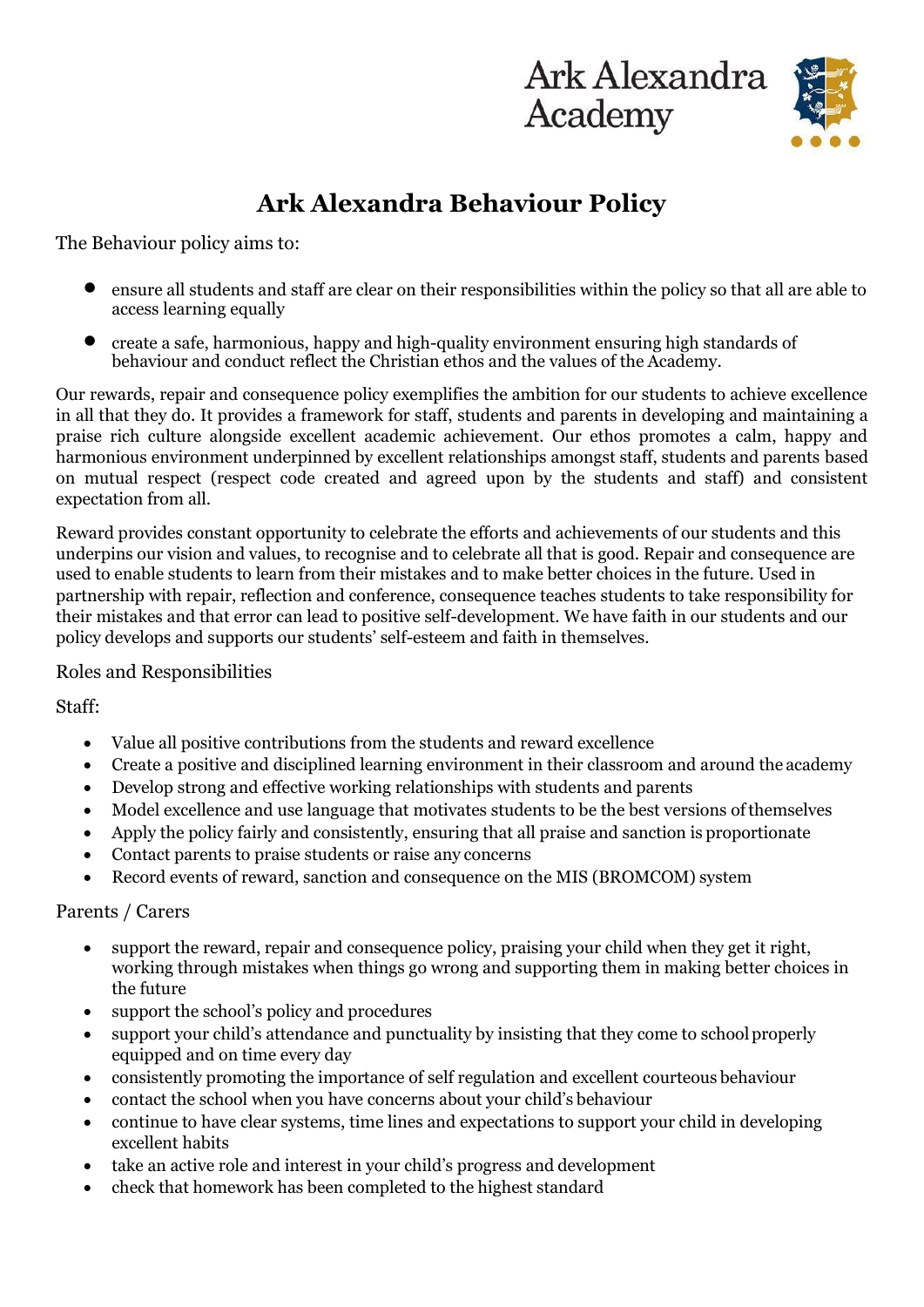

## **Students**

- always be polite and courteous and kind to adults and students
- follow all the rules and expectations of the school
- respond to instructions the first time
- do the right thing even when no one is watching
- always consider your impact on other people before you act
- never disrupt other students' learning
- work hard and try hard
- be honest when you have made a mistake
- take responsibility for your actions
- always be calm and sensible when in and around the academy
- challenge and report any behaviours that are discriminatory or bullying

## **Creating a Priase Rich Culture**

- ensures staff and students have a positive mind-set; firstly, our instinct is to look for, seek out, find and praise the positive
- has a growth mind-set (the belief that our talents and abilities can develop through effort, persistence and learning from our mistakes): in the classroom staff and students are confident to attempt something that is challenging knowing that they may make a mistake
- They are clear that effort and mistakes are the pathway to excellence
- is an environment where feedback is sought, positively received and applied to all situations both inside and outside of the classroom
- delivers excellence through adult and student behaviours, the language we use, and our rewards, repair and consequences
- insists that our praise and rewards are proportionate, genuine and specific

We have a broad and diverse to celebrating and rewarding our students:

#### **Rewards:**

| How?                                                         | What is praised/rewarded?                           |
|--------------------------------------------------------------|-----------------------------------------------------|
| <b>Verbal Praise</b>                                         |                                                     |
| Universal                                                    | Every adult narrates the positive with any          |
|                                                              | interaction. They look to positively narrate, using |
|                                                              | the start of sentences as an opportunity to build a |
|                                                              | trusting and positive relationship; using specific  |
|                                                              | language that is kind and related to the dialogue   |
| <b>Golden Tickets</b>                                        | Recorded on MIS (Bromcom); triggers a               |
|                                                              | push notification to parent/carer                   |
| Students can earn Golden Tickets for good                    | Excellent focus with learning during entire lesson  |
| behaviour, effort or achievement, or for displaying          | Excellent oral contribution to the lesson excellent |
| our school values of Faith, Excellence and                   | Group work or presentation delivery                 |
| Kindness.                                                    | Great display of behaviours linked to academy       |
|                                                              | values                                              |
| <b>Individual strand:</b>                                    | Presentation of strong character traits (including) |
| Top in Year Amazon or Love to shop voucher/2 <sup>nd</sup> , | self-presentation and equipment)                    |
| 3rd, 4 <sup>th</sup> ALE branded merchandise (parker         |                                                     |
| pens/note books/rubix cubes, books etc), pulled              |                                                     |
| out of tombola – prize draws in DOP/HOY                      |                                                     |
| celebration assemblies every 2-3 weeks, Race to a            |                                                     |
| theme park – Students in the top $5\%$ of the year           |                                                     |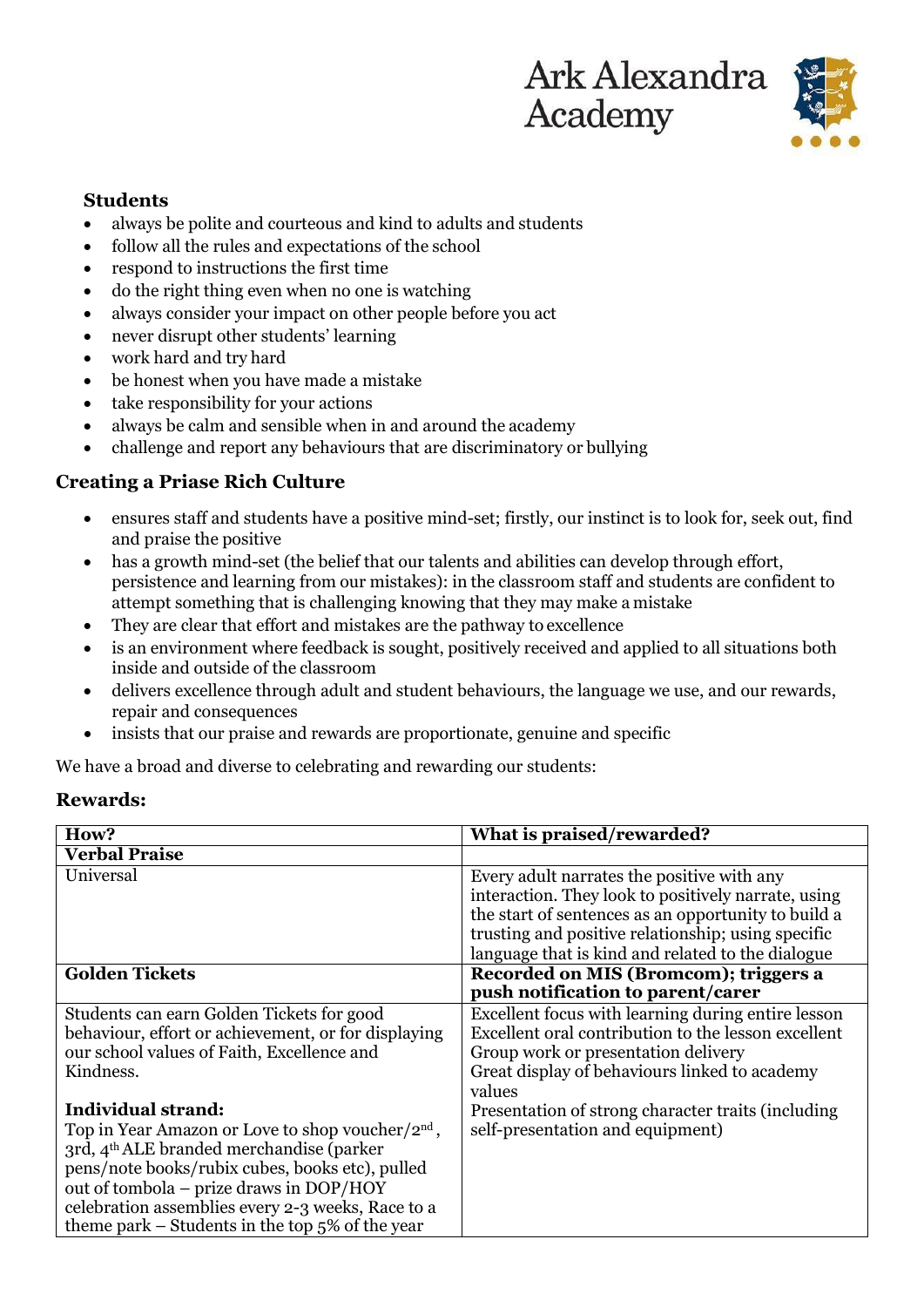

| group for Golden Tickets get their seat on the coach                                                      |                                                                                   |
|-----------------------------------------------------------------------------------------------------------|-----------------------------------------------------------------------------------|
| confirmed. They can choose a friend to accompany<br>them. The condidtion is the friend of their choice is |                                                                                   |
| in the top 50% of rewards in the year group                                                               |                                                                                   |
|                                                                                                           |                                                                                   |
| <b>Collective strand:</b><br>awarded weekly to the tutor group with highest                               |                                                                                   |
| attendance, punctuality and the best homework                                                             |                                                                                   |
| submission.                                                                                               |                                                                                   |
|                                                                                                           |                                                                                   |
| Tutor groups will have a Rewards Menu to choose<br>from as they accrue their golden tickets. Students     |                                                                                   |
| as a form group can decide whether to spend or                                                            |                                                                                   |
| save up at varying thresholds.                                                                            |                                                                                   |
| The academy will operate a net based reward                                                               |                                                                                   |
| system where the amount of resets or negative                                                             |                                                                                   |
| encounters students accure will take away from                                                            |                                                                                   |
| their golden ticket (reward point) total.                                                                 |                                                                                   |
| Postcards Staff issue a minimum of 10 postcards<br>per half term Student takes home postcard              | Sustained effort to achieve<br>Excellence with learning sustained excellence with |
|                                                                                                           | Presentation sustained effort to develop character                                |
|                                                                                                           | traits class star of the week;                                                    |
|                                                                                                           | Sustained effort to achieve excellence in all lessons                             |
|                                                                                                           | for the week                                                                      |
|                                                                                                           | Tutor group star of the week;<br>Awarded for 100% attendance,                     |
|                                                                                                           | All homework completed                                                            |
|                                                                                                           | Most number of positive points sustained                                          |
|                                                                                                           | Attendance at extra revision sessions                                             |
| <b>Collective gratitude and Appreciations</b><br>Postcards written out to staff                           | <b>Half termly</b>                                                                |
| Appreciations                                                                                             |                                                                                   |
| Year 7                                                                                                    |                                                                                   |
| Year 8                                                                                                    |                                                                                   |
| Year 9<br>٠                                                                                               |                                                                                   |
| Year 10<br>Year 11                                                                                        |                                                                                   |
| Sixth Form                                                                                                |                                                                                   |
| Postcards written out to students -Appreciations                                                          |                                                                                   |
| <b>Celebration Assesmblies</b>                                                                            | <b>Termly</b>                                                                     |
| Departmental rewards                                                                                      | Subject excellence rewards for:                                                   |
| Head of Year rewards                                                                                      | Excellent piece of work                                                           |
| Director of Progress rewards                                                                              | <b>Excellent sustained presentation</b>                                           |
| Principal rewards<br>Attendance                                                                           | <b>Excellent sustained improvement</b>                                            |
|                                                                                                           | Contribution to the academy<br><b>Exceptional charity work</b>                    |
|                                                                                                           | Consistent display of the academy values services                                 |
|                                                                                                           | to the academy (e.g. supporting parents' evenings)                                |
|                                                                                                           | 100% attendance for the half term                                                 |
|                                                                                                           | Improvement in attendance                                                         |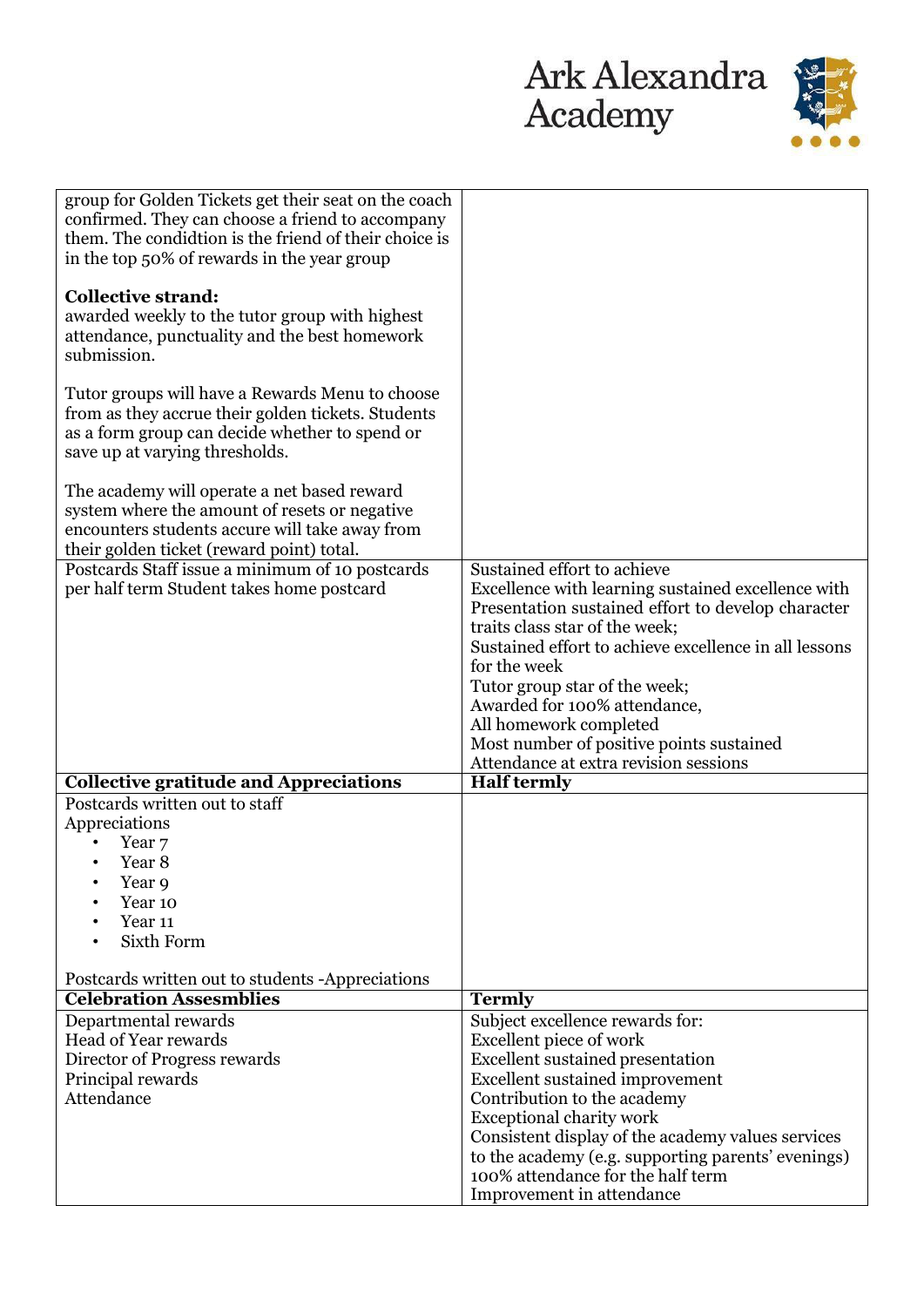

| Trips for students with the most Golden   | <b>Termly</b>                                                                                                                                                                                                                         |
|-------------------------------------------|---------------------------------------------------------------------------------------------------------------------------------------------------------------------------------------------------------------------------------------|
| <b>Tickets</b>                            |                                                                                                                                                                                                                                       |
| <b>Rewards Trips</b>                      | Rewarded for sustained attendance, punctuality<br>and homework efforts throughout the year                                                                                                                                            |
| Parent/carer and the community sharing in | <b>Annually</b>                                                                                                                                                                                                                       |
| student achievement                       |                                                                                                                                                                                                                                       |
| Awards evening                            | Parents are invited to the academy to celebrate the<br>outstanding achievements of their children during<br>the course of the year photograph placed on the<br>Ark Alexandra honour wall and name placed in the<br>book of excellence |
| <b>House System</b>                       | <b>Half termly</b>                                                                                                                                                                                                                    |
| House competition                         | All houses compete for the largest number of house<br>points. Trophies are attached                                                                                                                                                   |

In order for students to achieve such recognition they must:

- Produce excellent work in lessons
- Produce excellent homework
- Make brilliant contributions
- Show good team work
- Demonstrate excellent effort
- Demonstrate a growth mindset
- Work hard
- Be kind
- Believe in themselves

## **Unacceptable behaviour:**

In order to protect learning and the enjoyment of a safe and harmonious environment, students are expected to behave in an appropriate manner and, therefore, Ark Alexandra does not accept the following (table 1):

- refusal to follow instructions
- disrupting/not participating in learning
- truancy/lateness
- answering back and/or being disrespectful to others
- walking away from an adult when being spoken to
- mobile phones/electronic equipment visible (including headphones)
- being out of uniform (including makeup/jewellery/hoodies)
- swearing/abusive language-staff/each other
- smoking, vaping, drugs, weapons
- behaving in a confrontational/aggressive manner
- eating during the lesson/in the corridor
- talking over the teacher/peers-not listening
- refusal to sit where asked
- shouting out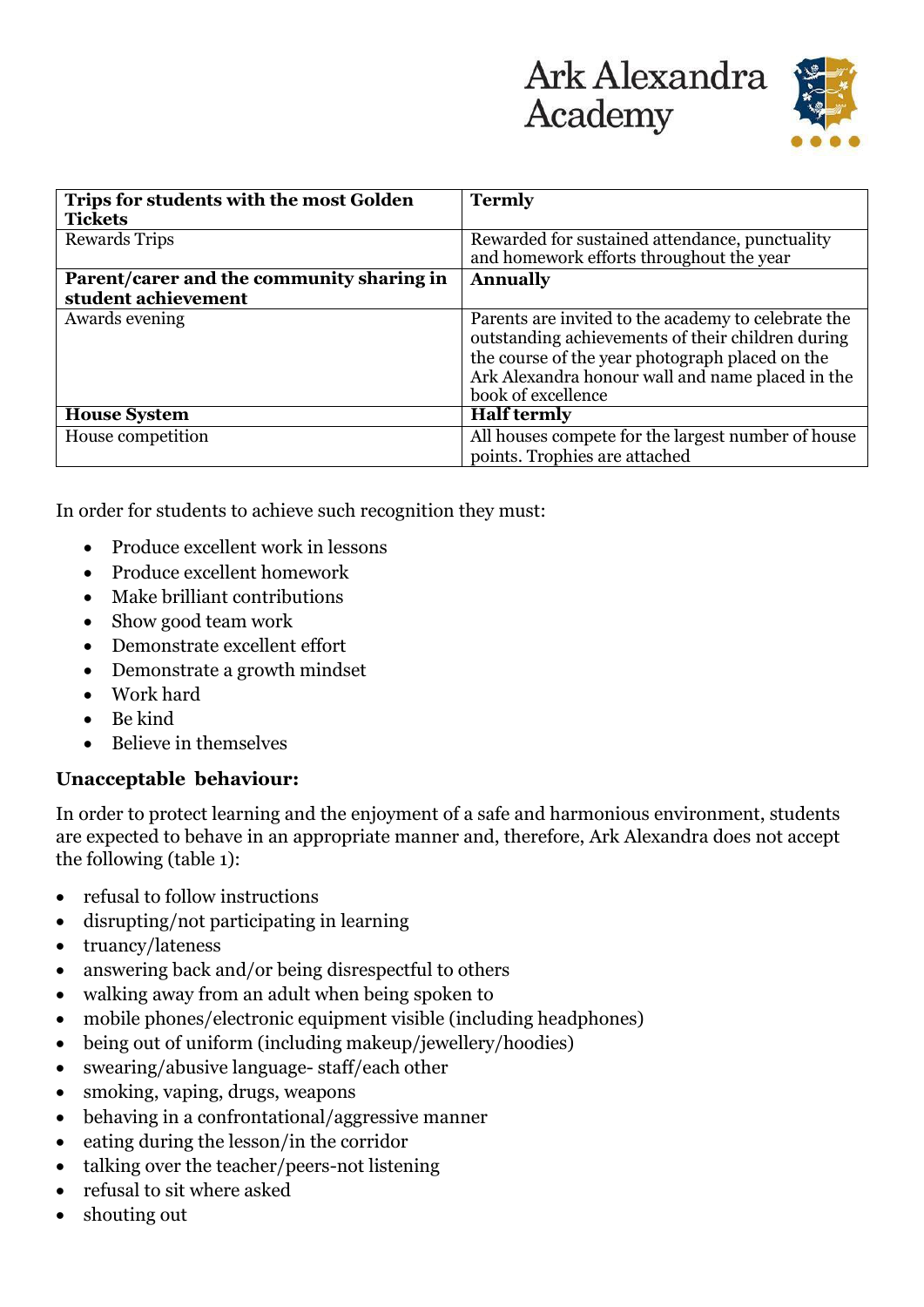

- taking other students equipment/possessions
- touching other students, including poking/tapping
- lack of equipment
- laughing or commenting when others get it wrong
- lack of engagement/effort
- failing to follow policies
- compromising the school values
- damage to equipment or the building
- graffiti
- throwing equipment
- being disrespectful to others

## **Sanctions and Consequences**

Pupils who ignore or break the code of conduct will be subject to sanctions and consequences. These sanctions extend to students with poor punctuality. These will be applied in line with the behaviour policy and will of course depend on the circumstances.

This is not an exhaustive list:

- a. Detention ranging from 30 minutes to 2 hours
- b. Moving a student's position in class
- c. Loss of break or lunchtime
- d. Internal Exclusion
- e. Reset
- f. Alternative Provision Placement
- g. S2S
- h. Drawing up of a behaviour contract
- i. Undertaking tasks that will benefit the school, e.g. picking up litter etc.
- j. Written impositions
- k. Going on report to Tutor, Head of Year, Head of Department, Director of Progress, SLT
- l. Withdrawal of privileges, e.g. banning from trips out etc.
- m. Formal letters/meetings/calls to parents to discuss behaviour problems
- n. Formal sanctions will be applied at the discretion/judgement of the Principal of the school. This could mean fixed term exclusion or in the most serious cases permanent exclusion.

## **Behaviour in lessons: protecting all students' learning**

The classroom environment requires all students to achieve the behaviour policy so that students can feel safe to make mistakes, ask questions when they don't understand and maixmise every minute to learn and to improve. The classroom must be free of ridicule and an environment where studnts can flourish and learn as much as possible. Therefore in the classroom, all students MUST:

- Arrive on time.
- Enter silently and follow the first 10 minute entry routine.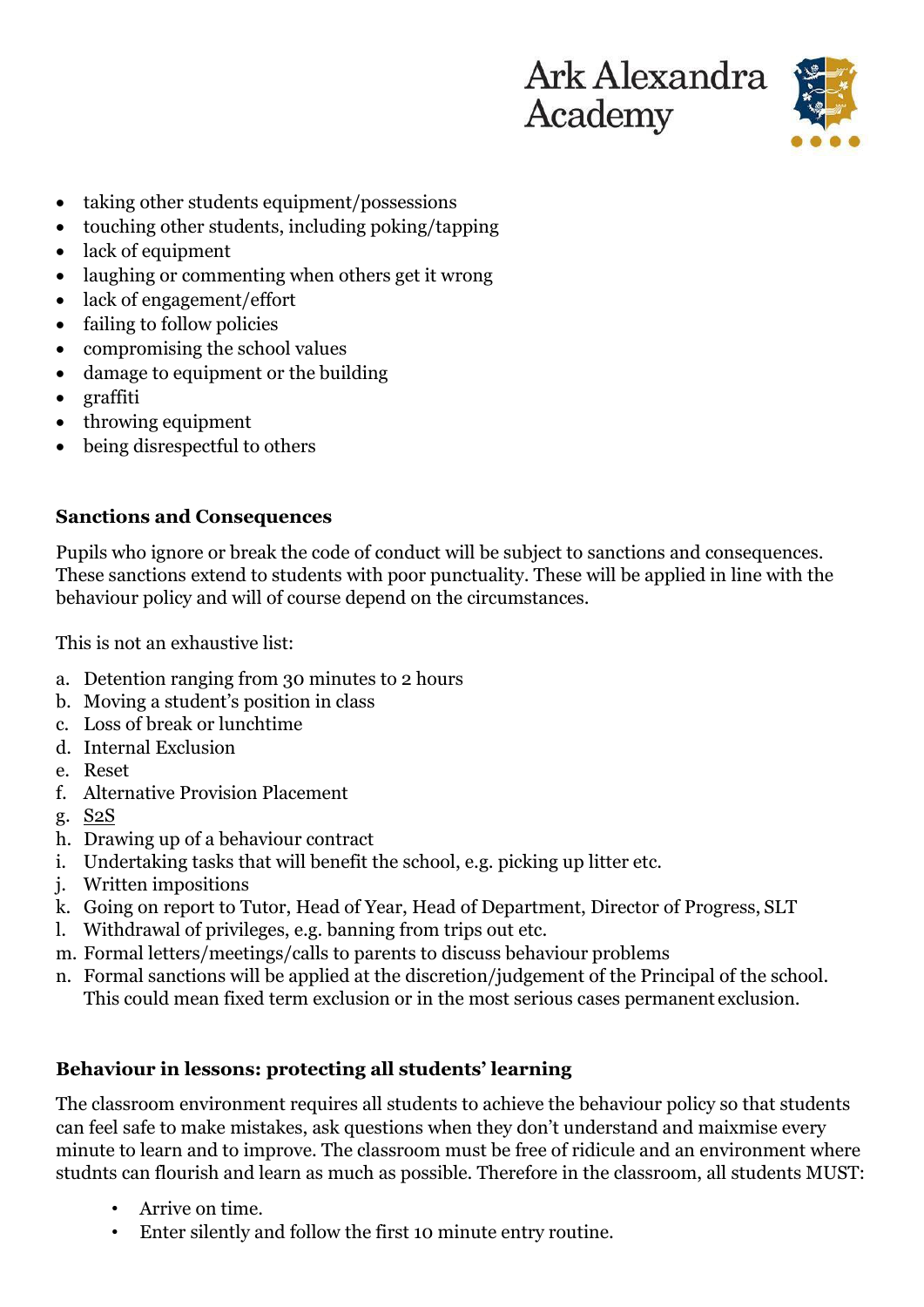

- Underline the date and title and begin the 'Do Now' activity in silence.
- Putting up your hand to ask a question -No shouting out
- No getting up out of the seat without permission
- No eating or drinking in lesson
- No going to the toilet during lesson time. Students with a known and documented medical reason are the exception.
- Sitting on the chair square on facing forwards
- Sitting up straight, no slouching or laying across the desk
- Listen carefully in silence, when the teacher or another student is talking.
- When the teacher asks you, pack up do this in silence and stand up quietly behind the desk.
- When dismissed walk quietly and calmly on the left hand side to arrive at ournext lesson on time.

We will NOT tolerate any disrptuion to the learning and so the following stratgeiges and sancitons will be applied:

## **Teacher strategies to secure an excellent learning environment :**

| Consistently managing the classroom environment (table 2): |                                                                    |                                                                                                                                                                                                            |  |
|------------------------------------------------------------|--------------------------------------------------------------------|------------------------------------------------------------------------------------------------------------------------------------------------------------------------------------------------------------|--|
| In the classroom                                           | <b>Action following unacceptable</b><br>behaviour in the classroom | <b>Teaching and learning strategies</b>                                                                                                                                                                    |  |
| <b>Non-verbal reminder</b>                                 | An informal warning                                                | eye contact<br>hand to ear<br>shaking of head<br>and<br>approaching the student<br>standing next to him/her<br>roaming the area<br>finger on lips<br>pointing to the book for the student<br>to start work |  |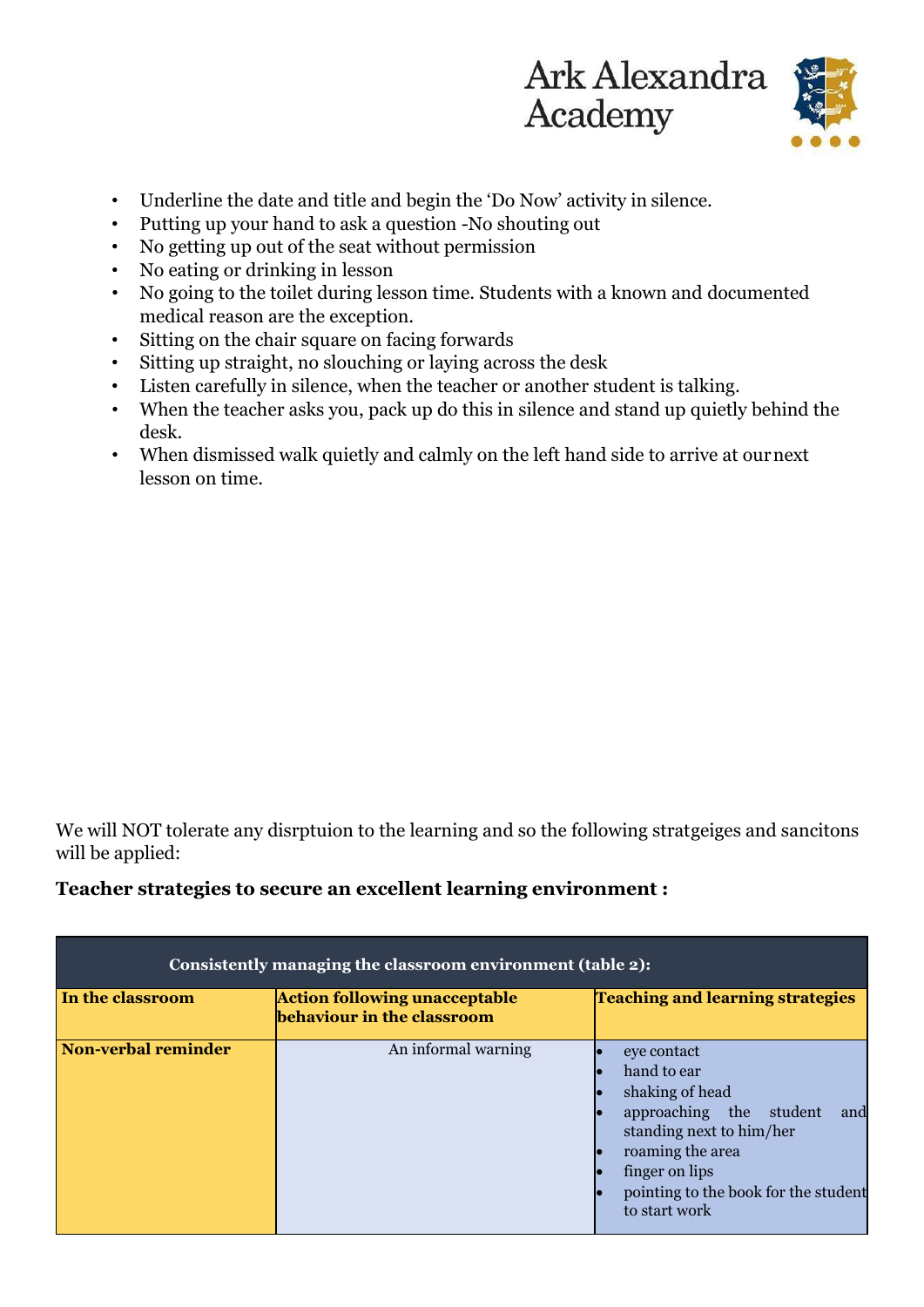

| <b>Verbal reminder</b>                                                                                                                                                    | verbal reminder, the teacher uses positive $\cdot$<br>and precise language linked to the<br>purpose of learning.<br>allows reasonable take up time (as long as<br>it is not disrupting the learning).<br>thanks the student for making the<br>adjustment to close the reminder.                                                                                                                                                                                                | name the target behaviour that the<br>student should be demonstrating<br>quiet and individual correction<br>where possible<br>thank student once correction has<br>been made                                                                                                                                                                                                                                                                                                                                                                                                                                                          |  |
|---------------------------------------------------------------------------------------------------------------------------------------------------------------------------|--------------------------------------------------------------------------------------------------------------------------------------------------------------------------------------------------------------------------------------------------------------------------------------------------------------------------------------------------------------------------------------------------------------------------------------------------------------------------------|---------------------------------------------------------------------------------------------------------------------------------------------------------------------------------------------------------------------------------------------------------------------------------------------------------------------------------------------------------------------------------------------------------------------------------------------------------------------------------------------------------------------------------------------------------------------------------------------------------------------------------------|--|
| <b>Verbal correction</b><br>(recorded on MIS, sends an<br>automatic push notification to<br>parent)                                                                       | "your behaviour choice needs to change<br>you should be(insert positive and<br>precise expectation)."<br>"we cannot allow this behaviour to<br>continue to disrupt the learning of others; $\left  \right $<br>to support you (insert active<br>intervention)"<br>teacher allows reasonable take up time for<br>student to adjust behaviour (as long as it<br>is not disrupting learning) "by adjusting<br>this behaviour you can remain part of the<br>learning in our class" | move seat<br>removal of distraction<br>A restorative conversation during a<br>break with the teacher<br>name the target behaviour that the<br>student should be demonstrating<br>thank the student for making the<br>correction<br>subject teacher monitors the<br>number of entries, if this reaches<br>three, conference and telephone<br>call with parents.<br>head of department supports a<br>parental meeting if choices do not<br>improve (five entries-in a half<br>term). Head of year if whole school<br>if behaviour choices do not meet<br>expectation, matter is referred to<br>the line manager for the subject<br>area |  |
| <b>Re-set to department</b><br>designated room<br>(recorded on MIS, sends an<br>automatic push notification to<br>parent, informing them of re-<br>set and the detention) | "it is important that everyone is able to<br>learn. To support you, I'm giving you the<br>opportunity to re-set.<br>teacher completes an on-call                                                                                                                                                                                                                                                                                                                               | student attends 30 minute<br>detention at the end of the day,<br>held centrally.<br>template is used for student to<br>reflect on behaviour choice.<br>teacher records re-set on the MIS<br>and calls the parent informing<br>them of the particular behaviour<br>choice and the next steps. MIS is<br>updated with communication.                                                                                                                                                                                                                                                                                                    |  |
| <b>Receiving teacher for re-</b><br>set                                                                                                                                   | welcomes the student "Welcome (insert name), take a seat next to (insert place),<br>thank you. Complete the work in line with the reset timetable, thanks."<br>at the end of the day in a 30 minute repair detention the same day                                                                                                                                                                                                                                              |                                                                                                                                                                                                                                                                                                                                                                                                                                                                                                                                                                                                                                       |  |
| <b>On-Call</b>                                                                                                                                                            | This is not an exhasutive list:<br>swearing at teacher, refusal to re-set, serious classroom incident, serious corridor<br>incident, refusal to follow instructions within an appropriate timeframe, students<br>who are late to lesson<br>on-call collects the student, investigates the incident and passes it onto the head<br>of year for decision making and intervention.                                                                                                |                                                                                                                                                                                                                                                                                                                                                                                                                                                                                                                                                                                                                                       |  |
| <b>IB</b>                                                                                                                                                                 | This is not an exhaustive list:<br>Refusal to follow instructions, improper uniform, inordinate amount of resets in a<br>week, persistent low-level disruption (see IE section)                                                                                                                                                                                                                                                                                                |                                                                                                                                                                                                                                                                                                                                                                                                                                                                                                                                                                                                                                       |  |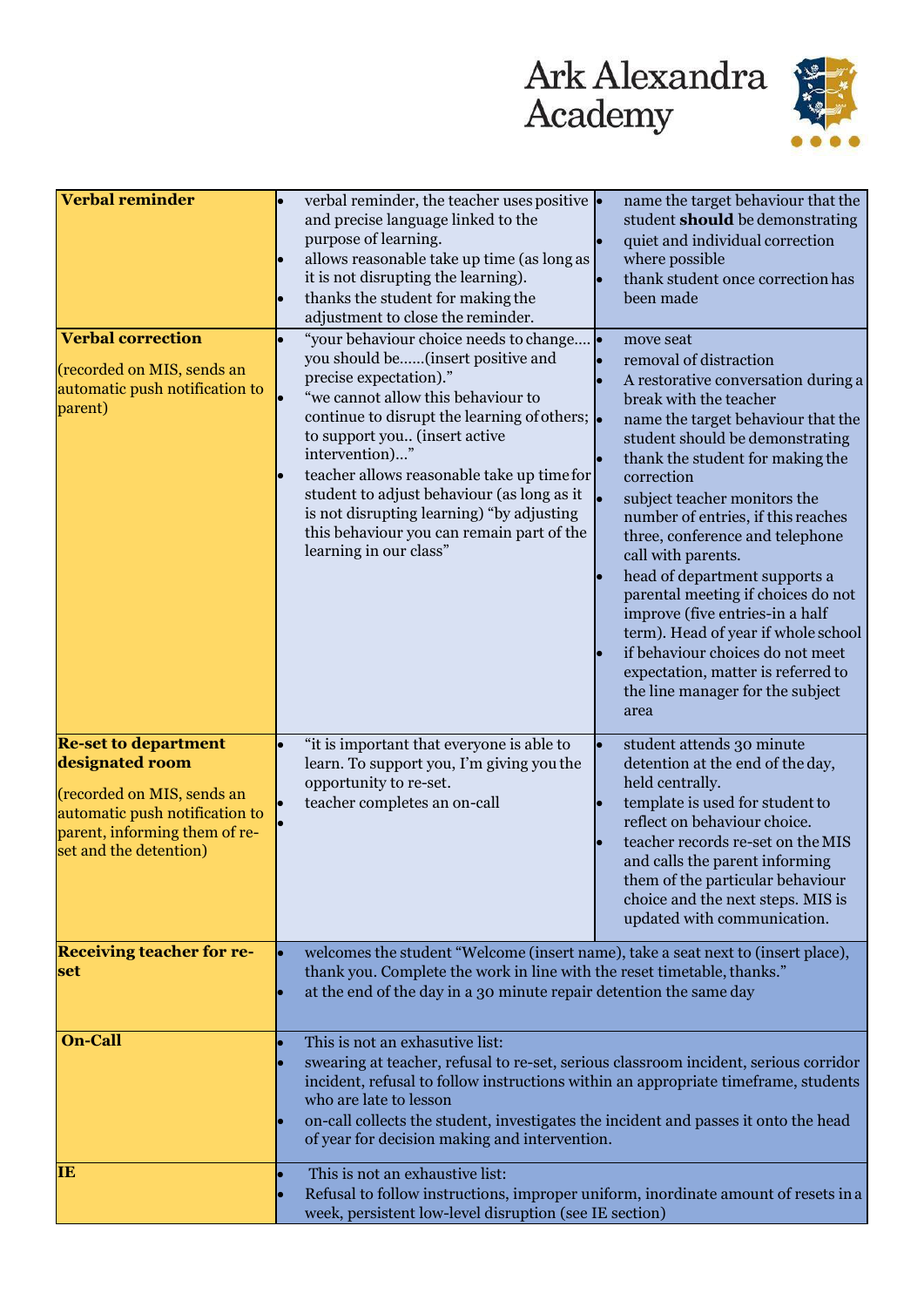



• on-call collects the student, investigates the incident and passes it onto the head of year for decision making and intervention.

## **Behaviour at break and lunch time**

## **Outside**

- Eating only at designated eating zones
- No littering
- No play fighting
- No swearing
- No going into out of bounds areas
- No putting yourself or others at risk

## **Inside**

- Queue orderly, quietly and calmly No pushing in
- Students will sit down in the dining hall when eating a meal
- Only students eating a meal should be in the dining hall
- Remove and dispose of your food or litter in the bins provided
- Leave the tables clean and tidy
- No shouting inside, quiet voices will be used
- No running or play fighting
- No congregating in the toilets

## **Behaviour in and around the Academy.**

- Demonstrating Faith i.e Making the right choices even though I may have previously gotten it wrong
- Demonstrating Excellence i.e Being the best citizen I can be at all times, even when nobody is watching
- Demonstrating Kindness i.e Holding doors open for peers or staff, treating others with respect
- Walk on the left hand side
- No boisterous, loud or aggressive behaviour
- No running in quiet areas
- No ball games in quiet areas
- Students must be wearing full school uniform at all times
- Students will calmly and purposefully transition across the Academy
- No coats or hoodies on inside the building -Full school uniform must be displayed at all times whilst inside. In hot weather no coats should be worn whilst on site.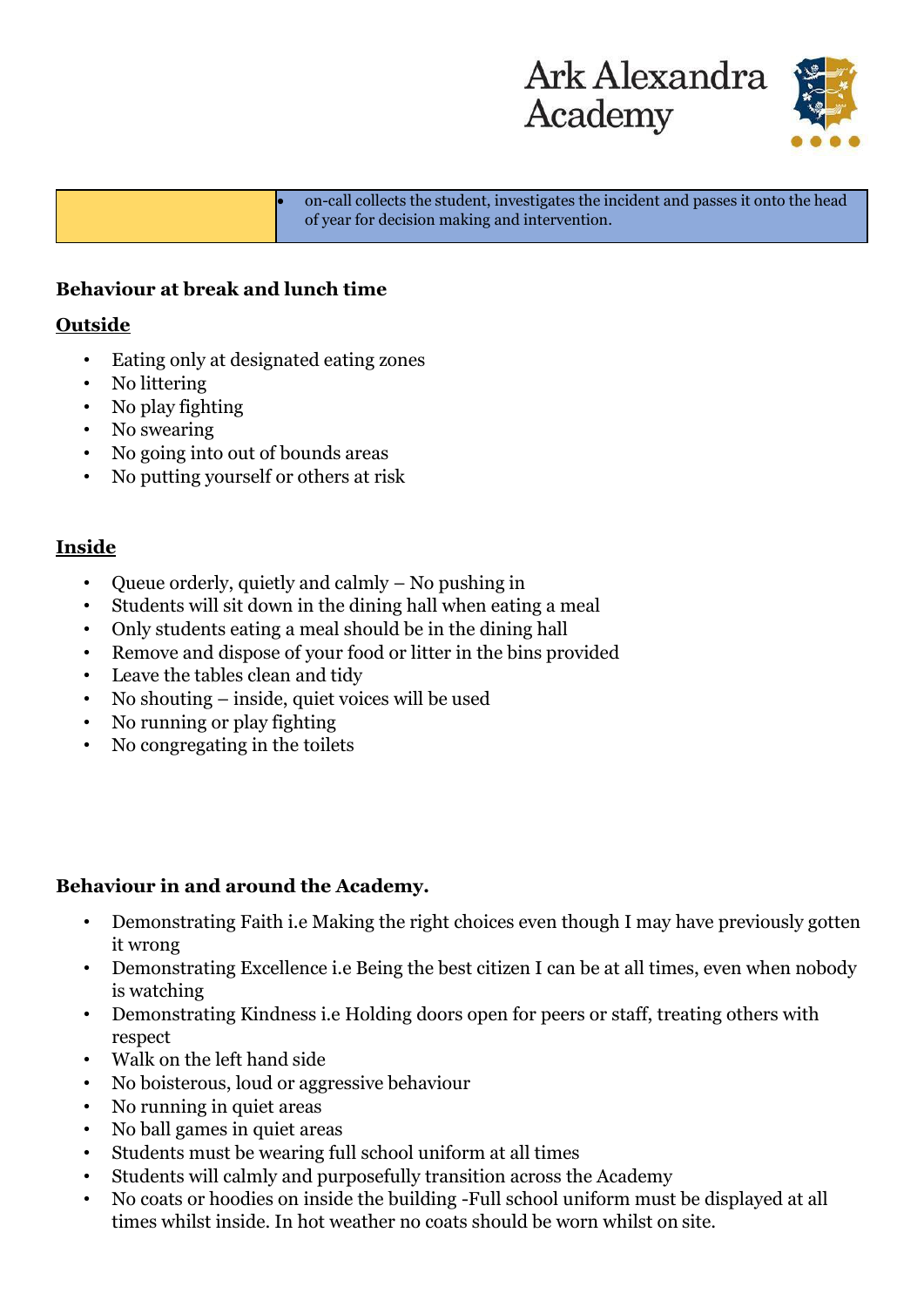



## **Reset**

Reset is a staffed internal isolation space. Removing a student enables all other students to continue their learning without any further disruption. The act of sending a student to reset is to allow an opportunity for the student to reflect on their behaviour, modify it, before having the opportinuty to be successful in subsequent lessons. The act of a reset carries an automatic 30 min same day detention. If a student is reset from the first period of a double lesson this will constitute two resets and so the student will be referred to Internal Exclusion. If the student is placed in reset during the second lesson of a double lesson, this constitutes one reset for that student. Any two resets in a day will mean that the student is referred to IE.

## **How the Reset is used:**

Student is on called (Removed) from a lesson for persistent or high-level behaviour now a 30 min detention

Students completing statements as part of an on-going investigation

Students Reset in the first period of a double lesson counts as 2 resets

Students completing a re-education project on an issue as part of their FTE

Students who accrue an inordinate amount of reset points (4) in a week and need to reset (in a case where IE overflows)

Students who fail to meet uniform expectations (in a case where IE overflows)

Students who are ill and are waiting for their parents to collect them (see covid addendums)

See Appendix 1 for sanctions related to the esclation of Reset

## **Internal Exclusion (IE)**

Pupils spend thewhole school day isolated from their peers, in addition to a 60 min detention after school. Pupils complete structured and supervised independent work. To complete the consequence and re-enter the school community, pupils must complete the allotted number of days of isolation without breaking the code of conduct or the expectations of isolation (e.g. not making silly noises, including speaking unless instructed by a member of staff; being dedicated to the work set). If students have music lessons whilst in the Internal Exclusion, they will have effectively forfeited the right to attend this lesson or any similar trip/activity as a result of being placed in Internal Exclusion. The length of time a student spends in the Internal unit will be proportionate to the infraction(s) committed and the severity of the concern the school shares.

The following behaviours are likely to lead to placement into Internal Exclusion but are not limited these: (More serious incidents of this nature will likely lead to fixed term exclusion):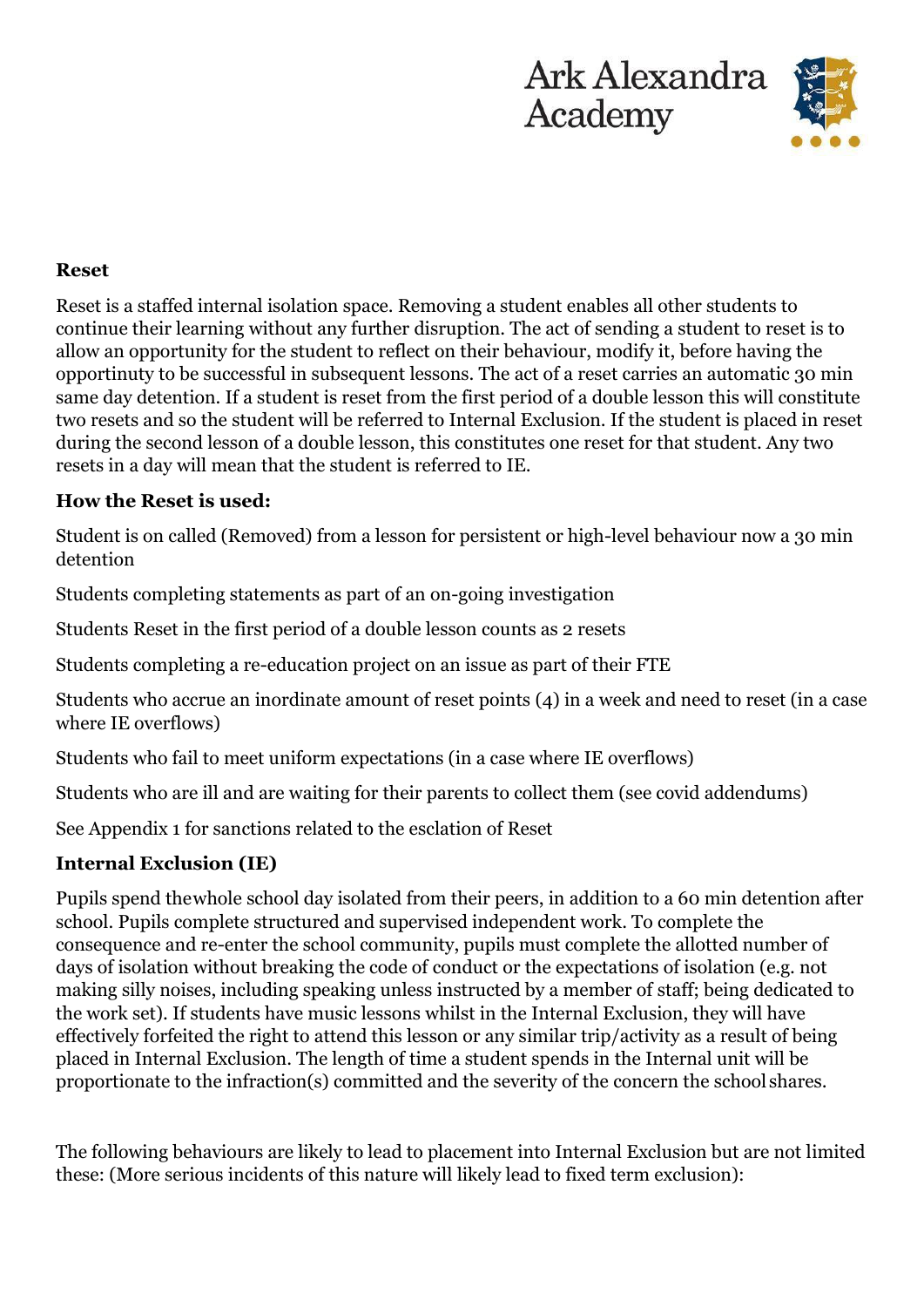



- a. Severe or persistent misbehaviour/disruption when in lessons or around the school
- b. Refusal to follow instructions in an appropriate manner or timeframe
- c. Physical or verbal aggression including confrontational behaviour towards another student or member of the school community
- d. Derogatory and/or discriminatory communication towards another member of the community
- e. Students who fail to meet the school uniform expectation
- f. Students who repeatedly miss a centralised detention subject to SLT/HOY discretion
- g. Students who have been involved in an incident and are waiting for an investigation tobe concluded
- h. Students who are ill & are waiting for their parents to collect them (please see covidaddendum)
- i. Students truanting in the judgment of the school
- j. Students who are purposely or consistently late to lesson

(See escalation level 2 for more details)

The Internal Exculsion is a dedicated fully staffed space that is used to avoid a fixed term exclusion where the student is sent home, and it is used to help a student modify their behaviour before they return to their lessons.

Students will be sat in cubicles where they cannot interact with each other and are working in silence.

The amount of time a student is placed there will be at the discretion of SLT/HOY. Students will only be allowed to go to the toilet in line with the rest of the school which is at break and lunch time only, unless they have a proven and documented medical need.

- Students are kept in the Internal Exclusion room no longer than is necessary.
- ALL students will have an opportunity to complete reflective tasks about their behaviour whilst in IE.
- The Internal Exclusion room can be used whilst HOY's conduct investigations and collect statements regarding an incident before making their final decision.
- Internal Exclusions can be used as a short term alternative provision for some students in order that they do not imapct on the learning of others. It provides a place where they can complete their work whilst away from their peers. This is not solely a provision as a punitive measure, but can be used as a supportive/inclusive provision. There may be the rare case where it will be beneficial to have students working in the Internal Exclusion over a longer term basis. SLT will use their professional judgement if such a rare case arises.
- Internal Exclusion can, in particular cases, be used to supplement FTEs where the school perceives the need to monitor further the re-education process around the incident leading to FTE. The time in internal exlusion will form part of the students' re-induction to aid in the student meeting the school's standards.

## **High level misbehaviour requiring exclusion**

This is behaviour where a student is openly challenging the authority of the teacher with sustained rudeness or other unacceptable behaviour, which makes it impossible for the teacher to continue with the lesson or which poses a threat to the safety and welfare of the students or teacher.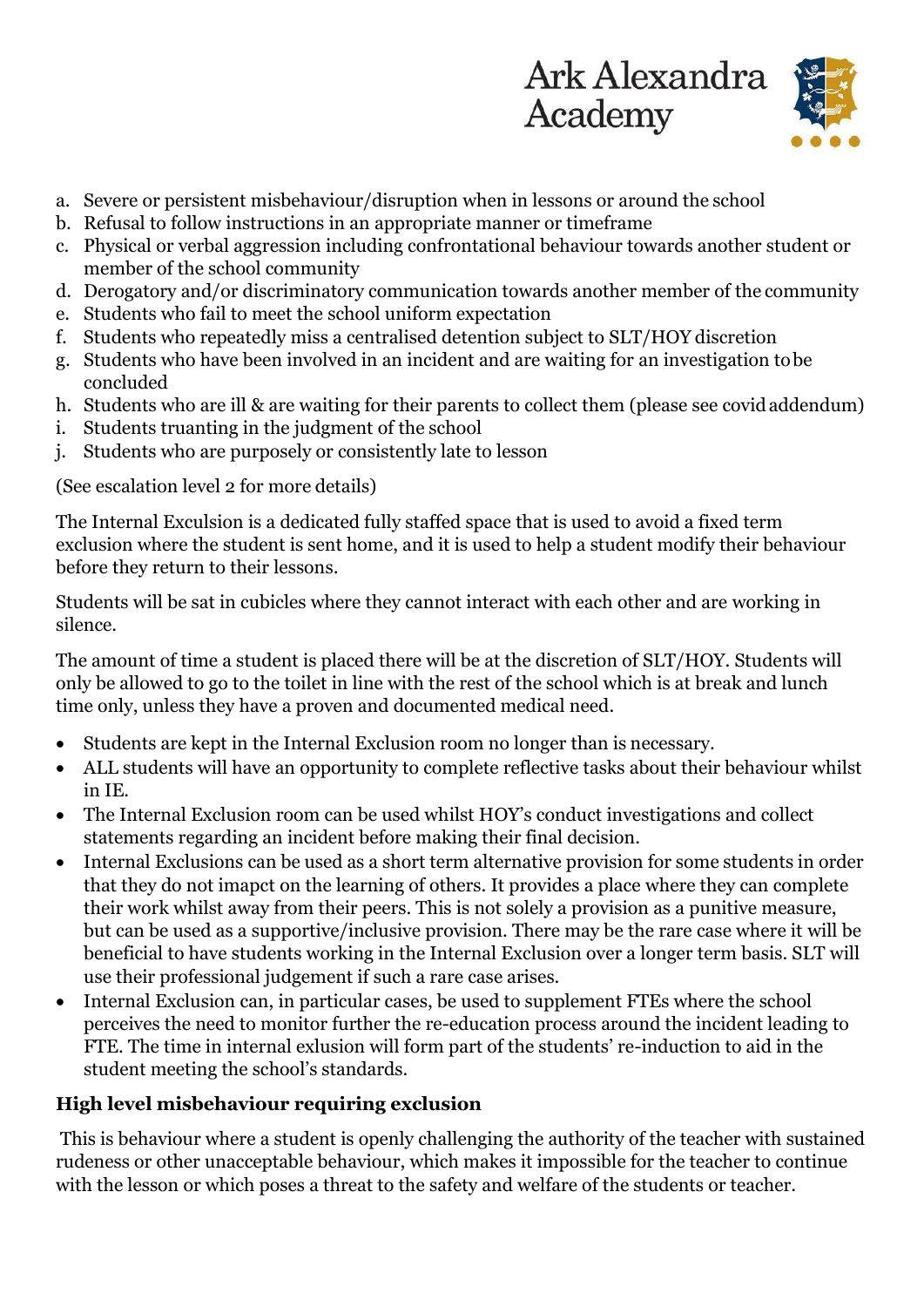

- A pupil displaying high level misbehaviour should be referred immediately to the Internal Exclusion room whilst the Tutor, HOY, or AP Behaviour if they are not available, investigate the incident.
- If high level misbehaviour happens in a classroom, the on call protocols should be followed and the the pupil will be escorted to IE.
- If high level misbehaviour happens outside of the classroom (for example in the corridors or playground) the first adult to see the misbehaviour should take the student to the Internal Exclusion and report this via the MIS to the HOY and AP Behavior
- If the pupil refuses to comply with the member of staff then the HOY or a member of SLT should be called using the on call system.
- The consequences of high level behaviour ranges from a prescribed time in the Internal Exclusion, Fixed Term Exclusion or Permanent exclusion.

## **Fixed Exclusion Procedure**

A Fixed Term Exclusion, FTE, is when a student's behaviour warrants their removal from the school premises for a given period of time. It will only be used when all previous measures have not improved the student's behaviour, or for serious one off incidents. This will be used where it is deemd that the IE is not appropriate or the student's behavoiour in the IE was unacceptable.

A Fixed Term Exclusion means that a pupil is kept at home for one or more days. The offences listed below are likely to lead to fixed-term exclusion (or Internal Exclusion, depending on the nature of the incident). In exceptional circumstances, they may lead to a permanent exclusion. These behaviours may occur inside or outside of school when a pupil is wearing school uniform or on a school trip.

- Behaviour that disrupts the learning of others regularly
- Verbally threatening or confrontational behaviour towards another member of the school community
- Physically threatening fighting/assault towards another member of the school community
- Aggressive derogatory and/or discriminatory insults/speech towards another member of the school community
- Persistent failure to follow instructions
- Insolence (rude and/or disrespectful) towards staff
- Disruptive behaviour whilst on location at school
- Racial/sexual/homophobic misconduct/sexual harassment, online sexual abuse/sexual violence (including sexualised language)
- Bullying (including online Bullying or harassment)
- Theft
- Failing IE by failing to meet expectations within Internal Exclusion
- Vandalism/Damage to property or any act that brings the school into disrepute
- Drug or Alcohol related incidents
- Bringing the school into disrepute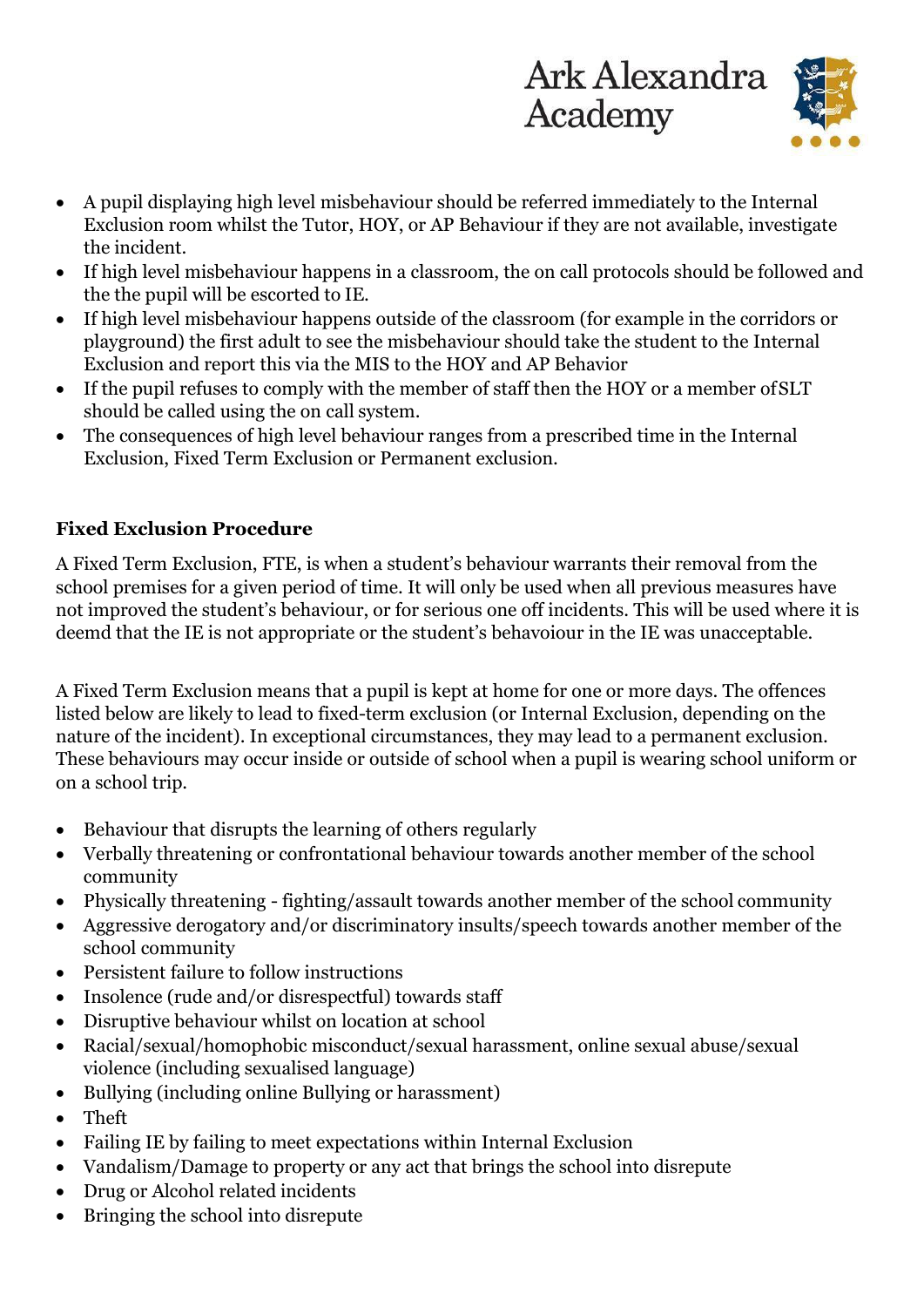

Similarly pupils will be sent home if they fail to arrive in the correct uniform or any other breach of the uniform policy in order that they have the opportunity to correct this and return appropriately dressed time permitting. If time does not permit, the student will be placed in the Internal Exclusion. Parental permission will be sought before a pupil is sent home to correct their uniform.

Ark Alexandra recognises that it is better for pupils to be in school, where they can continue learning and can undertake work designed to alter their behaviour, however, their being in school cannot be to the detriment of other students or the staff.

Ark Alexandra will use alternative measures, such as Internal Exclusion where a pupil is looked after, is subject to a Child Protection Plan, or for whom the Principal believes formal exclusion might pose a safeguarding risk.

If a pupil is excluded, Ark Alexandra commits to ensuring a purposeful and restorative reintegration .

## **Reintegration and Parent Meetings**

If a student is sent home having received a Fixed Term Exclusion, a meeting with the student's parents will always be held before the pupil returns to lessons. These meetings will last no longer than 30 minutes. Students are not to return to the school without their parents for a pre –arranged reintegration meeting. If the parent is more than 15 minutes late for reintegration, the meeting will be postponed to a time convened by the school. This meeting will be restorative and will facilitate an opportunity for the student and parents/carers to have their say before jointly working on strategies for improvement.

Whilst it is accepted that staff will not meet parents/carers or visitors for impromptu meetings, staff may use their professional discretion /judgement should they decide to meet guests without an appointment or agreement by the school.

Staff reserve the right /may decide to end meetings if they surpass this time frame.

Aggressive, loud or intimidating behaviour from parents/carers or visitors to the school will not be tolerated under any circumstances. Ark Alexandra Academy will not tolerate conduct of this nature and will act to defend its members of staff, pupils and their parents and other members of the school community as appropriate.

In such circumstances meetings will be cancelled and permission to enter or be on school premises could be withdrawn, parents/carers can be removed from the premises by a police officer and they may be prosecuted under section 547 of the Education Act 1996.

Parents/carers are expected to support all school policies and procedures as set out in the home school agreement. Parents/carers will not be able to arrange to have their child leave detention early or the Internal Exclusion room early. The school makes reasonable considerations in ensuring messaging goes out to parents and the behaviour policy is well publicised. The school will make decisions of a mitigating circumstances on a case by case basis.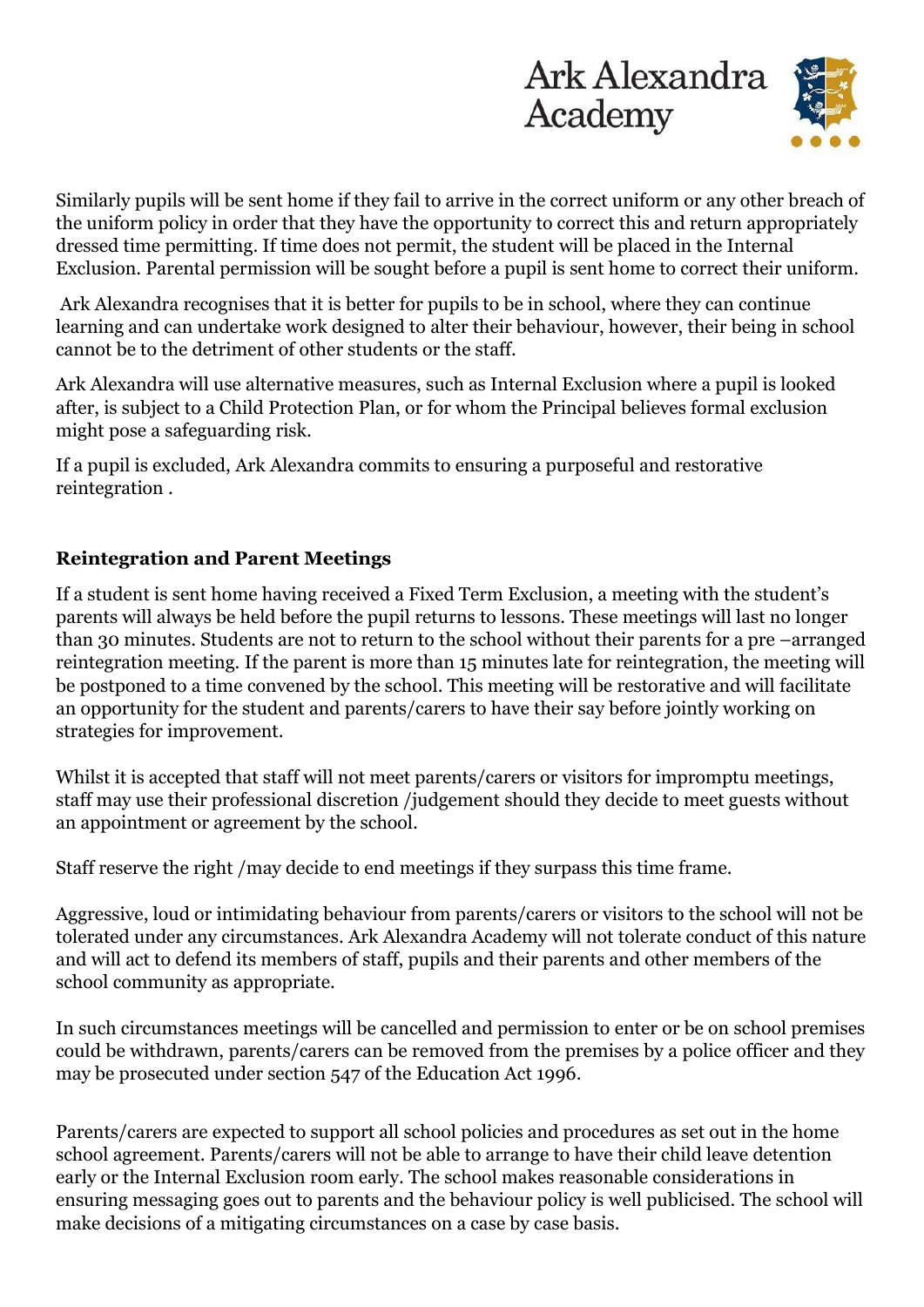



## **Alternative Provision**

Alternative Provision aims to prevent a student from being permanently excluded. It is an intensive six week programme during which the students follow a separate timetable to the rest of the school community, starting and finishing the day at different times and where appropriate partaking separately in break and lunch. Each student is given access to the school Counsellor, testing where appropriate for learning and behavioural needs, referrals to external agencies for support and all identified needs and issues pertaining to the student are addressed and wherever possible resolved. Students follow a bespoke plan which allows them to devote time to addressing their behaviour, barriers to learning and what is preventing them from being successful in all aspects of school life. Time is also spent on physical and mental wellbeing and improving the student's life as a whole. In addition to this, the plan allows the student to keep up with their academic studies and re-integrate back into lessons throughout the six weeks, at a pace that enables them to put into practice all that they learn in Alternative Provision, with the aim of being successful and happy.

Alternative Provision is a robust, disciplined and challenging yet nurturing environment. Students are provided with all available support as are their parent/carers. Students leave Alternative Provision with the knowledge, skills and ability to be able to return to the school community and be a positively and self-assured student, who is set-up to endeavour to fulfil their academic potential.

## **PEX**

Where permanent exclusion is called for, the HOY will work with the Local Authority and other agencies to help ensure we find suitable alternative provision for the pupil in question as a means to avoid PEX.

A permanent exclusion will be recommended for cases where:

- a. Where allowing the pupil to remain in school would seriously harm the education or welfare of the pupil or others in the school.
- b. A pupil has engaged in criminal activity; a one-off serious breach of the behaviour policy The school will make a professional decision on what constitutes a significant breach of this policy.
- c. A pupil has conducted themselves in a manner that brings Ark Alexandra into disrepute.
- d. A pupil has repeatedly displayed poor behaviour and made little attempt to correctthis.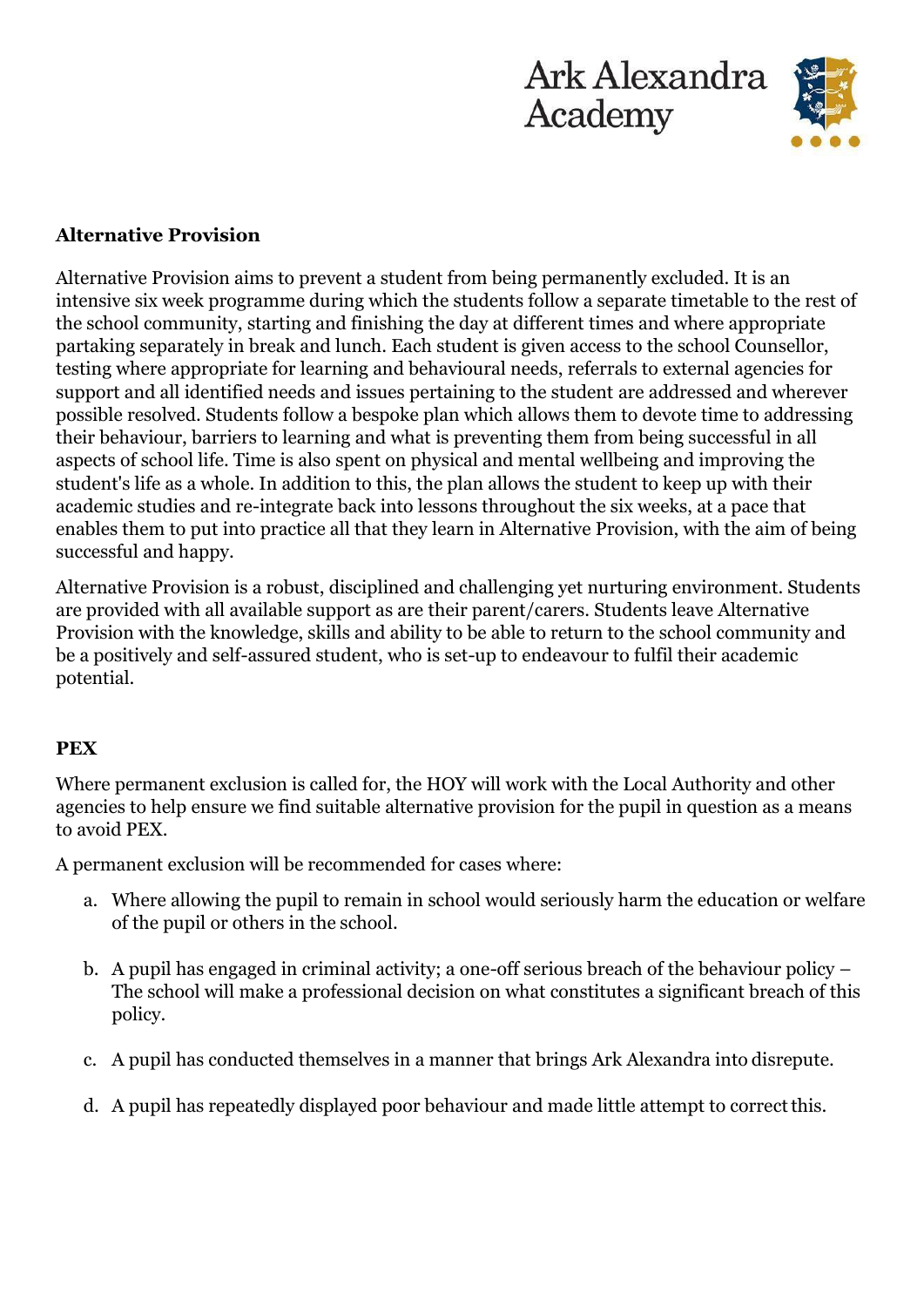



#### **Governor Behaviour Panel**

This is to add an additional step prior to S2S/PEX where Governors meet with a student to review a child's behaviour and highlight the impact that it is having on a child.

## **School to School:**

This is a chance for a child to have fresh start in a new school. This is often chosen when the child is unable/unwilling to follow expectations or is unhappy in their current setting and wants to change schools. It can also be used as a step to avoid PEX for a child giving them the opportunity to have a fresh start following an incident or a pattern of behaviour. The child remains on roll at the school of origin and attends the agreed placement at another local school. The school of origin is liable for travel costs and uniform costs although schools between them often support each other with uniform to reduce the expense. The child will then have a PAM meeting with the S2S placement school and expectations will be set and reinforced that this is the chance for them to reinvent themselves and focus on their learning. There is a follow up meeting after 6 and 12 weeks and the placement can be extended for a further 6. If the child is successful then the placement school can agree to take the child on their roll. If this is the case then they will go off roll at the school of origin and become a part of their placement schools roll. A S2S placement can be terminated with immediate effect by the placement school if there are any issues. A S2S placement is an additional intervention.

## **RED LINES**

Ark Alexandra takes a zero tolerance approach to violence, agression, carrying and suppliyng drugs, smoking/vaping, weapons, knives/offence weapons. Students who exhibit these behaviour may likely receive serious sanction such as AP/S2S/FTE/PEX.

- No swearing at staff
- No shouting or aggressive behaviour towards any member of the commuity
- No answering back or challenging behaviour
- No making contact with staff

## **Prohibited Items.**

- Mobile phones switched on, seen or heard by a member of staff without authorisation
- Sweets and fizzy drinks (any other high sugar foods or drinks)
- Chewing gum
- Tippex
- Headphones
- Personal stereo equipment
- Ipods/Ipads
- Chocolate/cakes/Crisps (small packet) that are not part of a packed lunch
- Any toy or item deemed by the school to cause unnecessary distraction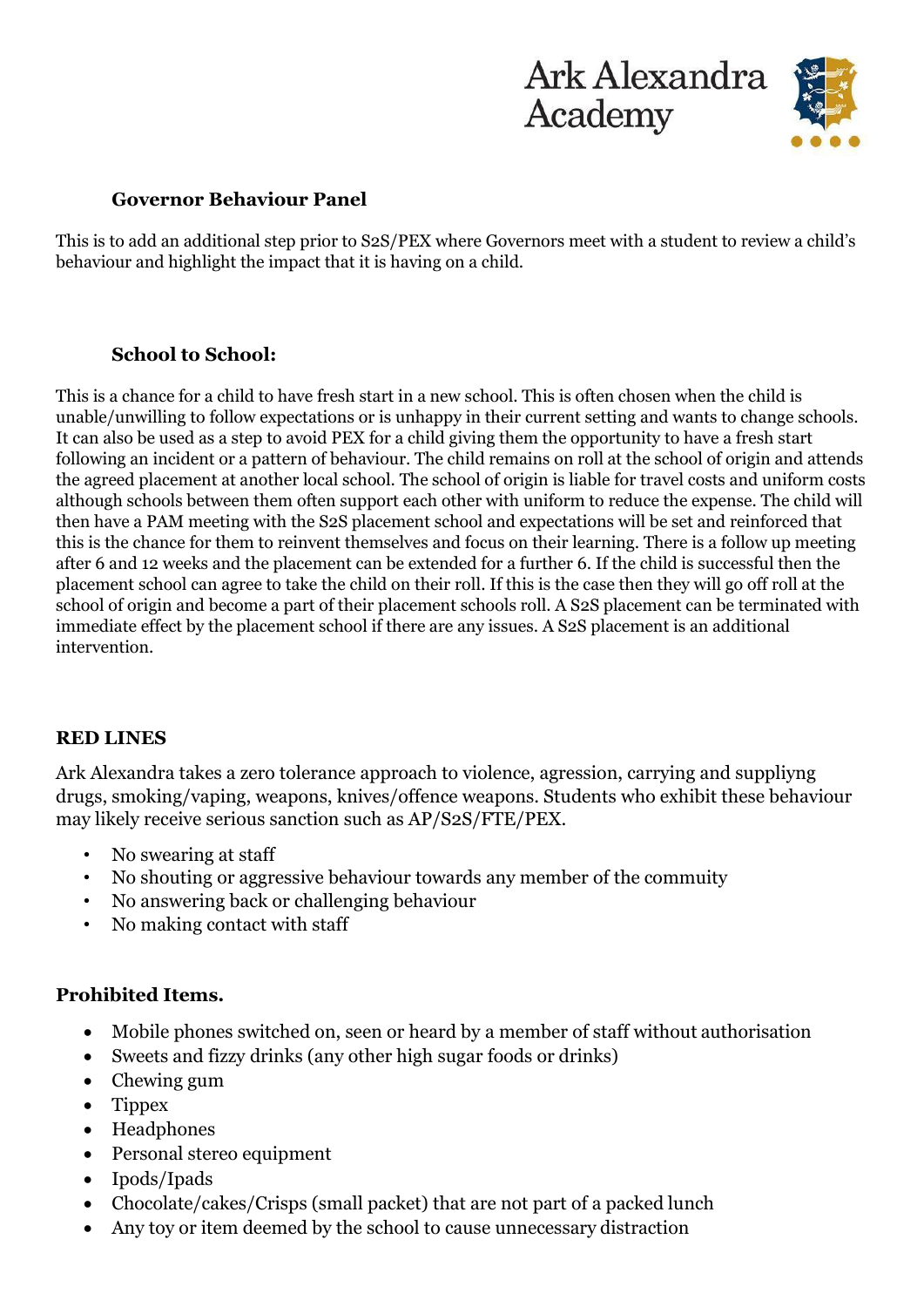



- Any item or implement that can be used to damage or vandalise school property
- Any Item the school considers harmful or detrimental to school discipline
- Offensive weapons: any conventional weapon or makeshift weapon brought or forged or in possession to cause harm
- Anything dangerous including Cigarettes, E-cigarettes, Vaping devices, Lighters, drugs, alcohol
- Laser pens
- **Tasers**

## **Confiscation of Items**

Teachers have the statutory authority to sanction students whose behaviour is unacceptable, who break the academy rules, or who fail to follow a reasonable instruction (section 90 and 91 Education and Inspections Act 2006). Teachers have the power to discipline a student at any point when they are in school, when they are on their way to and from school, in uniform and under certain circumstances outside of school. Staff have the right, when directed by the Principal to confiscate banned items and dispose of them without the consent of parents. Sanctions will be proportionate and consistent.

Students who are found to be eating or drinking outside of the designated areas will have the item confiscated and disposed of.

## **Confiscation and search for inappropriate items**

To ensure the safety and wellbeing of our students and members of staff, the academy reserves the right to conduct searches without consent as directed by the new Education Act (September 2012). This act also empowers the academy to download and record items that students have made on their mobile phones or any other electronic devices, which may be kept as evidence or deleted as required.

Under section 90 of the Education and Inspections Act 2006 and Part 2 of the 2011 Education Act, the academy has the right to confiscate, retain or dispose of students' property. The academy, at any point, can ask parents/carers to collect the confiscated item. The school reserves the right to search, without consent, for prohibited item/s. These include: cigarettes, alcohol, illegal drugs, stolen items, weapons or any other item the academy deems could be considered harmful to a student. Refusal to comply with an academy search will result in consequence level 6 sanctions being applied. Staff can search a student's clothes, possessions, desk and lockers.

The member of staff conducting the search may not require the pupil to remove any clothing other than outer clothing. Outer clothing is clothing that is not worn next to the skin or immediately over a garment that is being worn as underwear. Outer clothing includes (but is not limited to) blazers, coats, hats, shoes, boots, gloves and scarves. The member of staff conducting the search will not 'frisk' a student . Staff may use technology such as metal detectors to examine students' clothing whilst they are wearing it.

"Possessions" means any goods over which the pupil has or appears to have control – this includes desks, lockers and bags. A student's possessions can only be searched in the presence of the student and a second member of staff.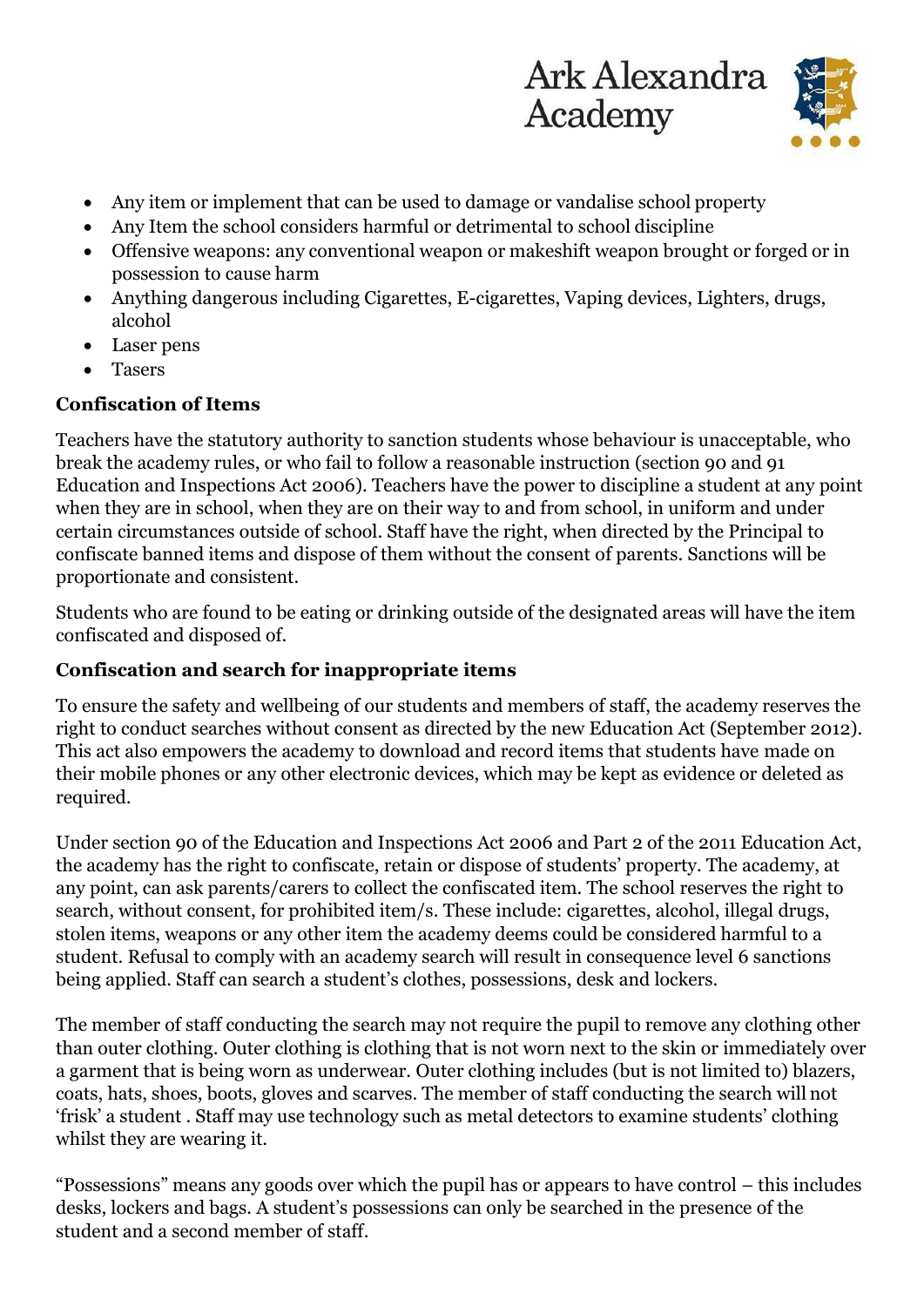

Prohibited items for which pupils may be searched without their consent are:

- a. Knives and weapons
- b. Alcohol
- c. Illegal drugs or other intoxicating or harmful substances
- d. Stolen items
- e. Tobacco and cigarette papers
- f. Fireworks and other explosives

g. Pornography

h. Any article that has been or is likely to be used to commit an offence, cause personal injury or damage to property

j. Any item previously mentioned as prohibited in this document

The member of staff doing the searching must be the same sex as the pupil being searched, and there must be a witness (also a staff member) who, if possible, should be the same sex as the pupil being searched.

Sanctions for students found in possession of any item from the prohibited items list(s), are likely to result in consequences ranging from; but are not limited to, after school detentions to fixed term exclusions.

For certain Items such as:

offensive weapons, any conventional or makeshift weapon or article that could cause harm; anything dangerous or any item named in the list above, is likely to lead to a fixed term or permanent exclusion. The school will use its professional judgment in this circumstance.

Staff may confiscate a pupil's property as a disciplinary penalty, where reasonable to do so under section 91 of the Education and Inspections Act 2006. Confiscated items will be returned to the pupil or their parents no later than six school weeks after confiscation.

Items may not be permanently retained or disposed of without parental consent. Weapons, drugs or other illegal items must be delivered to the police as soon as reasonably practicable. The rules about searching pupils apply in school and in any situation where a member of staff has lawful control or charge of a pupil, for example on school trips or in training sessions.

## **Detentions at Ark Alexandra**

Detentions are issued on the same day of the student failing to meet expectations. At Ark Alexandra a detention comes as a result of a student being reset or issued with an automatic sanction by a member of staff. Ark Alexandra will endeavour to give parents notice. This communication is intended to inform parents of where their child is expected to be and to allow parents an opportunity to make alternative arrangements for travel for the child. Although legally, Ark Alexandra does not have to give notice, where detentions of 30 minutes or more are given, the Parents/carers will be notified via email or text. It is the parent's responsibility to ensure that they inform the school of any changes to basic pupil details such as address, phone number or email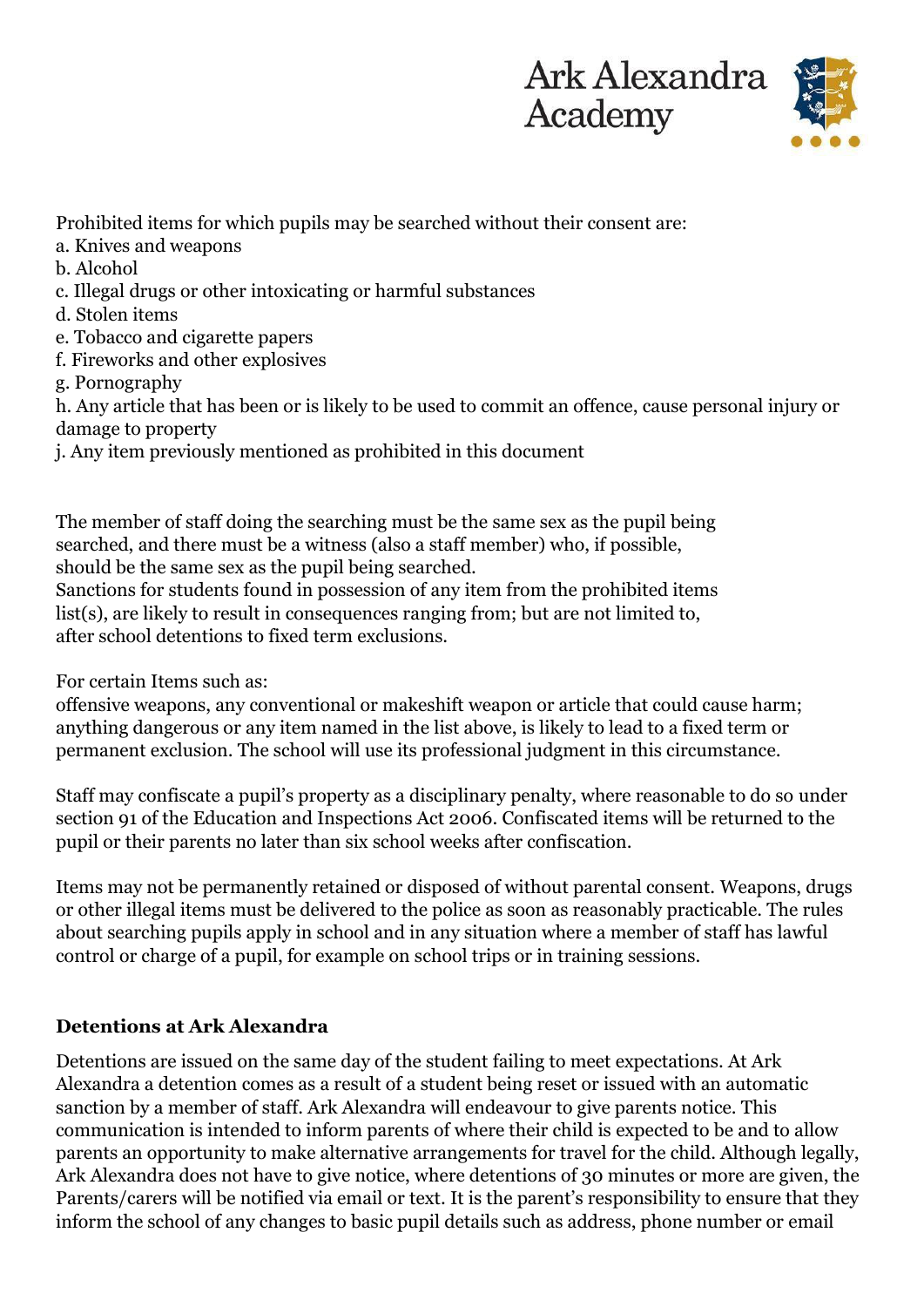

address. Staff will seek to address the root cause of the misbehaviour whilst in detention in order to challenge the time that was lost in the lesson, support any issues that arose from the behaviour and to be clear on how the student can be successful next time around.

- Please note if a student has repeatedly failed to adhere to the school values & expectations, resulting in the student accumulating several Re-sets, referral to IE or a combination of both, this is likely prompt the HOY/DOP/SLT to assess whether or not the student is removed from lessons the next day to provide more immediate remedial action. The Academy can remove a student who persistently disrupts learning for respite and deeper analysis into the causes of poor behaviour. The student can be sent to IE until clarity on the issue is made clear.
- This will involve the student being placed in the Internal Exclusion/reset/AP for a proportionate length of time at the discretion/judgement of SLT/DOP/HOY.
- SLT/DOP/HOYs reserve the right to use their professional judgement in placing a student inan detention without any accruing of re-sets – this is outlined in the next section [automatic detentions]

## **Automatic Detentions**

Unless stated, the duration of the detention/sanction will be to the discretion of SLT/DOP/HOY. All detentions take place after school.

- A student who gets their first Re-set in a day receive a 30 min detention;
- Students who are late to school are automatically placed into a 1 hour detention;
- Students who do not have their planner are automatically placed in a 30 min detention;
- Students who directly or repeatedly contravene the school values of Faith, Excellence & Kindness;
- Students referred to the Internal Exclusion will receive a 1 hour detention;
- Students who miss a 30 min detention will receive a 60 min detention the following day;
- Students who miss a 60 min detention will be placed in IE the following day & will receive a 1 hour same day detention;
- Students who accrue 3 re-sets in a week will serve a 2 hour detention on Friday;
- Students whose uniform fail to meet the school expectations will be sent to IE/re-set
- Students who as judged by the HOY/ DOP/ SLT fail to meet expectations in their professional judgement;
- Refusal to follow instructions within an appropriate time frame;
- Students who are out of lessons without signed permission;
- Students who damage property;
- Students caught littering or vandalising the school site;
- Students who bring the school into disrepute
- Students who are late to lesson will be given a 30 min detention after school.
- Students who fail to bring in their appropriate equipment for their lesson will be given a 30 min detention after school
- Students who accumulate 8 teacher action/interventions in a week due to their poor behaviour, will receive a 30 min detention after school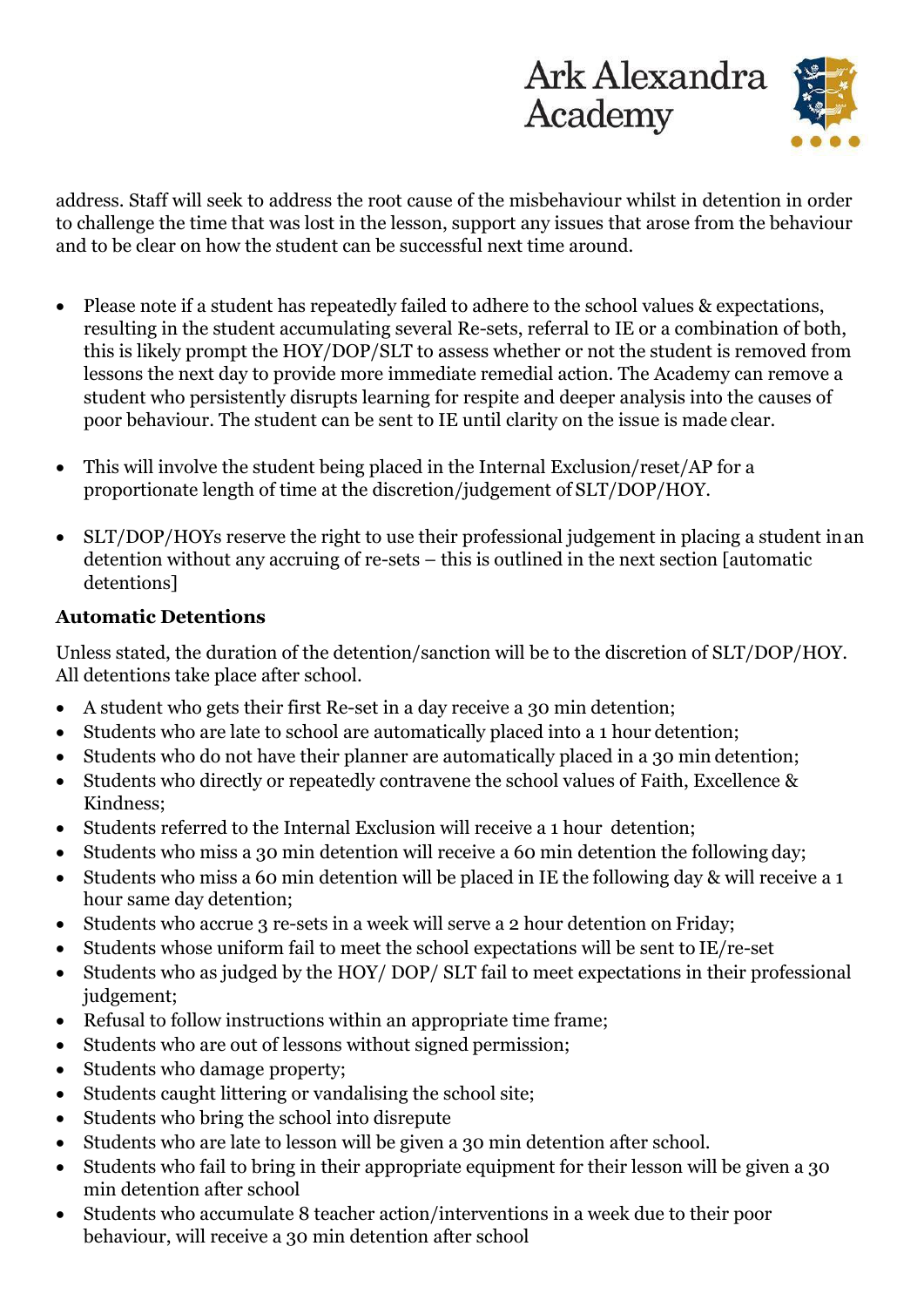

## **Detention Escalation System: Failing to attend detention or Failing the expectations of being in detention**

It is important that students learn that everything they do can have a positive consequence or a negative consequence. Detentions will be administered when behaviour is less than expected. It is not negotible:

| <b>Failure to attend Detention</b><br><b>Escalation</b>                            | <b>Sanction</b>                                                           | Who with?  |
|------------------------------------------------------------------------------------|---------------------------------------------------------------------------|------------|
| Step 1 - Failed to show/Failed 30 min<br>detention                                 | Serve 60 min detention next day - Comms to reflect escalation of sanction | HOY        |
| Step 2 - Failed to attend a 60 min<br>detention/Failed 60 min detention            | Placed in IE the following day $+$ 60 min detention                       | <b>HOY</b> |
| Step $3$ - Repeated $(2+)$ Failure to attend<br>detention or behave to expectation | Placement in IE or FTE - amount of time at the discretion of SLT          | <b>SLT</b> |

Therefore, student must attend their dentention to avoid any further escalation thay might lead to exclusion.

## **Supporting students to modify their behaviour**

## Inclusion Panel Meetings

Various members of the inclusion team including but not limited to the Head of Year, Director of Progress, SENDCO, Assistant Principal for Behaviour will meet on a weekly basis to discuss behavioural and academic issues or concerns within each year group. The meeting is a forum to identify these concerns or unmet needs to ensure support is provided for targeted students.

Student support officers operate on both sites in order to support students in preparing for learning and to support all students in making behaviour choices that will impact positively on themselves and others with learning.

Non-teaching heads of year lead and manage each year group, providing challenge, support and intervention to support each individual to be able to achieve their very best in all that they do. An assistant principal oversees behaviour on each site, supporting the head of year in maintaining excellent standards of behaviour and learning.

Where students are having difficulty conforming to the expected standards of behaviour, various strategies may be employed to help them to improve. The use of the Daily Report Card, although listed as a sanction, serves the dual purpose of enabling the monitoring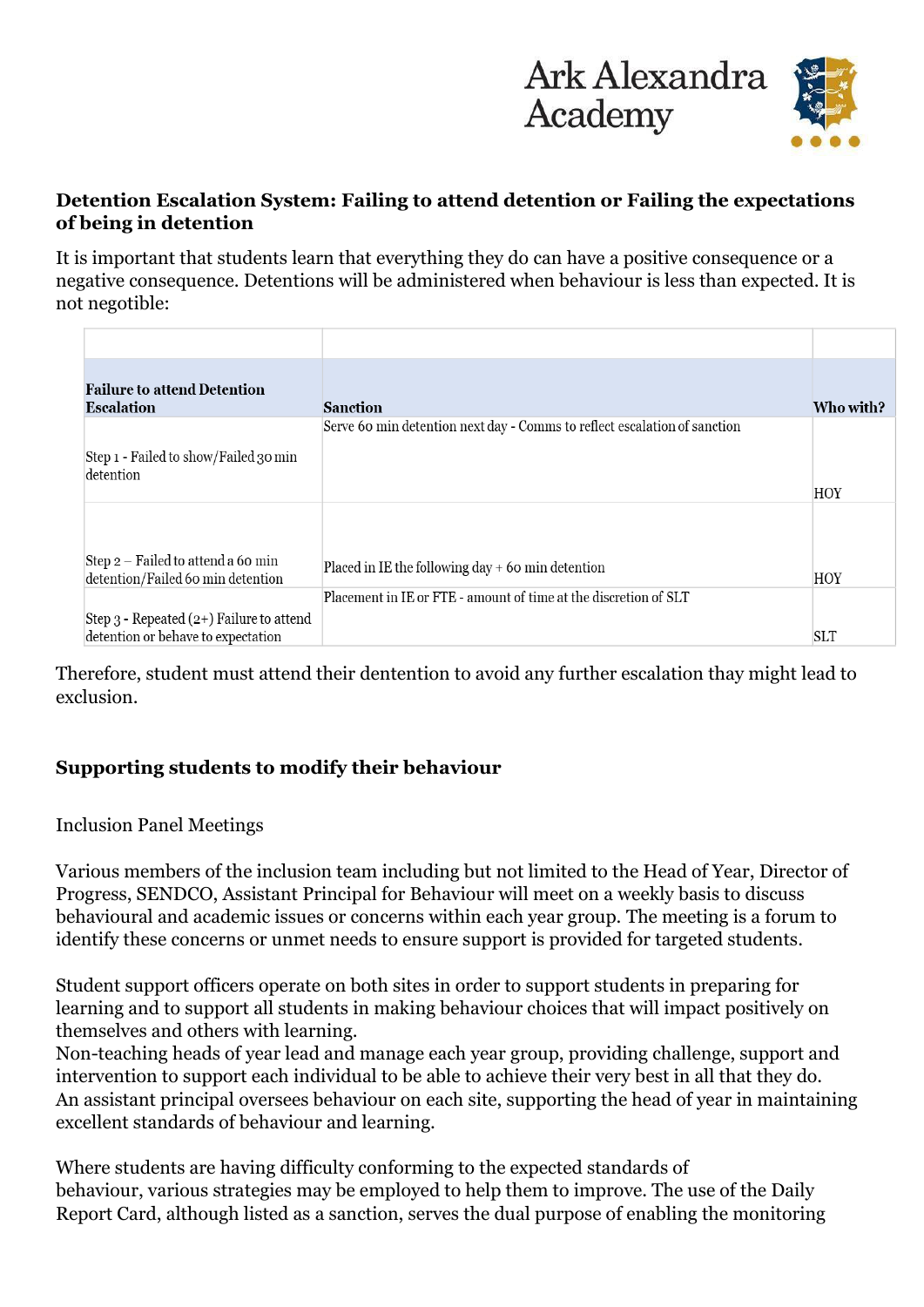

from various key members of staff : Form Tutor, HOY, Head of Department, Head of Lower School and SLT to keep a check on behaviour and of giving the student an instant feedback and most importantly praise on satisfactory aspects of behaviour.

This is particularly effective when it is taken home for parents/carers to sign and monitor. Many students actually enjoy being 'on report' and asked to be put on report when they feel their behaviour is slipping.

One to one sessions with specialist members of staff are also used to help students to develop strategies to improve their behaviour.

Although very rare, where appropriate and when agreed in advance in a parental meeting, 'time out' will be allowed for students to withdraw themselves from a situation they feel they may not be able to manage appropriately and take themselves to an agreed teacher/learning Mentor.

Where drugs, solvents, alcohol or smoking are the issue, counselling may be provided.

The use of the Detentions, Behaviour Support Unit, Fixed Term Exclusions although punitive to a degree, it also allows a pupil an opportunity to reflect upon their actions, whilst also facilitating a restorative action between those involved in order to be clear on ways of improving the next time.

For those students whose attitude or behaviour is seen to be deteriorating rapidly and/or who are deemed to be at risk of permanent exclusion or of dropping out of the school altogether due to disaffection, a Pastoral Support Programme (PSP) or Behaviour Support Plan/Contract (BSP) can be deployed.

## **The Additional Needs Plan**

The Pastoral Support Programme will identify precise and realistic behavioural outcomes for the student to achieve. It will be agreed with parents as a result of a meeting with them to which an external agency may be invited. This meeting will consider the causes for concern and the steps suggested improving the situation. Agencies, such as Educational Welfare, the Educational Psychological Service, Social Services, Housing and voluntary organisations may be involved as appropriate.

In drawing up the plan the school will, in discussion with others:

- Consider offering specialist support and counselling
- Review any learning difficulties and put in place a remedial programme where necessary
- Consider changes of sets or class
- Consider a placement for a period of time in the Learning Support Unit and/or
- Consider a placement for a period of time in an Alternative Provision centre

The programme should not have indefinite time limit, be monitored every 3-4 weeks and should be reviewed at least halfway through its duration. Rewards for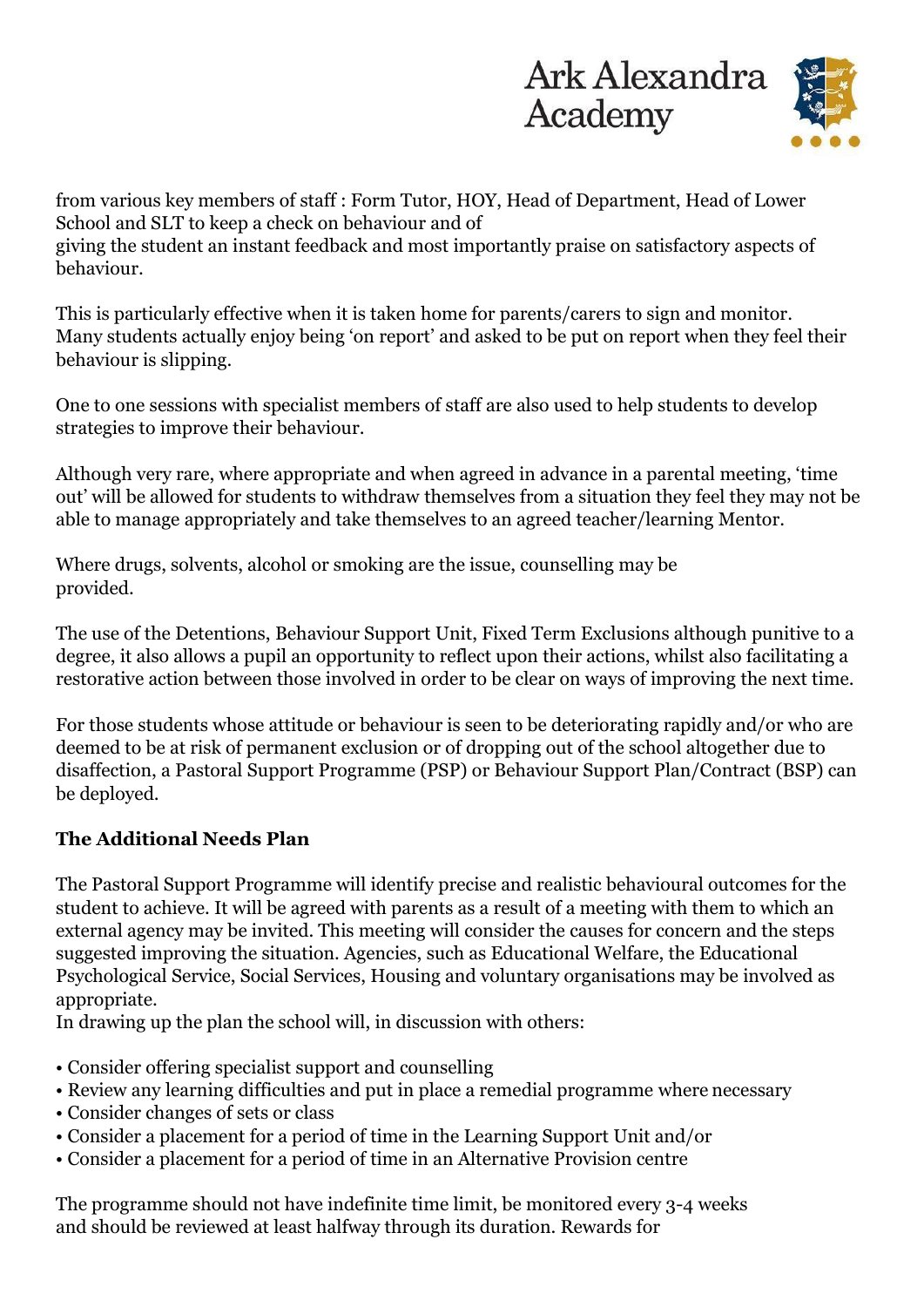



meeting targets and sanctions for non-compliance should be made clear at the outset.

At the end of the agreed period the intervention package may, according to level of its impact on improving the situation:

• Be reduced or removed

• continued for a further period of with or without amendments or where there has been no improvement at all there may be a permanent exclusion.

## **Trips and representing Ark Alexandra Academy**

All trips and events representing the academy are a privilege and not a right. Students with excellent reward points, attendance and contribution to school life will be invited to join the end of year reward trips as well as other opportunities.

## **Mobile phones**

Students' phones (and any associated electronic equipment, including headphones) are not visible or used on site at any time. If they are seen or heard they will be confiscated immediately, handed into reception and returned at the end of the day on the first occasion. This will be logged on the MIS. On the second occasion, reception will contact the home of the student for parental/carer collection after 3 days and handed back to the student. If there is a third occasion in a half term the parent carer must come into school to collect the mobile device.

Improper use of mobile phone or technology: Filming of a lesson; student; staff member and/or sharing this on social media is a breach of this policy and could likely lead to a range of consequences Referral to IE, FTE, Reduced Timetable, Managed Move, Alternative Provision, PEX.

## **False Allegations**

The Education Act 2011 gives the academy the right to take disciplinary action against any student who, in the view of the Principal, based on the evidence provided, has made a malicious allegation against a member of staff, which is unproven. This may result in a serious sanction (FTE stage one).

## **Physical Restraint**

DFE guidelines state that: 'All school staff members have the legal power to use reasonable force to prevent students committing a criminal offence or from causing disorder, injuring themselves or others or damaging property.'

Staff would only be expected to use reasonable force at Ark Alexandra Academy in the above circumstances.

- Examples of cases in which restraint might be used include (This is not exhaustive)
- a. When the safety of another pupil is threatened
- b. When self-injury is being caused, or is likely to be caused
- c. When a pupil is exposing themselves to potential danger by seeking to leave the premises or a vehicle
- d. When the safety of a member of staff or visitor is threatened
- e. When there is a risk of serious damage to property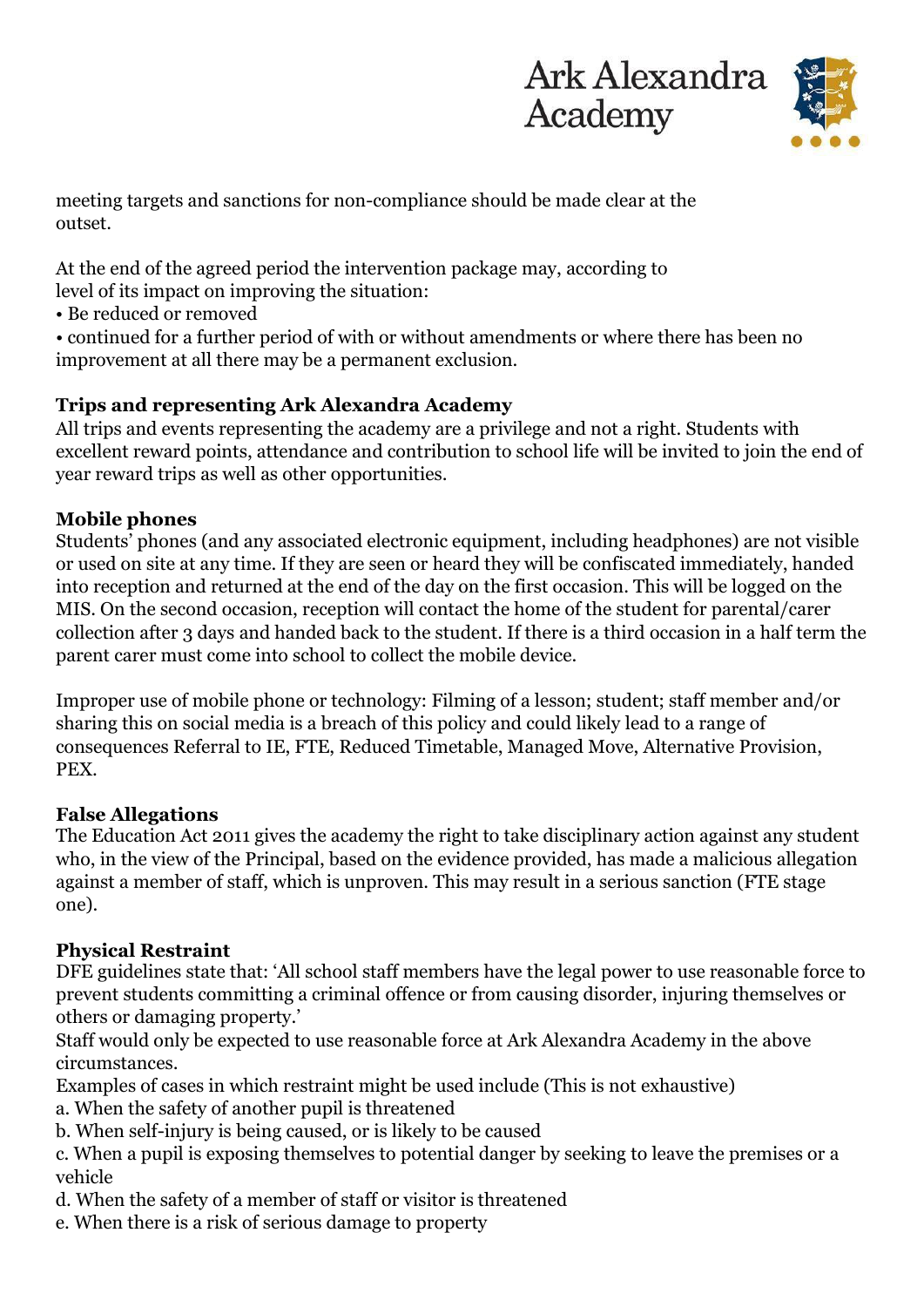



## **Complaints**

Parents/carers wishing to express a concern or make a complaint about any decisions relating to the rewards, repair and consequences policy should follow the academy's Complaints Policy (see website). In essence they should seek to resolve the issue with the member of staff concerned first. If this is not successful then they should follow the complaints procedure. If students feel that they have not been treated fairly in relation to the rewards, repair and consequence policy, they should address this with the member of staff where possible or their tutor. They will be listened to and supported to see how they can resolve the matter. Students may, of course, talk with their parents/carers when they go home and parents may then contact the school (the student's tutor/teacher in the first instance) to resolve any misunderstanding or to repair any issue. Parents/carers should remember that children do not necessarily have the emotional maturity to manage situation where they may need to accept difficult consequences and should, therefore, communicate privately with the academy before making a judgement.

## **Coronavirus Behaviour Policy Update:**

During the pandemic, this addedum applies concurrently to the stated behaviour & uniform policy. The Coronavirus addendum can be found [here.](https://arkalexandra.org/sites/default/files/COVID-19%20Addendum%20to%20Behaviour%20and%20Exclusion%20Policy_0.pdf)

## **1. Overview around vulnerable pupils & expectations**

The following groups of vulnerable pupils may at some point require the adults in the school to take account of their individual needs and circumstances when monitoring the school's behaviour policy.

- a. Minority ethnic and faith groups, travellers, asylum-seekers and refugees
- b. Pupils who need support to learn English as an additional language
- c. Pupils with special educational needs
- d. Children looked after by the local authority
- e. Sick children
- f. Young carers
- g. Children from families under stress
- h. Pregnant school pupils and teenage mothers
- i. Any other pupil at risk of disaffection and exclusion

However, the school does not accept these as excuses for poor behaviour. All students are expected to follow the rules of the school. Where students have a particular special circumstance, a range of support will be put in place to help them meet expectations.

This policy applies in the school building, on school trips, and at all times when pupils are wearing their uniform, including travelling to and from school. We expect our students to demonstrate Faith, Excellence and Kindness at all times.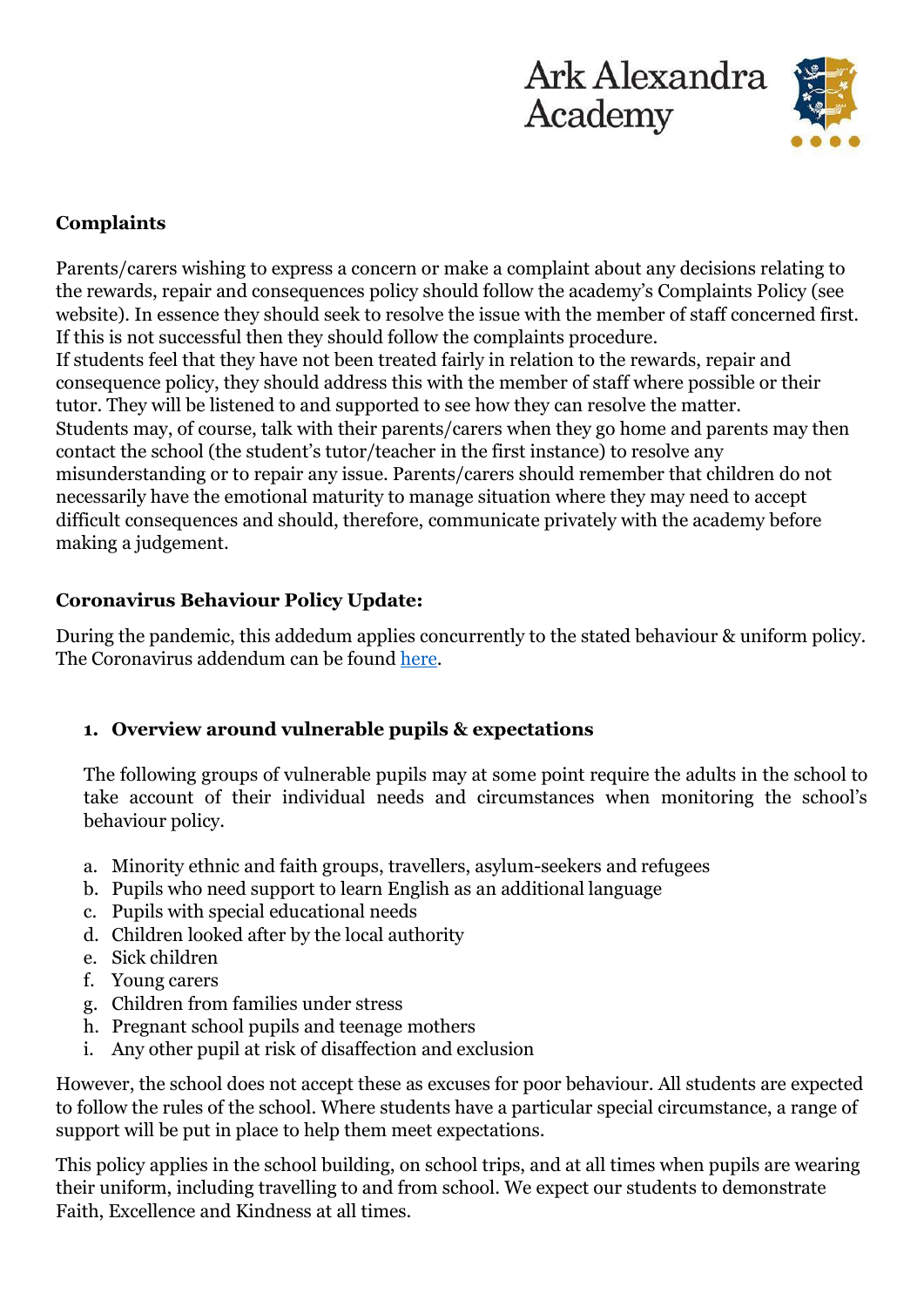

The school ethos is built around a culture of high expectations, and no excuses, and this applies clearly to behaviour. As an Ark Alexandra community, we are all responsible for managing behaviour, be it positive or negative which means to See it, Address it, Record it.

## **Appendix 1: Applying the sanctions**

## **Detentions: Daily & Weekly escalation of Resets. Annual Accumulation of IE**

| Daily Point Accumulation (Re-set)                     |                                                                                                                                                                                                                                                                            |                       |
|-------------------------------------------------------|----------------------------------------------------------------------------------------------------------------------------------------------------------------------------------------------------------------------------------------------------------------------------|-----------------------|
|                                                       |                                                                                                                                                                                                                                                                            |                       |
| Point (Re-set)                                        | <b>Sanction</b>                                                                                                                                                                                                                                                            | Who with?             |
| 1                                                     | $Re-set$ room $+$ 30 min detention after school                                                                                                                                                                                                                            | Reset staff           |
| 2                                                     | Internal Exclusion + detention<br>*If a student is re-set & referred to IE after the 2:15 (Lunch) cut off - they sit the 60<br>min detention the following day after their full day in IE<br>*Re-set from a double lesson is 2 re-sets to avoid students gaming the system | LMC/MGU               |
| <b>Weekly Point Accumulation (Re-</b><br>set)         |                                                                                                                                                                                                                                                                            |                       |
| Point (Re-set)                                        | <b>Sanction</b>                                                                                                                                                                                                                                                            | Who with?             |
| 2                                                     | Behaviour letter one                                                                                                                                                                                                                                                       | Admin                 |
| 3                                                     | 2 hour Friday detention after school (Students in IE on Friday will sit 1 hours<br>detention after school)                                                                                                                                                                 | HOY/SLT               |
| $ 4+$                                                 | Placement into Internal Exclusion                                                                                                                                                                                                                                          | LMC                   |
|                                                       | *Placement in IE holds an automatic 1 hour detention after school                                                                                                                                                                                                          |                       |
| <b>Annual Point Accumulation</b><br>(IE)              | <b>Sanction</b>                                                                                                                                                                                                                                                            | Who with?             |
| 4, 8, 12, 16 IE referrals<br>Assess, Plan, Do, Review | Apply appropriate next steps from list after an analysis of reasons<br>for IE placement                                                                                                                                                                                    | IE/Reset<br>Staff/HOY |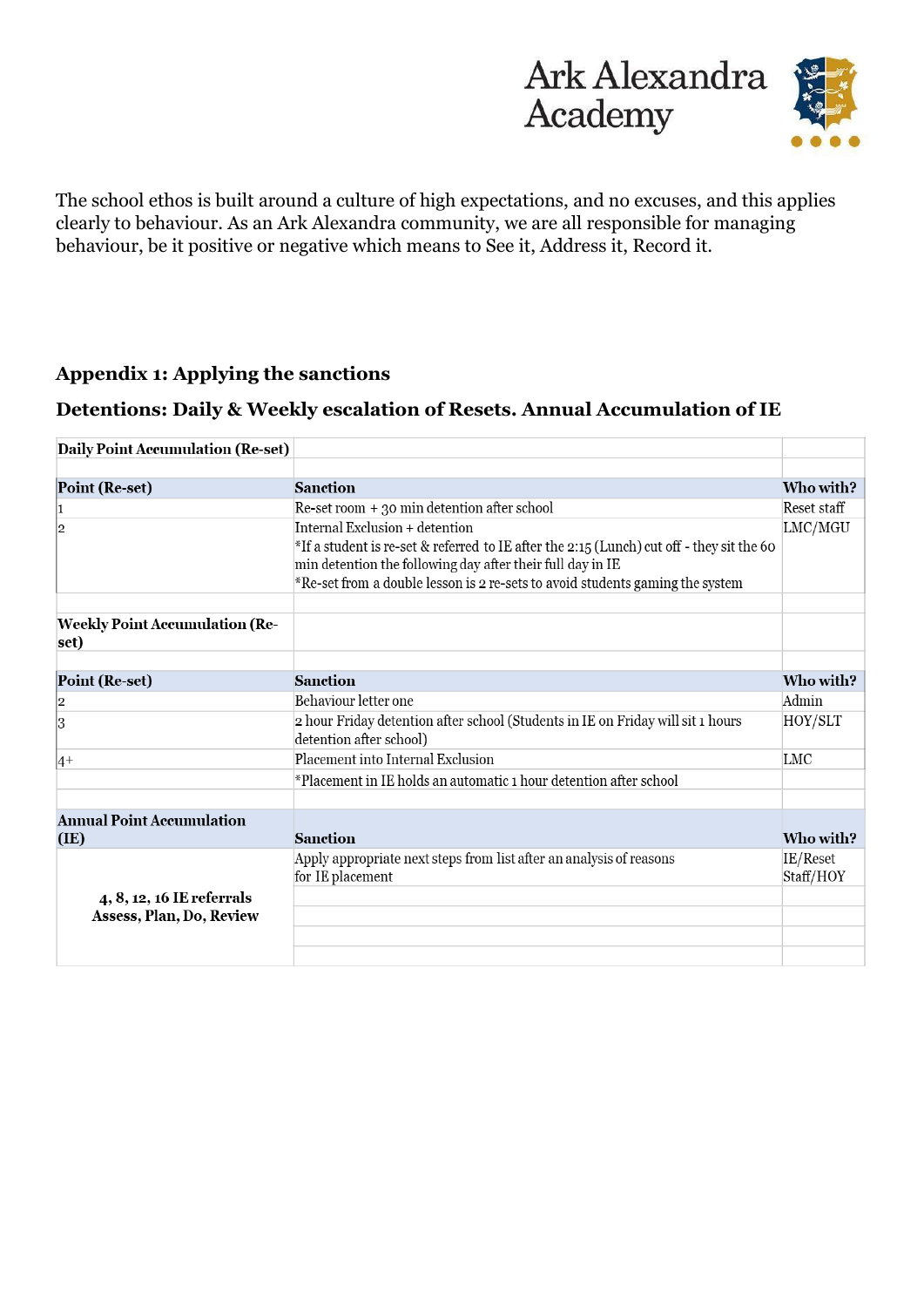

|                                                                                         | <b>Actions &amp; Possible Initiatives or Interventions</b><br>(Not an exhaustive list nor is it a tick list; The professional discretion of<br>HOY/DOP/SLT will be applied where necessary to ascertain the most<br>appropriate & propostionate response from the school. AP Behaviour<br>will decide when & where the intervention will take place. This is a fluid<br>system where the Academy can freely apply any intervention it deems<br>apppropriate for the student at any stage. |
|-----------------------------------------------------------------------------------------|-------------------------------------------------------------------------------------------------------------------------------------------------------------------------------------------------------------------------------------------------------------------------------------------------------------------------------------------------------------------------------------------------------------------------------------------------------------------------------------------|
| Stage $o$ – Teaching staff                                                              | <b>Detentions</b>                                                                                                                                                                                                                                                                                                                                                                                                                                                                         |
| 0-5 Resets                                                                              | <b>Phone calls Home</b>                                                                                                                                                                                                                                                                                                                                                                                                                                                                   |
|                                                                                         | 1:1 meetings with the student                                                                                                                                                                                                                                                                                                                                                                                                                                                             |
| Stage 1 – Re-set, IE staff,<br><b>Intervention Team</b>                                 |                                                                                                                                                                                                                                                                                                                                                                                                                                                                                           |
| 10Re-sets<br><b>INVESTIGATION</b>                                                       | Letter Home & Phone call Home.<br>Form Tutor Report for 2 weeks.                                                                                                                                                                                                                                                                                                                                                                                                                          |
|                                                                                         | ANP recording process to start                                                                                                                                                                                                                                                                                                                                                                                                                                                            |
|                                                                                         | Boxall profile to start                                                                                                                                                                                                                                                                                                                                                                                                                                                                   |
| <b>Stage 2- Form Tutor +</b><br><b>Intervention Team</b>                                | Tutor Actions & Possible Initiatives & Interventions to include but are<br>not limited to:                                                                                                                                                                                                                                                                                                                                                                                                |
| 20-30 Re-sets<br><b>INVESTIGATION</b>                                                   | Parental meeting with Tutor.<br>Tutor report for 2 weeks.<br>Internal Exclusion.<br>Fixed Term Exclusion.<br>Therapy skill sessions/programmes.<br>Possible referral to outside agencies.<br>Counselling Option Considered.<br>School nurse involvement.<br>Possible consideration of SEND Assessments/Flexible Learning Provision.<br>Peer Mentoring.                                                                                                                                    |
|                                                                                         | <b>ESBAS</b> involvement                                                                                                                                                                                                                                                                                                                                                                                                                                                                  |
| Stage 3- HOY/HOD +<br><b>Intervention Team</b><br>30-40 Re-sets<br><b>INVESTIGATION</b> | Parental Letter Home.<br>Fixed Term Exclusion.<br><b>Internal Exclusion</b><br>Counselling Option Considered.<br>Possible referral to outside agencies.<br>Coaching & Mentoring from Tutor/HOYs/Peer Mentors.<br>HOY Report Card.<br><b>Positive Effort Report</b><br>Head of Department Report Card.<br>Possible SEND Assessment carried out<br>Student observations & as essment in class                                                                                               |
|                                                                                         |                                                                                                                                                                                                                                                                                                                                                                                                                                                                                           |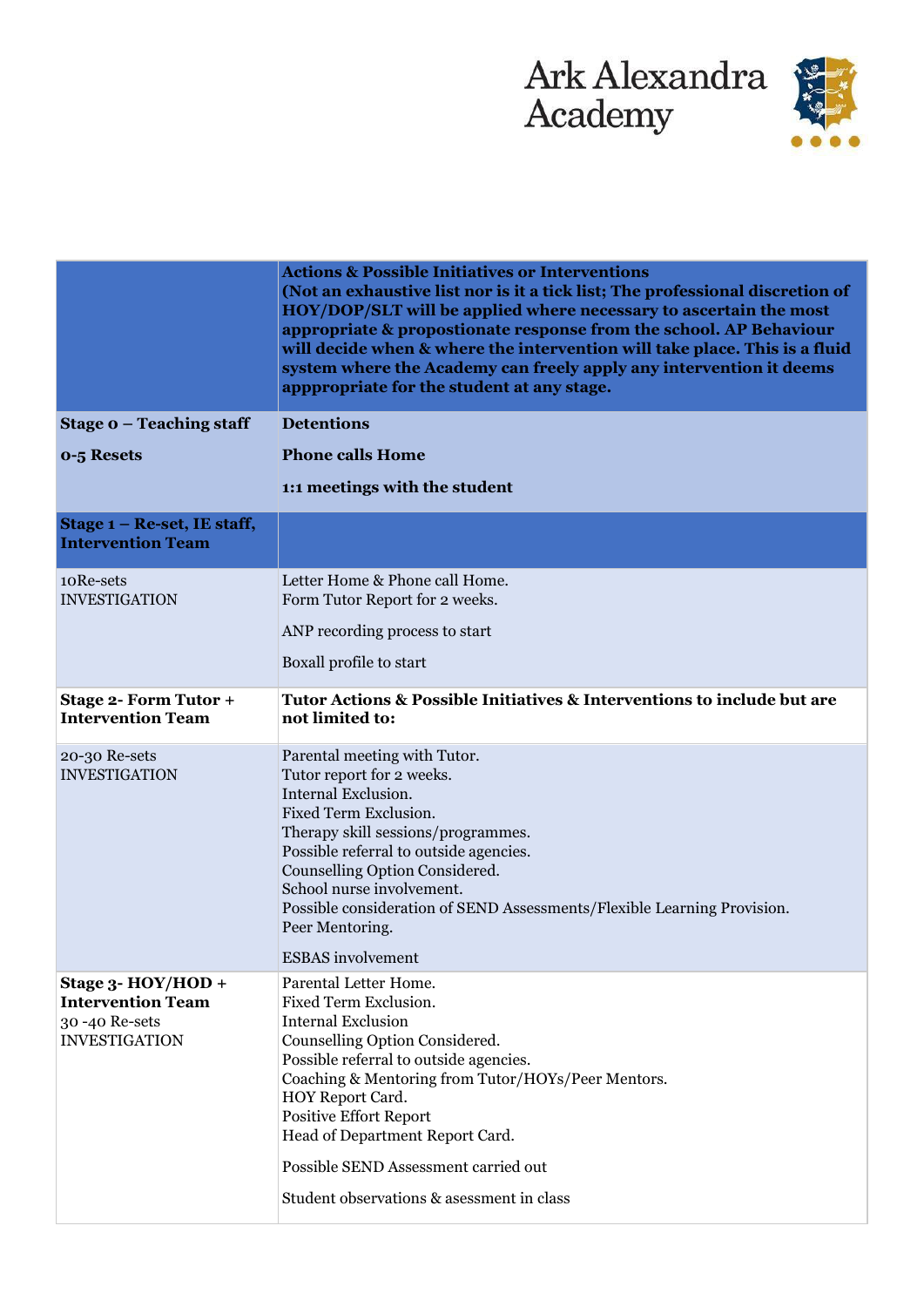

|                                                                                                                           | <b>Internal TAC</b>                                                                                                                                                                                                                                                                                                                                                                            |
|---------------------------------------------------------------------------------------------------------------------------|------------------------------------------------------------------------------------------------------------------------------------------------------------------------------------------------------------------------------------------------------------------------------------------------------------------------------------------------------------------------------------------------|
|                                                                                                                           | <b>SALT Referral</b>                                                                                                                                                                                                                                                                                                                                                                           |
|                                                                                                                           | <b>MASH</b> referral                                                                                                                                                                                                                                                                                                                                                                           |
|                                                                                                                           | <b>Attendance Advisory Referral</b>                                                                                                                                                                                                                                                                                                                                                            |
|                                                                                                                           | <b>CAMHs Referral</b>                                                                                                                                                                                                                                                                                                                                                                          |
|                                                                                                                           | <b>Education Psychology Report commissioned</b>                                                                                                                                                                                                                                                                                                                                                |
| Stage $4 - HOY/HOD +$<br><b>Intervention Team</b><br>40-60Re-sets<br><b>INVESTIGATION</b>                                 | HOY/HOD meeting with Parent.<br>Warning letter with next steps & timeline for improvements.<br>Fixed Term Exclusion.<br>Internal Exclusion.<br>HOY Behaviour Report Card.<br>Head of Department Report Card.<br>Parenting Programme.<br>Counselling.<br>Coaching & Mentoring from HOYs.<br>Personalised Timetables.<br>In class shadowing & sharing best practice<br><b>Behaviour Contract</b> |
| Stage $5$ – Director of<br><b>Progress + Intervention</b><br><b>Team</b><br>60-70 Re-sets<br><b>INVESTIGATION</b>         | Parent Letter Home.<br>Personalised Timetable.<br>PSP.<br>Fixed Term Exclusion.<br>Internal Exclusion.<br>Points Target Plan.<br>Report Card.<br>Early Help Assessment.                                                                                                                                                                                                                        |
| Stage $6$ – Director of<br><b>Progress + Intervention</b><br><b>Team</b>                                                  | Actions & Possible Initiatives & Interventions to include but are not<br>limited to:                                                                                                                                                                                                                                                                                                           |
| 70-80 Re-sets<br><b>INVESTIGATION</b>                                                                                     | Head of Year/DOP meeting with Parent.<br>Senior Staff Disciplinary Panel.<br>Warning letter with next steps & timeline for improvements.<br>Fixed Term Exclusion.<br>Internal Exclusion.<br>Coaching & Mentoring from HOYs.                                                                                                                                                                    |
| Stage $7 -$ Assistant<br><b>Principal Pastoral +</b><br><b>Intervention Team</b><br>80-90 Re-sets<br><b>INVESTIGATION</b> | Assistant Principal meeting with Parent.<br>Possible Alternative Provision recommended.<br><b>SLT Report</b><br>Senior Staff Final Warning.<br>Fair Access Panel Consideration.                                                                                                                                                                                                                |
| <b>Stage 8</b><br>Principal/Associate<br>Principal                                                                        | Governor Panel Meeting * May happen at any stage as per SLT discretion chaired by<br>the Principal.<br>Managed Move Explored.                                                                                                                                                                                                                                                                  |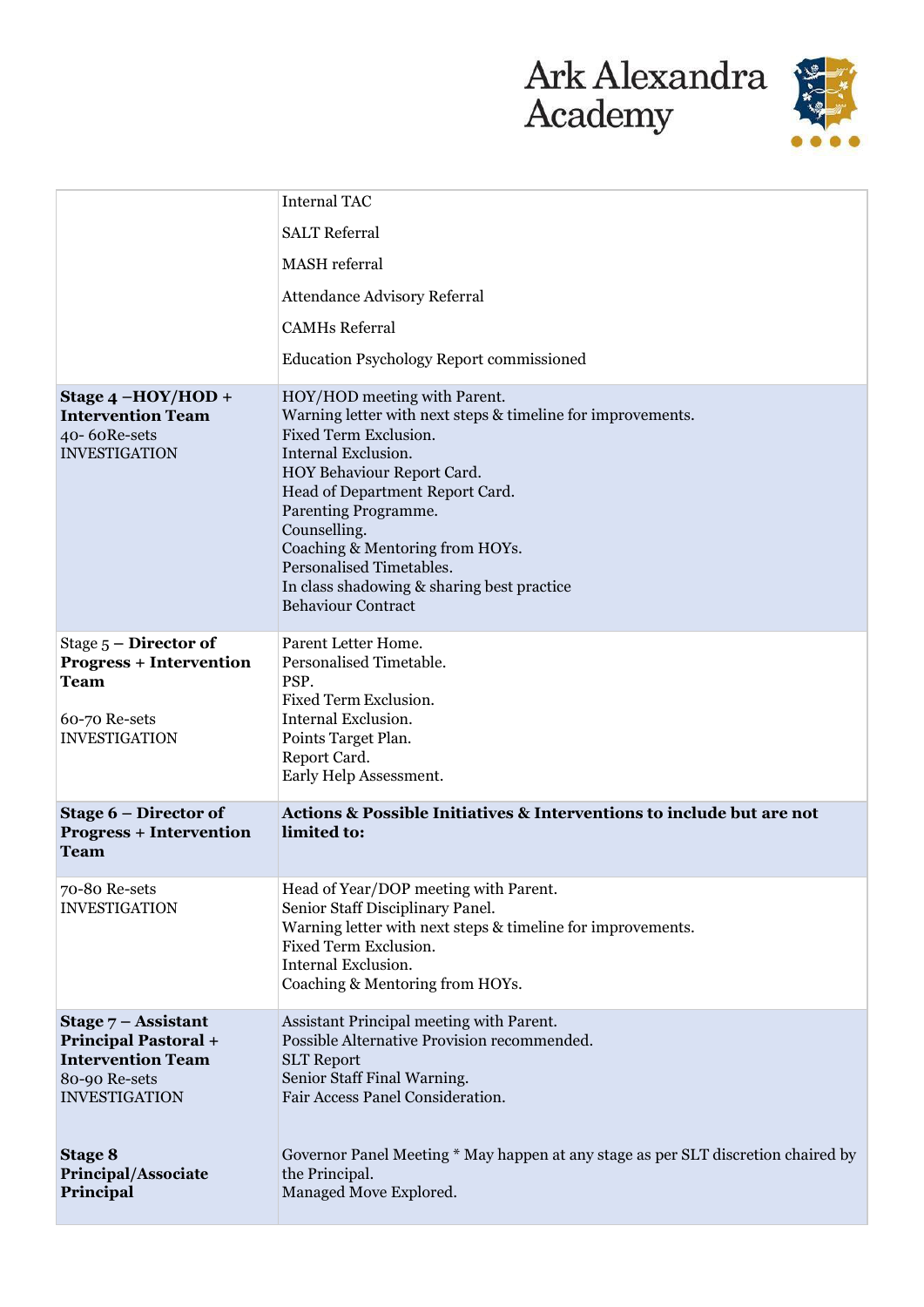

80 Re-set INVESTIGATION Possible Permanent Exclusion. Alternative Provision Consideration.

#### **Consequence Chart: Certainty of Consequence**

| <b>Incident</b>                                                                                                                                      | <b>Resolution</b>                                                                                                                                                                                                                                                                                                                                                                                                                                      | <b>Issued by whom?</b>                                                                                                                                        | <b>Home contact</b>   |
|------------------------------------------------------------------------------------------------------------------------------------------------------|--------------------------------------------------------------------------------------------------------------------------------------------------------------------------------------------------------------------------------------------------------------------------------------------------------------------------------------------------------------------------------------------------------------------------------------------------------|---------------------------------------------------------------------------------------------------------------------------------------------------------------|-----------------------|
| Mobile phone, music player (incl.<br>headphones), game machine seen,<br>used or heard.                                                               | 1 <sup>st</sup> time in a half-term: Phone<br>(including battery and SIM) or<br>electronic device confiscated and<br>given to student reception to hold<br>in envelope for student and<br>returned only to the parents as<br>soon as they are able to collect in<br>person, at the end of the day it<br>is confiscated.<br>2 <sup>nd</sup> time in a half-term: The<br>phone will be kept and handed<br>back to the student at the end of<br>the week. | Admin Staff<br>$\bullet$<br>Tutor<br>$\bullet$<br>Subject Teacher<br>$\bullet$<br>On call<br>$\bullet$<br><b>HOY</b><br><b>DOP</b><br>$\bullet$<br><b>SLT</b> | <b>Text Home</b>      |
|                                                                                                                                                      | 3 <sup>rd</sup> time in a half-term: The<br>parent/carer comes into school in<br>order to collect the device<br>Reception Willham quirestudent                                                                                                                                                                                                                                                                                                         |                                                                                                                                                               |                       |
|                                                                                                                                                      | Student form class<br>2.<br>*All other devices (music players<br>or game machines) will be<br>confiscated immediately and<br>handed back at the end of the day.                                                                                                                                                                                                                                                                                        |                                                                                                                                                               |                       |
| Wearing hat, coat, hoodie, jewellery<br>(not permitted in uniform policy),<br>scarf, coats or other non-uniform<br>items in the building or on site. | Conversation with students<br>referring to Ark Alexandra values<br>Confiscation and handed to HoY-<br>returned at end of school day<br>HOY office.                                                                                                                                                                                                                                                                                                     | Any member of<br>$\bullet$<br>staff<br>Form Tutor<br>$\bullet$<br><b>HOY</b>                                                                                  |                       |
| Equipment:<br>Student does not have a planner                                                                                                        | Automatic 30 min detention after<br>school                                                                                                                                                                                                                                                                                                                                                                                                             | Any member of<br>$\bullet$<br>staff<br>Form Tutor<br>$\bullet$<br><b>HOY</b><br>$\bullet$                                                                     |                       |
| Make-up being worn on site<br>Hair isn't tied back from the face<br>Nail Varnish being worn<br>(Infractions that can be corrected<br>on the spot)    | Conversation with students<br>referring to Ark Alexandra values.<br>Aid provided to the student to<br>remove make-up/nail varnish<br>(Wet wipes/Hair bands/Nail<br>Varnish remover)<br>*No sanction on the school gate<br>for students who comply in<br>correcting the uniform infraction<br>straight away.                                                                                                                                            | Admin Staff<br>$\bullet$<br>HOY<br><b>DOP</b><br>$\bullet$<br><b>SLT</b>                                                                                      | <b>Text Home</b><br>٠ |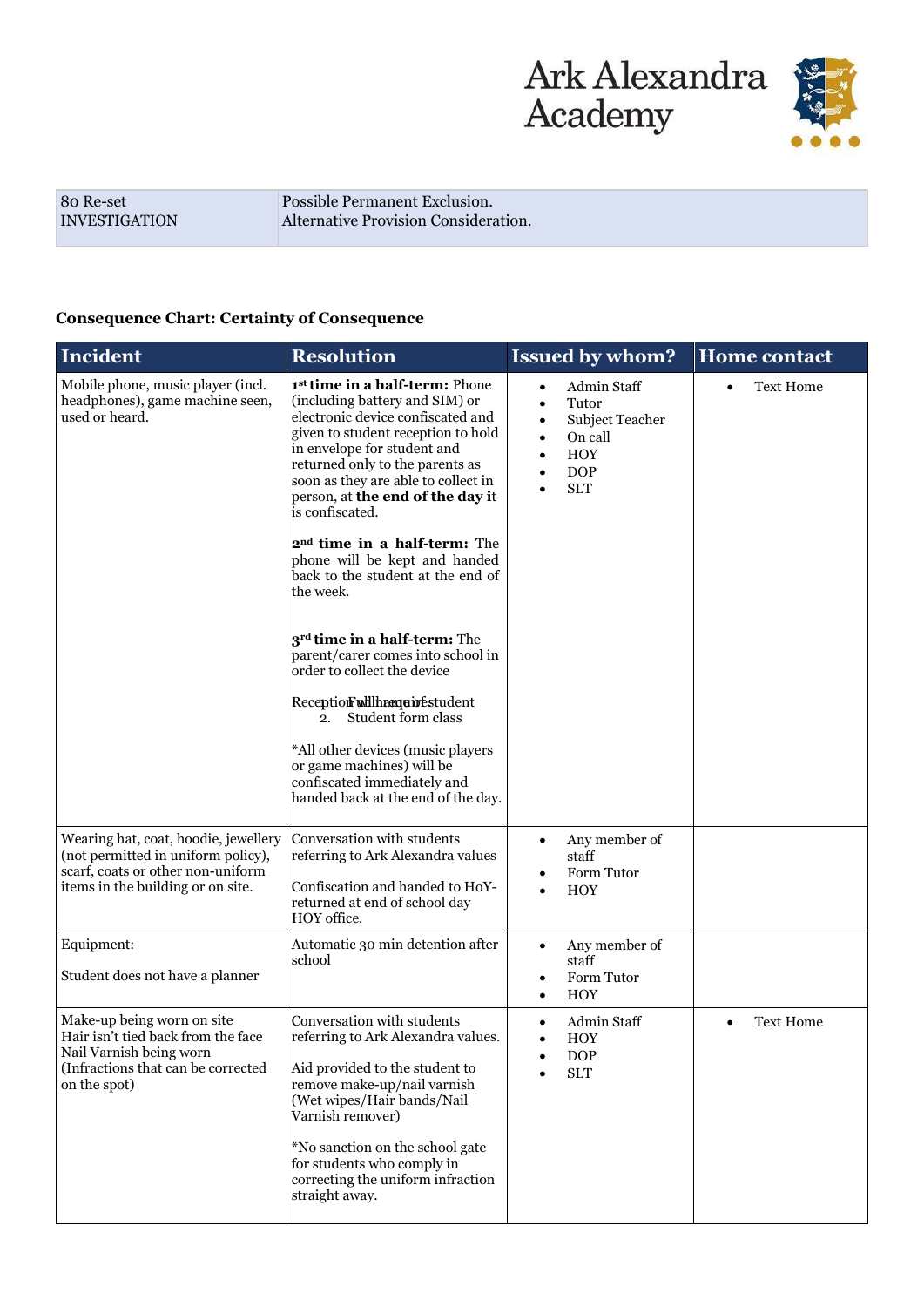

|                                                                                                                                                                                                                                                                                                                                                                                                                                                                                                                                                                                                                                                                                                                   | Reset & 30 min detention after<br>school on the same day for any<br>student caught on the school site<br>thereafter with improper uniform.<br>Internal Exclusion for any refusal<br>to remove/ make necessary<br>adjustment in appropriate<br>timeframe<br>RE: make-up/nail infraction or<br>repeated issues with make-<br>up/nails (see below)                                                                                                                                                                                                                                                                                                |                                                                                             |                                                                                          |
|-------------------------------------------------------------------------------------------------------------------------------------------------------------------------------------------------------------------------------------------------------------------------------------------------------------------------------------------------------------------------------------------------------------------------------------------------------------------------------------------------------------------------------------------------------------------------------------------------------------------------------------------------------------------------------------------------------------------|------------------------------------------------------------------------------------------------------------------------------------------------------------------------------------------------------------------------------------------------------------------------------------------------------------------------------------------------------------------------------------------------------------------------------------------------------------------------------------------------------------------------------------------------------------------------------------------------------------------------------------------------|---------------------------------------------------------------------------------------------|------------------------------------------------------------------------------------------|
| Food Items/ Energy or fizzy drinks/<br>Contraband as outlined in B.Policy.<br>Any prohibited items as stated in<br>the policy that are seen or<br>consumed inside or outside the<br>canteen space.                                                                                                                                                                                                                                                                                                                                                                                                                                                                                                                | Confiscation of items & binned<br>*Eating in a lesson also<br>constitutes a 1 <sup>st</sup> warning<br>Water in a clear bottle is<br>permitted.                                                                                                                                                                                                                                                                                                                                                                                                                                                                                                | Teaching/support<br>$\bullet$<br>staff<br>HOY<br><b>DOP</b><br><b>SLT</b>                   |                                                                                          |
| Corridor or outside<br>- Not respecting other people and their<br>property (throwing someone's bag in the<br>playground)<br>- Running or shouting in the corridors<br>- Chewing gum (and placed in bin)<br>- Dropping litter (and picked up and put<br>in bin)<br>- Swearing in the Academy<br>(accidental/mindless response to<br>stimuli)<br>- Anti-social behaviour as judged by the<br>Academy<br>- Wearing uniform incorrectly (top<br>buttons not fastened correctly, missing<br>items that can be corrected in the<br>moment)<br>- Behaviour not in keeping with<br>expectations at break and lunch time or<br>in and around the academy<br>- Refusal to hand over mobile/electronic<br>device/ jewellery' | In the first instance conversation<br>with students referring to Ark<br>Alexandra values.<br>* With the Automatic sanctions<br>policy, students can be issued a<br>30/60 min detention by<br>SLT/DOPs/HOYs.<br>* Students can be removed and sent<br>to the back of the lunch queue/dining<br>hall<br>* With students refusing to hand<br>over items that need confiscating<br>(mobile phone, electronic device/<br>jewellery) the student will be placed<br>in IE or may be subjected to FTE on<br>the discretion of SLT for persistant<br>failure to follow instructions.                                                                    | Form Tutor<br>$\bullet$<br><b>HOY</b><br><b>DOP</b><br>Any member of<br>staff<br><b>SLT</b> | Phone call home<br>$\bullet$<br><b>Email Home</b>                                        |
| In lessons<br>- Failure to follow a school rule in<br>the classroom<br>i.e shouting out, getting out of seat<br>without permission, talking over<br>teacher/peers, lack of effort,<br>responding poorly to seating<br>plan/instructions, poor response to<br>countdowns & classroom routines)                                                                                                                                                                                                                                                                                                                                                                                                                     | Classroom warning one and two<br>• Teacher issues a first warning<br>Name the behaviour,<br>pause, state the<br>consequence<br>- e.g. "Ben you are talking<br>during a silent activity",<br>pause, "This is your first<br>warning"<br>Add their name to the<br>board with one tick<br>Teacher issues a second warning<br>$\bullet$<br>Name the behaviour,<br>$\overline{a}$<br>pause, warning<br>e.g. "Ben you have gotten<br>up out of your seat<br>without permission this<br>is your second warning. If<br>you continue in this<br>manner you will be<br>reset." pause<br>Add the second tick on<br>the board<br>Teacher resets the student | Teaching/support<br>staff                                                                   | Email/Text<br>$\bullet$<br>Home<br>Phone call home<br>$\bullet$<br>from class<br>teacher |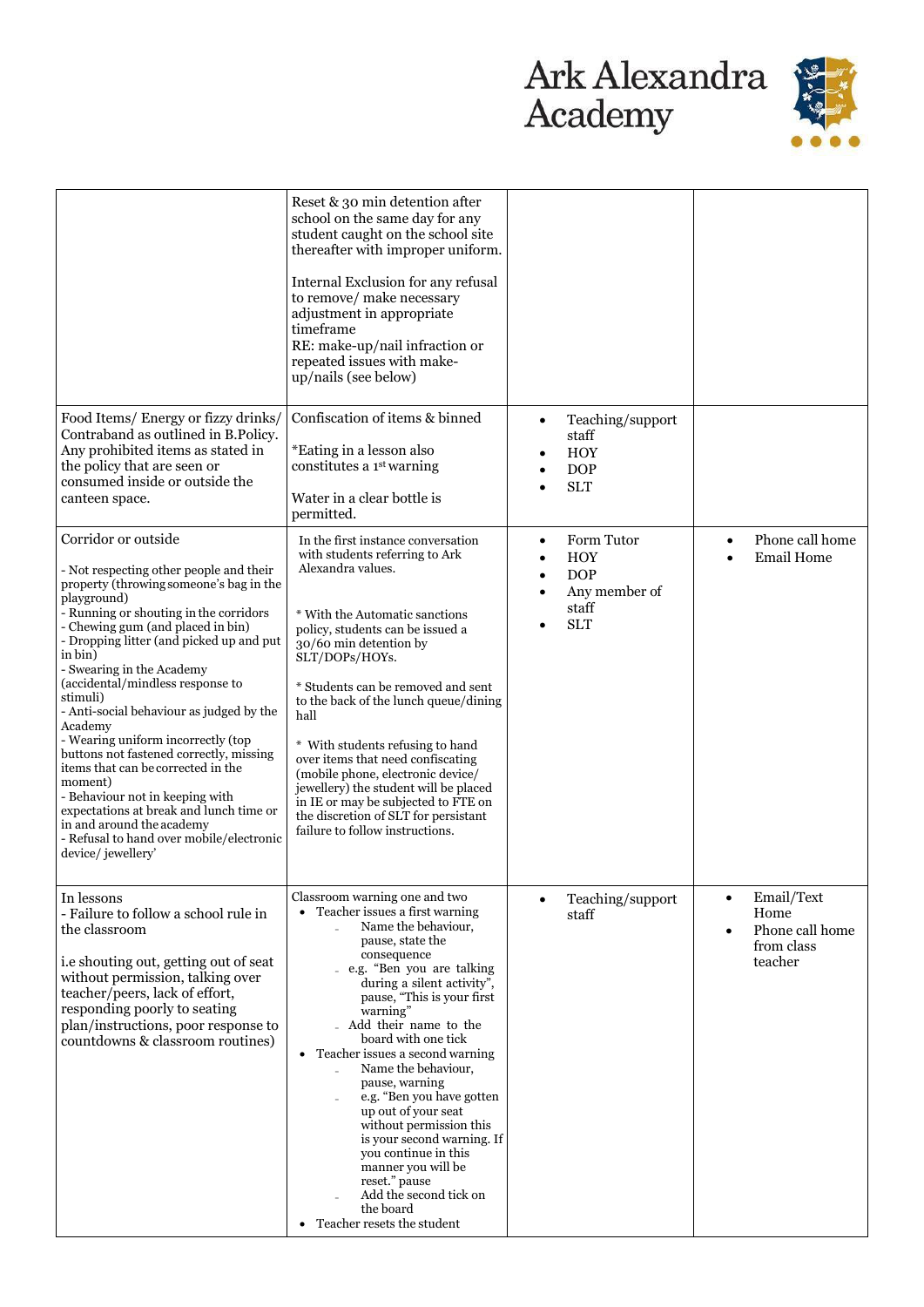

| <b>Incident</b>                                                                                                                                                                                                                                                                                                                                                                                                                                                                                                                                                                                                                                                                                                                                                                                                                                                                                                                                                                                                      | <b>Resolution</b>                                                                                                          | <b>Issued by whom? Home contact</b>                                                                                                                                  |                                                                                     |
|----------------------------------------------------------------------------------------------------------------------------------------------------------------------------------------------------------------------------------------------------------------------------------------------------------------------------------------------------------------------------------------------------------------------------------------------------------------------------------------------------------------------------------------------------------------------------------------------------------------------------------------------------------------------------------------------------------------------------------------------------------------------------------------------------------------------------------------------------------------------------------------------------------------------------------------------------------------------------------------------------------------------|----------------------------------------------------------------------------------------------------------------------------|----------------------------------------------------------------------------------------------------------------------------------------------------------------------|-------------------------------------------------------------------------------------|
| <b>Escalation Internally</b>                                                                                                                                                                                                                                                                                                                                                                                                                                                                                                                                                                                                                                                                                                                                                                                                                                                                                                                                                                                         |                                                                                                                            |                                                                                                                                                                      |                                                                                     |
|                                                                                                                                                                                                                                                                                                                                                                                                                                                                                                                                                                                                                                                                                                                                                                                                                                                                                                                                                                                                                      | <b>Escalation Level One</b>                                                                                                |                                                                                                                                                                      |                                                                                     |
| First reset in a day<br>$\bullet$<br>Play fighting<br>Refusal to follow<br>instructions within an<br>appropriate time frame<br>(i.e removing or adjusting<br>a non-compliant piece of<br>clothing/make-up)<br>Students who damage<br>$\bullet$<br>school property<br>Students who bring the<br>$\bullet$<br>school into disrepute (see<br>corridor or outside<br>behaviour above being<br>demonstrated in public<br>arena)<br>Out of lesson without<br>$\bullet$<br>signed permission (not<br>truancy - wasting lesson<br>time)<br>Missed detention<br>$\bullet$<br>escalation -30>60>IE<br>Students who are late to<br>$\bullet$<br>school (no reset necessary)<br>Students who are referred<br>$\bullet$<br>to Internal Exclusion<br>(before 2:15pm)<br>Students who at the<br>$\bullet$<br>discretion of<br>DOP/SLT/HOY fail to<br>meet expectations of the<br>academy in their<br>professional judgement *<br>only SLT/DOPs/HOY may<br>direct students straight<br>into 60 min detention<br>(you have previously | Same day detention:<br>30 minutes<br>1.<br>60 minutes (late to<br>2.<br>school/IE referral/missed<br>detention escalation) | Attendance<br>$\bullet$<br>Officers<br>Classroom<br>$\bullet$<br>teacher<br>Re-set/IE staff<br>٠<br><b>HOY</b><br>$\bullet$<br><b>DOP</b><br>$\bullet$<br><b>SLT</b> | Standardised<br>$\bullet$<br>Email<br>Phone call from<br>$\bullet$<br>class teacher |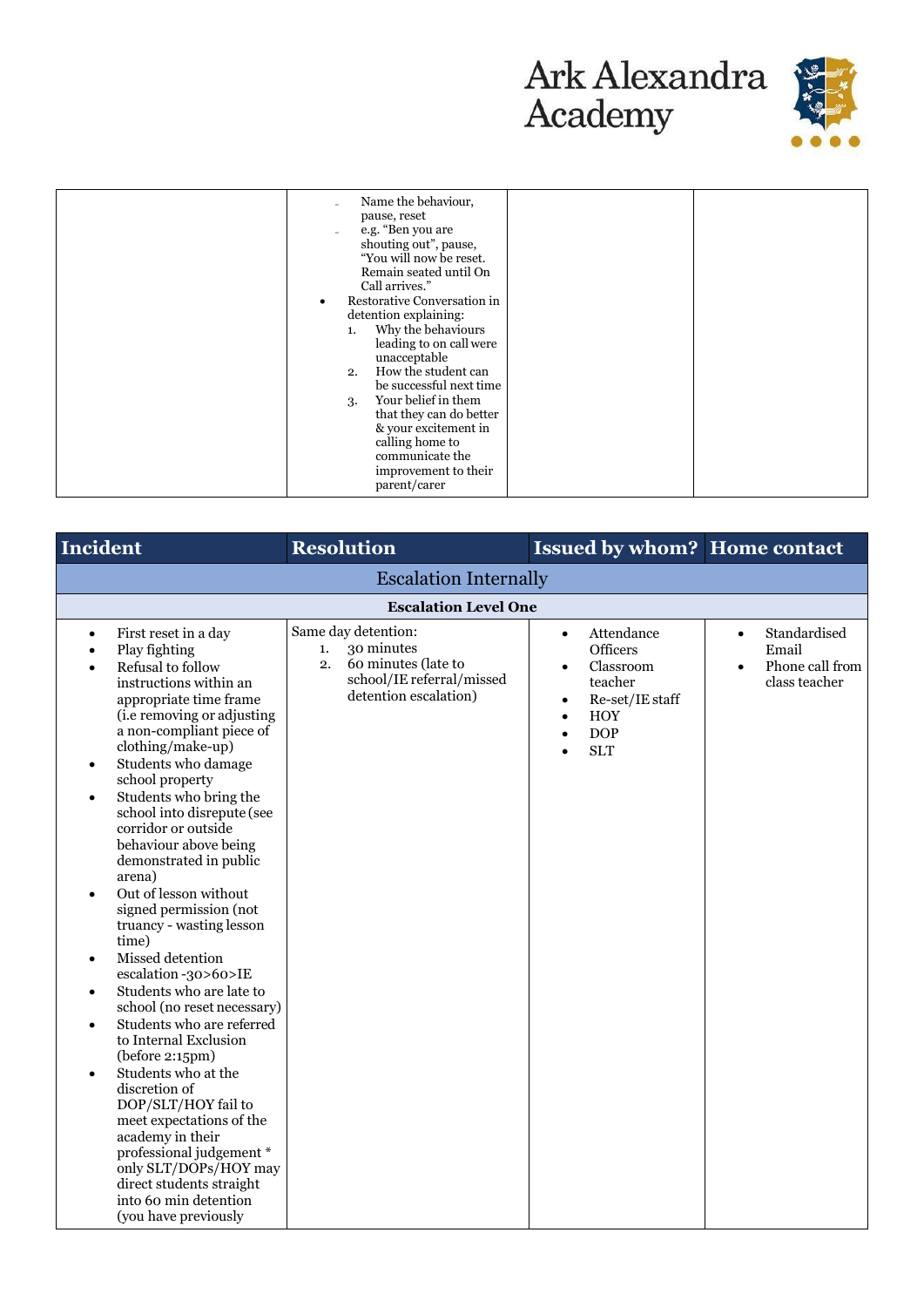



| warned a student about<br>their poor conduct & the<br>behaviour continues<br>subsequently, you may<br>have just delivered an<br>assembly on the issue,<br>repeatedly fails to bring in<br>the correct uniform) |  |  |
|----------------------------------------------------------------------------------------------------------------------------------------------------------------------------------------------------------------|--|--|
| Contravention of the<br>school values e.g. Low-<br>Level<br>bullying/unkindness,<br>swearing at fellow student,<br>Play fighting/unsafe<br>behaviour                                                           |  |  |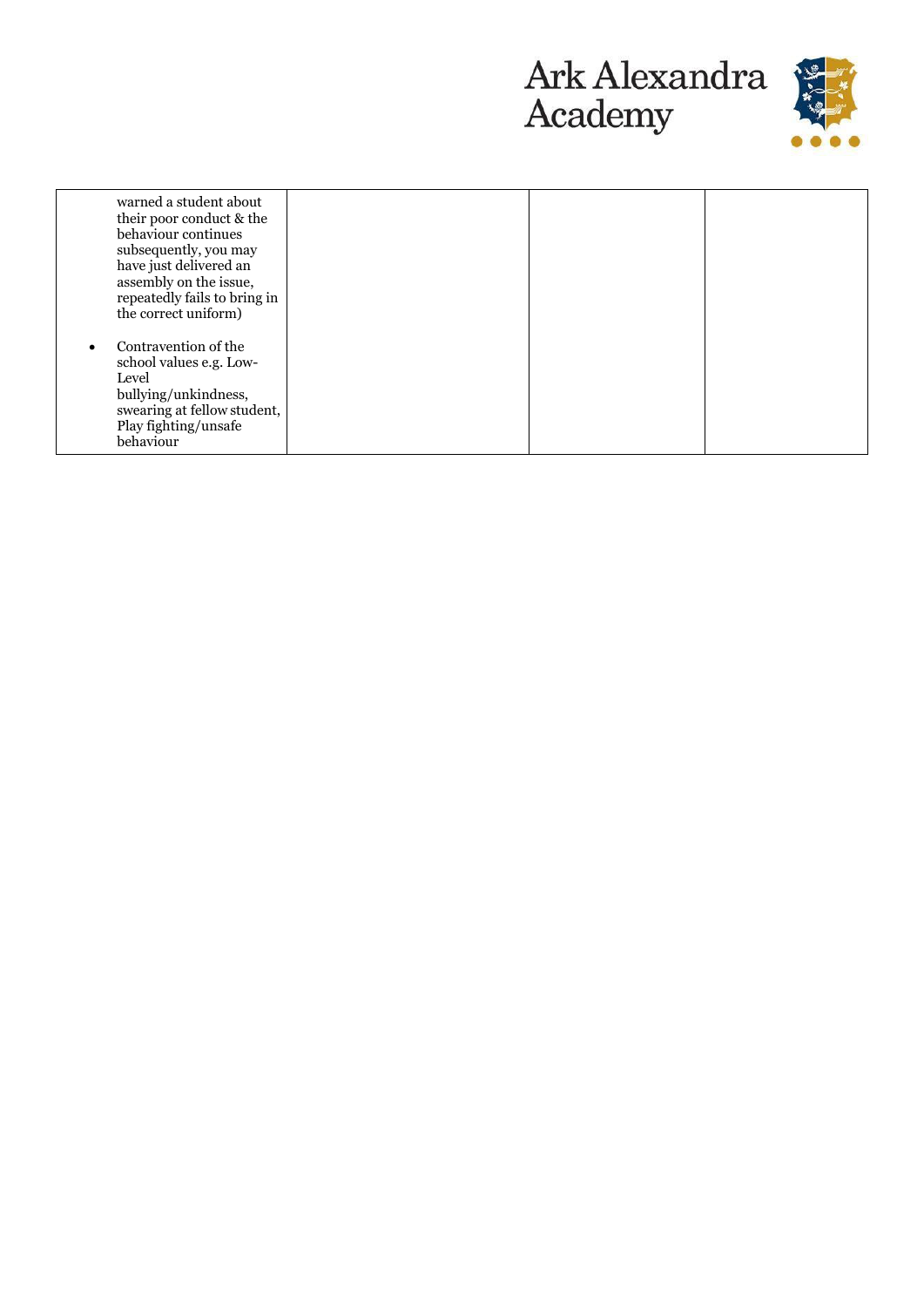

| <b>Escalation Level Two</b>                                                                                                                                                                                                                                                                                                                                                                                                                                                                                                                                                                                                                                                                                                                                                                                                                                                                                                                                                                                                                                                                                                                                                                  |                                                                              |                                                                        |                                                           |
|----------------------------------------------------------------------------------------------------------------------------------------------------------------------------------------------------------------------------------------------------------------------------------------------------------------------------------------------------------------------------------------------------------------------------------------------------------------------------------------------------------------------------------------------------------------------------------------------------------------------------------------------------------------------------------------------------------------------------------------------------------------------------------------------------------------------------------------------------------------------------------------------------------------------------------------------------------------------------------------------------------------------------------------------------------------------------------------------------------------------------------------------------------------------------------------------|------------------------------------------------------------------------------|------------------------------------------------------------------------|-----------------------------------------------------------|
| - Failure to attend 30 min<br>detention previous (school) day<br>- Sent out of a 30min detention<br>for poor behaviour                                                                                                                                                                                                                                                                                                                                                                                                                                                                                                                                                                                                                                                                                                                                                                                                                                                                                                                                                                                                                                                                       | Same day whole school detention<br>the following school day $-60$<br>minutes | HOY<br>$\bullet$<br><b>DOP</b><br>$\bullet$<br><b>SLT</b><br>$\bullet$ | Email home<br>$\bullet$<br>Phone call<br>$\bullet$        |
| - Late to Lesson (without signed<br>valid reason)<br>-Truancy<br>- Students completing statements<br>as part of an on-going<br>investigation (detention may not<br>be necessary)<br>- Students who fail to meet the<br>expectations of Re-set<br>- Students who accrue an<br>inordinate amount of points in a<br>week $(4)$ & need to reset<br>- Students who are re-set from a<br>double lesson $(1st of 2)$<br>- Students who persistently<br>abscond detentions<br>- Students completing re-<br>education on an issue as part of<br>their FTE<br>- 2 Resets in a day<br>- Behaviour not in keeping with<br>the school values & ethos during<br>unstructured times as judged by<br>SLT/DOP/HOY<br>- Students caught truanting as<br>per the judgment of the<br>SLT/DOP/HOY<br>- Improper Uniform including<br>Fake nails/nail varnish/unnatural<br>hair colour for the student<br>(cannot be or refusal to be<br>corrected on the spot)<br>- Failure to attend a 60/120min<br>detention<br>- Sent out of a 60/120 min<br>detention<br>- Refusal to follow instructions<br>within an appropriate time frame<br>(i.e removing or adjusting a non-<br>compliant piece of<br>clothing/make-up) | Referral to $IE + 1$ -hour detention                                         | HOY<br>$\bullet$<br><b>DOP</b><br>$\bullet$<br><b>SLT</b><br>$\bullet$ | <b>Email Home</b><br>$\bullet$<br>Phone Home<br>$\bullet$ |
|                                                                                                                                                                                                                                                                                                                                                                                                                                                                                                                                                                                                                                                                                                                                                                                                                                                                                                                                                                                                                                                                                                                                                                                              | <b>Escalation Level Three</b>                                                |                                                                        |                                                           |
| 2 resets in a week                                                                                                                                                                                                                                                                                                                                                                                                                                                                                                                                                                                                                                                                                                                                                                                                                                                                                                                                                                                                                                                                                                                                                                           | <b>Behaviour Letter One</b>                                                  | Re-set Staff<br>$\bullet$<br><b>HOY</b><br>Admin Team                  | Posted & emailed<br>$\bullet$<br>home                     |
| <b>Escalation Level Four</b>                                                                                                                                                                                                                                                                                                                                                                                                                                                                                                                                                                                                                                                                                                                                                                                                                                                                                                                                                                                                                                                                                                                                                                 |                                                                              |                                                                        |                                                           |
| See Reset Escalation<br>-See IE Escalation                                                                                                                                                                                                                                                                                                                                                                                                                                                                                                                                                                                                                                                                                                                                                                                                                                                                                                                                                                                                                                                                                                                                                   | Tutor Report (for 2 weeks)                                                   | Re-set & IE Staff<br>$\bullet$<br>Form tutor<br>$\bullet$              | Email home<br>$\bullet$<br>Phone call<br>$\bullet$        |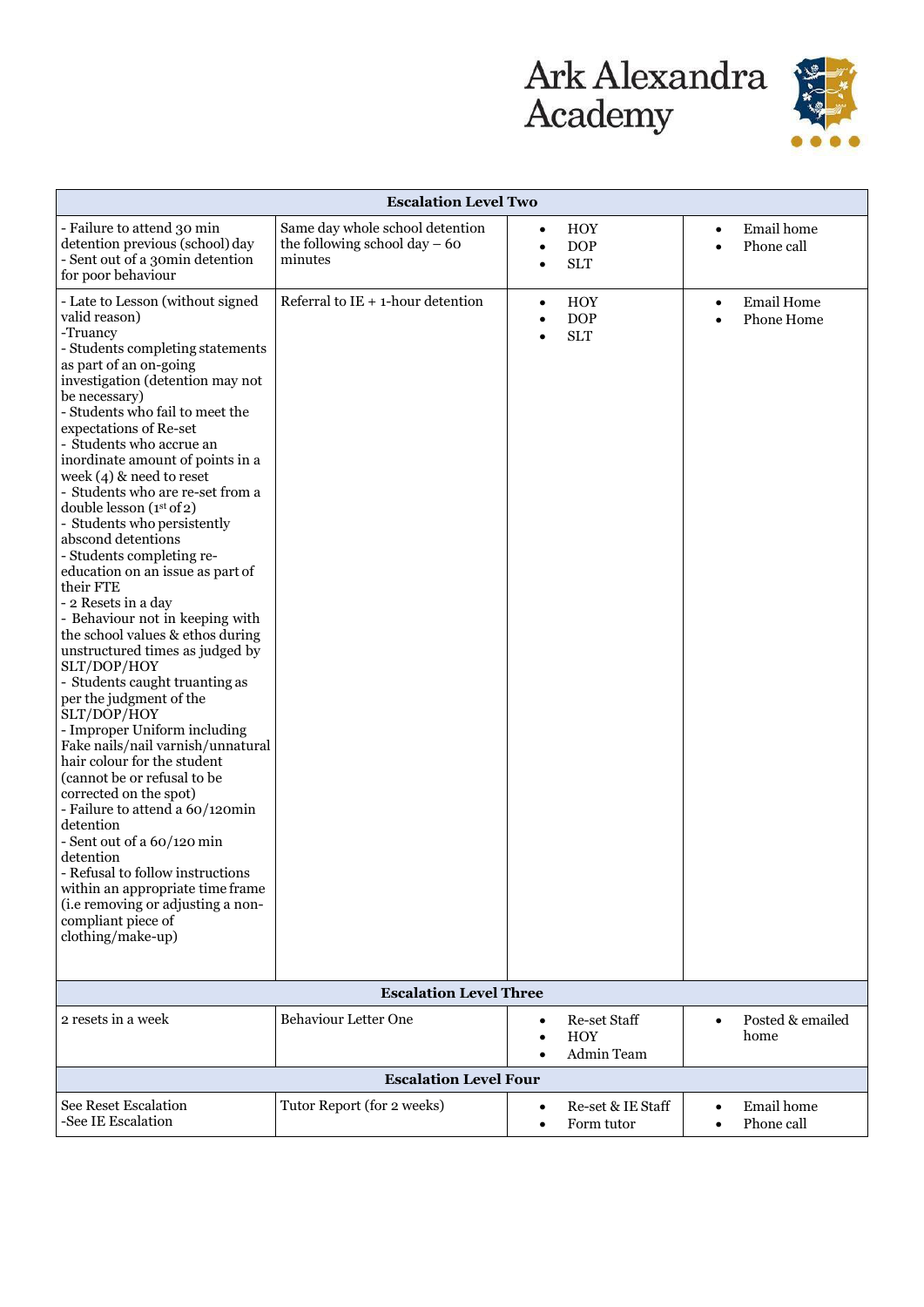

| <b>Escalation Level Five</b>                                                                                                                                                                                                                                                                                                                                                                                                                                                                                                                                                                                                                                                                                                                                                                                                 |                                                                                                                                                                                                                                                                                                                                                                                                                                                                                                                     |                                                     |                                                                          |
|------------------------------------------------------------------------------------------------------------------------------------------------------------------------------------------------------------------------------------------------------------------------------------------------------------------------------------------------------------------------------------------------------------------------------------------------------------------------------------------------------------------------------------------------------------------------------------------------------------------------------------------------------------------------------------------------------------------------------------------------------------------------------------------------------------------------------|---------------------------------------------------------------------------------------------------------------------------------------------------------------------------------------------------------------------------------------------------------------------------------------------------------------------------------------------------------------------------------------------------------------------------------------------------------------------------------------------------------------------|-----------------------------------------------------|--------------------------------------------------------------------------|
| - Truancy (including persistent<br>Truancy)<br>- Refusal to follow instructions<br>within an appropriate time frame<br>-Missing or inappropriate school<br>uniform<br>- Repeated failure to comply with<br>uniform expectations<br>-Persistent disruptive behaviour<br>-Insolence towards staff<br>- Turning back on or walking<br>away from a staff<br>-Failing Internal Exclusion<br>- Swearing in a conversation with<br>a teacher (swearing directly at a<br>teacher, see level 6<br>- Students who repeatedly miss a<br>centralised detention<br>- Fighting in communal space (no<br>one is hurt<br>- Any repeated incidences of low-<br>level bullying within 12 months<br>- Graffiti within the Academy<br>- Throwing objects which cause<br>injury to people or damage<br>property<br>-Persistent lateness to school | Consequences at this stage are<br>likely to lead to: Referral to IE,<br>Parental Meetings, Community<br>Service, Reduced Timetable,<br>Refusal to follow instructions letter<br>& or FTE<br>Rationale: Non-prescriptive to<br>mitigate the context - how many<br>times before has the behaviour<br>taken place?<br>How many times have you<br>addressed it, when/where did it<br>take place (in front of the whole<br>school or<br>community event?), Has it<br>previously been dealt with by a<br>lesser sanction? | <b>HOY</b><br>$\bullet$<br><b>DOP</b><br><b>SLT</b> | Emails home<br>$\bullet$<br><b>Formal letters</b><br>home<br>Phone calls |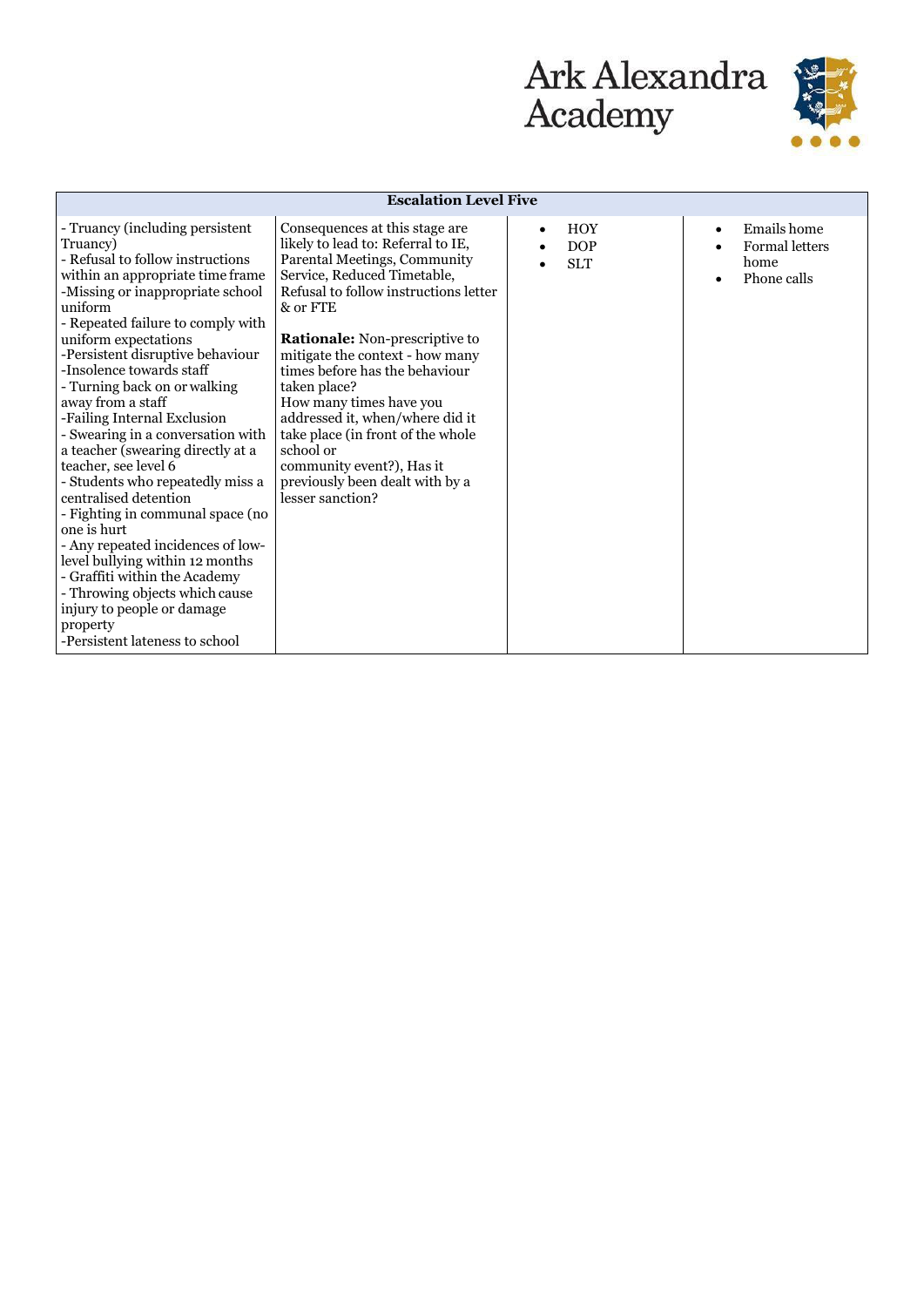

| <b>Consequence Level six</b>                                                                                                                                                                                                                                                                                                                                                                                                                                                                                                                                                                                                                                                                                                                                                                                                                                                                                                                                                                                                                                                                                                                           |                                                                                                                                                                                                                                                                                                                                                                                                                                                                                                                                                       |                                                                               |                                                                                |
|--------------------------------------------------------------------------------------------------------------------------------------------------------------------------------------------------------------------------------------------------------------------------------------------------------------------------------------------------------------------------------------------------------------------------------------------------------------------------------------------------------------------------------------------------------------------------------------------------------------------------------------------------------------------------------------------------------------------------------------------------------------------------------------------------------------------------------------------------------------------------------------------------------------------------------------------------------------------------------------------------------------------------------------------------------------------------------------------------------------------------------------------------------|-------------------------------------------------------------------------------------------------------------------------------------------------------------------------------------------------------------------------------------------------------------------------------------------------------------------------------------------------------------------------------------------------------------------------------------------------------------------------------------------------------------------------------------------------------|-------------------------------------------------------------------------------|--------------------------------------------------------------------------------|
| - Conduct contrary to the<br>expectations and ethos of the<br>Academy in a public place<br>- Racist, homophobic or any other<br>statements which are contrary to<br>equal opportunities policy<br>- Setting off fire alarm<br>- Fighting or violence in which<br>students are hurt<br>-Carrying an offensive weapon<br>-In possession of or supplying an<br>illegal drug or alcohol<br>- Sexual, homophobic, racial<br>abuse or discriminatory actions or<br>language used<br>- Serious incidence of bullying<br>- Damage to property, theft<br>- Not following staff members<br>instruction to stop fighting or<br>damaging property<br>- Verbal abuse or intimidating<br>behaviour towards a member of<br>staff<br>- Physical contact with a member<br>of staff<br>- Fight inside a classroom<br>- Unprovoked attack of one<br>student on another<br>- Smoking/Vaping or being with a<br>person who is smoking, on school<br>site<br>- Not following staff members<br>instruction to stop fighting or<br>damaging property<br>- Bringing the school into<br>disrepute<br>-Failure to comply with a bag<br>search or confiscation of a banned<br>item | Consequences at this stage are<br>likely to lead to: Referral to IE,<br>Community Service, FTE,<br>Reduced Timetable, PEX<br>important not to set tariff of days in<br>policies as it prevents SLT from<br>adding days onto tariffs based on:<br>whether the behaviour is<br>a)<br>repeated<br>b)<br>how malicious or pre-<br>meditated it is,<br>the effect it has on the<br>$\mathbf{c}$<br>community/passersby, d)<br>some of these can be in a<br>pattern of persistent<br>breaches or considered a<br>one-off breach of the<br>behaviour policy] | <b>HOY</b><br>$\bullet$<br><b>DOP</b><br>$\bullet$<br><b>SLT</b><br>$\bullet$ | Emails home<br>$\bullet$<br>Formal letters<br>$\bullet$<br>home<br>Phone calls |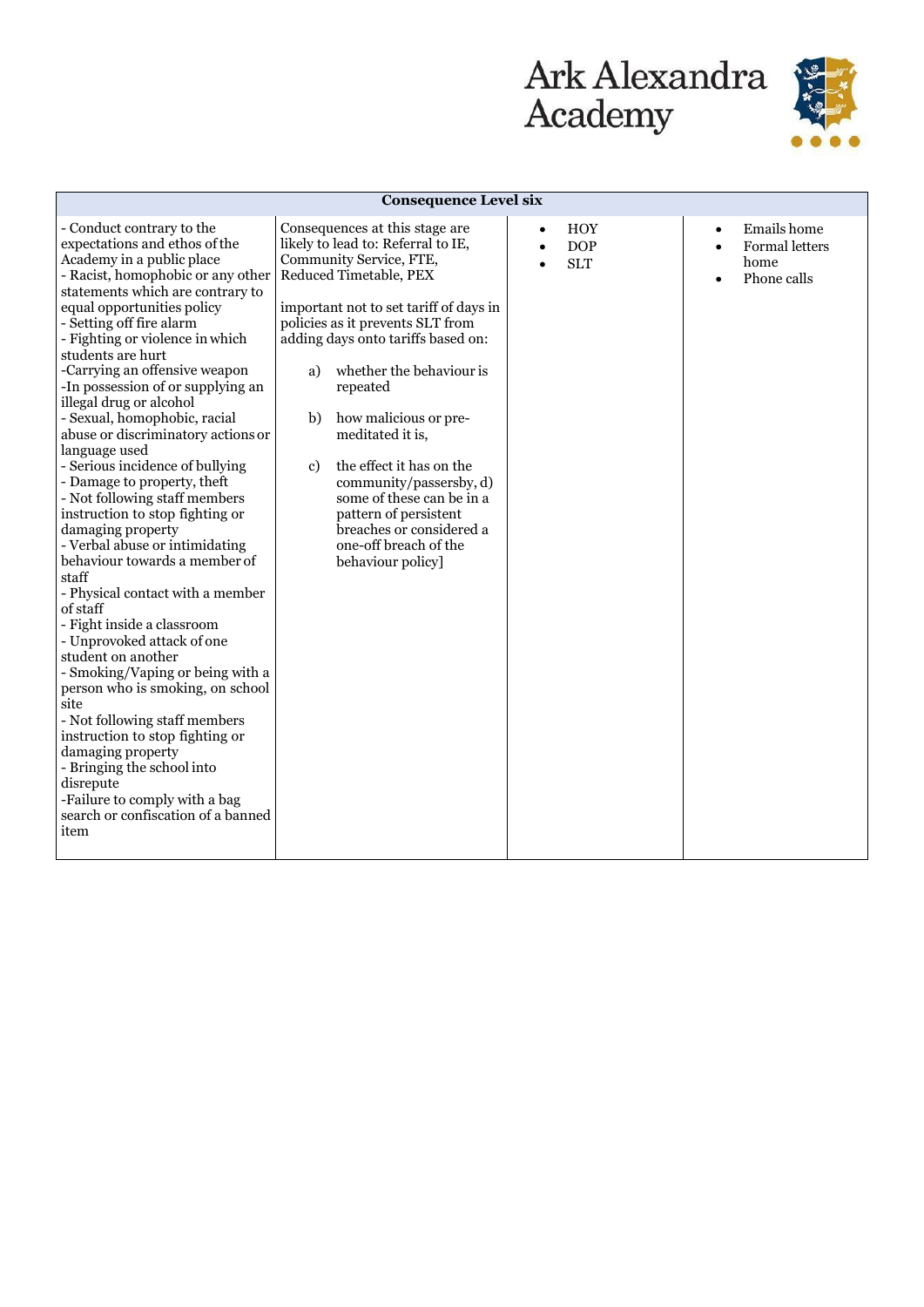

| <b>Escalation Externally</b>                                                                                                                                                                                                                                                                                                                                                                                                                                                                                                                                                                                                                                                                                                                                                                                                                                                                                                                                                                                                                                                                                                                                                                                                                                                                                                                                                                                                                                 |                                                                                                                                                                                                                                                                                                                                                                                                                                                                                                                                                                                                                                       |  |  |
|--------------------------------------------------------------------------------------------------------------------------------------------------------------------------------------------------------------------------------------------------------------------------------------------------------------------------------------------------------------------------------------------------------------------------------------------------------------------------------------------------------------------------------------------------------------------------------------------------------------------------------------------------------------------------------------------------------------------------------------------------------------------------------------------------------------------------------------------------------------------------------------------------------------------------------------------------------------------------------------------------------------------------------------------------------------------------------------------------------------------------------------------------------------------------------------------------------------------------------------------------------------------------------------------------------------------------------------------------------------------------------------------------------------------------------------------------------------|---------------------------------------------------------------------------------------------------------------------------------------------------------------------------------------------------------------------------------------------------------------------------------------------------------------------------------------------------------------------------------------------------------------------------------------------------------------------------------------------------------------------------------------------------------------------------------------------------------------------------------------|--|--|
| <b>FTE Stage One</b>                                                                                                                                                                                                                                                                                                                                                                                                                                                                                                                                                                                                                                                                                                                                                                                                                                                                                                                                                                                                                                                                                                                                                                                                                                                                                                                                                                                                                                         |                                                                                                                                                                                                                                                                                                                                                                                                                                                                                                                                                                                                                                       |  |  |
| Persistent disruptive behaviour-<br>- Persistent failure to follow<br>instructions<br>- Failing Internal Exclusion<br>- Insolence towards staff<br>- Verbally threatening or<br>confrontational behaviour towards<br>another member of the school<br>community<br>- Physically threatening -fighting/<br>assault towards another member of<br>the school community<br>- Aggressive derogatory and/or<br>discriminatory insults/speech towards<br>another member<br>of the school community<br>- Bringing the Academy into disrepute<br>- Damage to property, theft<br>- Swearing at or using threatening<br>language towards a member of staff /<br>adult<br>- Seriously aggressive behaviour<br>against another student<br>- Serious incidence of bullying<br>- Serious fight or violence against<br>another student leading to harm<br>- Sexual, homophobic or racial assault.<br>- Failure to comply with bag searches<br>- Malicious allegations against a<br>member of the school community<br>- Improper use of mobile phone or<br>technology: Filming of a lesson;<br>student; staff member and/or sharing<br>this on social media is a breach of this<br>policy and could likely lead to a range<br>of consequences Referral to IE, FTE,<br>Reduced Timetable, Managed Move,<br>Alternative Provision, PEX.<br>- Racial/sexual/homophobic<br>misconduct/sexual harassment, online<br>sexual abuse/sexual violence<br>(including sexualised language) | Consequences at this stage are.<br>likely to lead to: Referral to IE,<br>FTE, Reduced Timetable, Managed<br>Move, Alternative Provision, PEX<br>*FTEs can have the additional layer<br>of IE added onto a tariff to allow<br>for greater impact of re-education<br>e.g 2 days FTE plus 2 days in IE<br>dependent upon the case leading to<br>the decision. IE will have 2 cubicles<br>dedicated [re-education stations] as<br>a further intervention. The intent is<br>to secure deepened knowledge,<br>awareness & skills with a member<br>of staff in order to mitigate the need<br>for FTE happening for the same<br>reason again. |  |  |
| <b>FTE Stage Two</b>                                                                                                                                                                                                                                                                                                                                                                                                                                                                                                                                                                                                                                                                                                                                                                                                                                                                                                                                                                                                                                                                                                                                                                                                                                                                                                                                                                                                                                         |                                                                                                                                                                                                                                                                                                                                                                                                                                                                                                                                                                                                                                       |  |  |
| - Second FTE within 12 months of<br>Stage One                                                                                                                                                                                                                                                                                                                                                                                                                                                                                                                                                                                                                                                                                                                                                                                                                                                                                                                                                                                                                                                                                                                                                                                                                                                                                                                                                                                                                | Consequences at this stage are<br>likely to lead to:<br>Fixed Term External Exclusion of 3<br>days<br>A combination of FTE & IE<br>S <sub>2</sub> S placement<br><b>PSP</b><br>Alternative provision placement<br>PEX                                                                                                                                                                                                                                                                                                                                                                                                                 |  |  |
| <b>FTE Stage Three</b>                                                                                                                                                                                                                                                                                                                                                                                                                                                                                                                                                                                                                                                                                                                                                                                                                                                                                                                                                                                                                                                                                                                                                                                                                                                                                                                                                                                                                                       |                                                                                                                                                                                                                                                                                                                                                                                                                                                                                                                                                                                                                                       |  |  |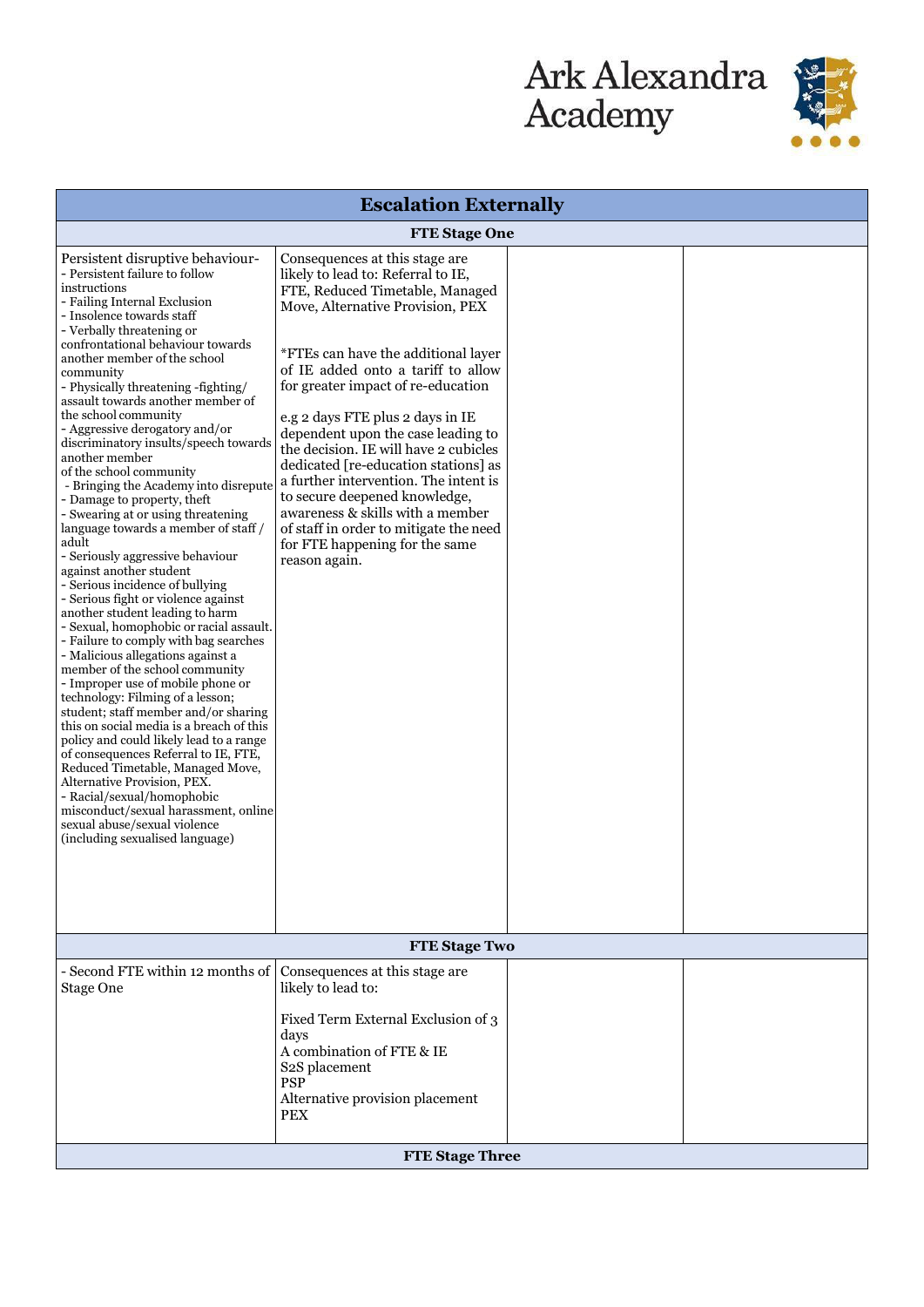



| - Third FTE within 12 months of<br>Stage Two | Consequences at this stage are<br>likely to lead to:                                                                                                                 |  |
|----------------------------------------------|----------------------------------------------------------------------------------------------------------------------------------------------------------------------|--|
|                                              | Fixed Term External Exclusion of 5<br>days<br>A combination of FTE & IE<br><b>PSP</b><br>S <sub>2</sub> S placement<br>Alternative provision placement<br><b>PEX</b> |  |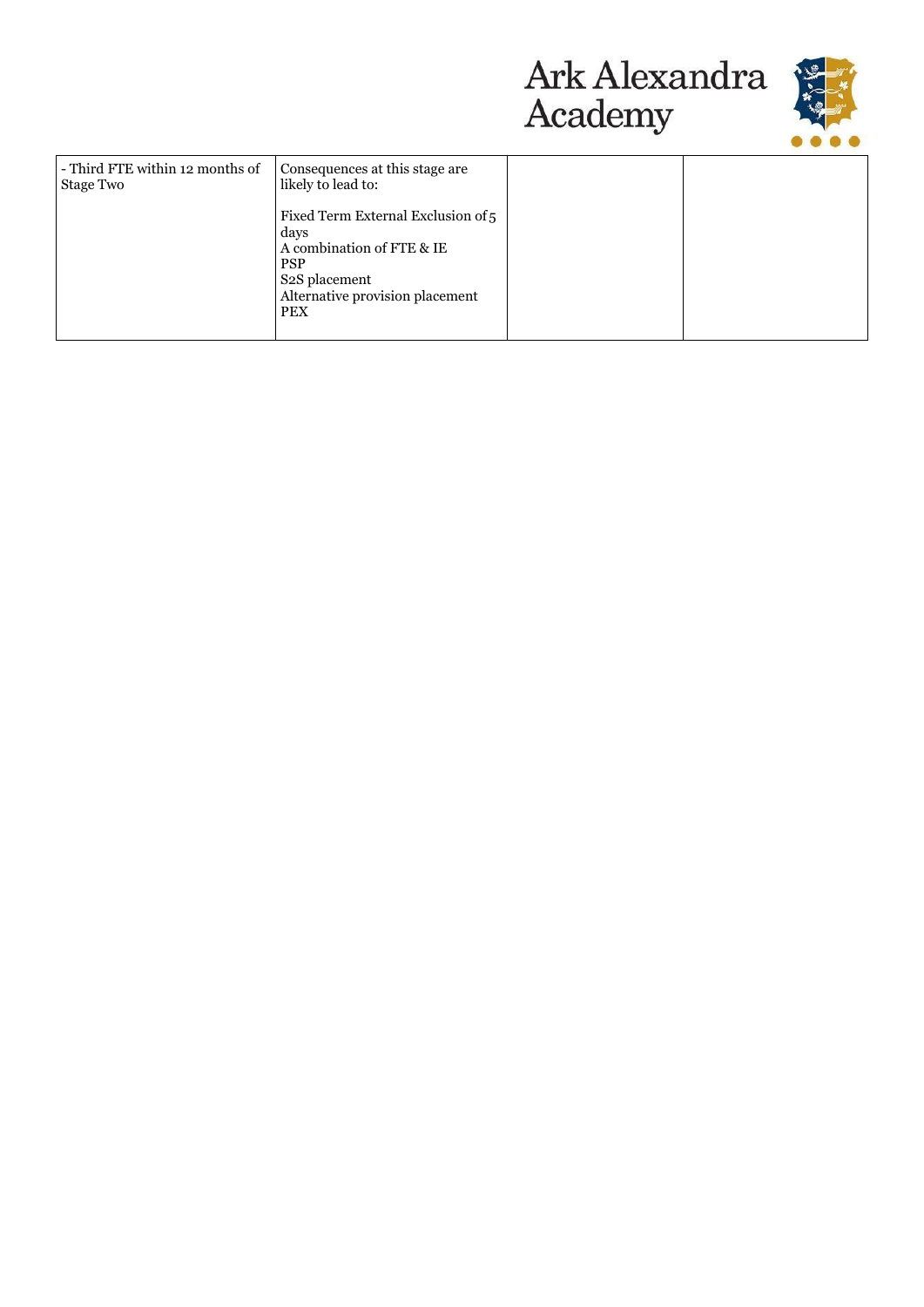



|                                                        | <b>FTE Stage Four</b>                                                                                                                                                                                               |  |  |
|--------------------------------------------------------|---------------------------------------------------------------------------------------------------------------------------------------------------------------------------------------------------------------------|--|--|
| - Fourth FTE within 12 months of<br><b>Stage Three</b> | Consequences at this stage are<br>likely to lead to:                                                                                                                                                                |  |  |
|                                                        | Fixed Term External Exclusion of<br>10 days (5 of which to be spent)<br>online learning),<br><b>PSP</b><br>A combination of FTE & IE<br>S <sub>2</sub> S placement<br>Alternative provision placement<br><b>PEX</b> |  |  |

| <b>FTE Stage Five</b>                                                                                                                                                                                                                                                                                                                                                                                                                                                                                                                                                                                                                                                                                 |                     |  |  |
|-------------------------------------------------------------------------------------------------------------------------------------------------------------------------------------------------------------------------------------------------------------------------------------------------------------------------------------------------------------------------------------------------------------------------------------------------------------------------------------------------------------------------------------------------------------------------------------------------------------------------------------------------------------------------------------------------------|---------------------|--|--|
| - Fifth FTE within 12 months of<br><b>Stage Four</b><br>- Physically attacking or injuring<br>member of staff<br>- Fight or violence against<br>another student leading to serious<br>harm<br>- Aggravated or pre-meditated<br>sexual, homophobic or racial<br>assault<br>- Possessing, supplying or using<br>an illegal drug.<br>- Possessing and/or consuming<br>alcohol.<br>- Carrying an offensive weapon<br>(Offensive Weapons are defined<br>in the Prevention of Crime Act<br>1953 as 'any article made or<br>adapted for causing injury to the<br>person; or intended by the person<br>having it with him for such use by<br>him").<br>- Arson.<br>*Note on bag searches from Gov<br>guidance | Permanent exclusion |  |  |
| <b>FTE Stage Six</b>                                                                                                                                                                                                                                                                                                                                                                                                                                                                                                                                                                                                                                                                                  |                     |  |  |
| - Sixth FTE within 12 months of<br>return to Academy following a<br>S <sub>2</sub> S.                                                                                                                                                                                                                                                                                                                                                                                                                                                                                                                                                                                                                 | Permanent exclusion |  |  |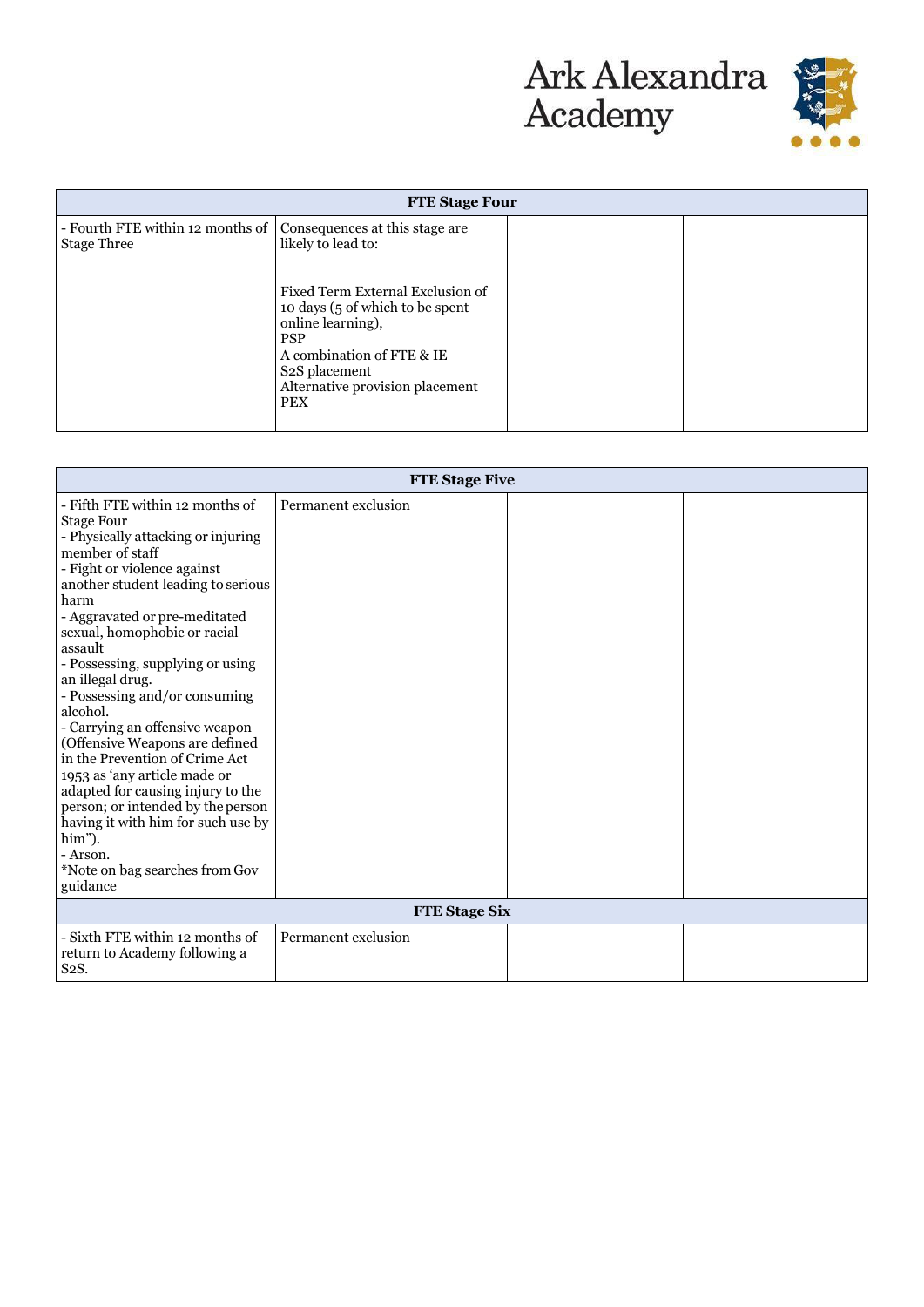



## Reset and Internal Exclusion Timetable

| <b>Work Expectations:</b>             |                                                                                 |  |  |
|---------------------------------------|---------------------------------------------------------------------------------|--|--|
|                                       |                                                                                 |  |  |
| Students will work from<br>Text books |                                                                                 |  |  |
| <b>Upon Entry</b>                     | Students signed in on MIS, with lesson on called from,<br>reason, teacher noted |  |  |
| P <sub>1</sub>                        | English                                                                         |  |  |
| P <sub>2</sub>                        | English                                                                         |  |  |
| <b>Break</b>                          | no students in re-set                                                           |  |  |
| $P_3$                                 | Maths                                                                           |  |  |
| P <sub>4</sub>                        | Maths                                                                           |  |  |
| Lunch                                 | no students in re-set                                                           |  |  |
| $P_5$                                 | Science                                                                         |  |  |
| End of Day                            | Students escorted to detention                                                  |  |  |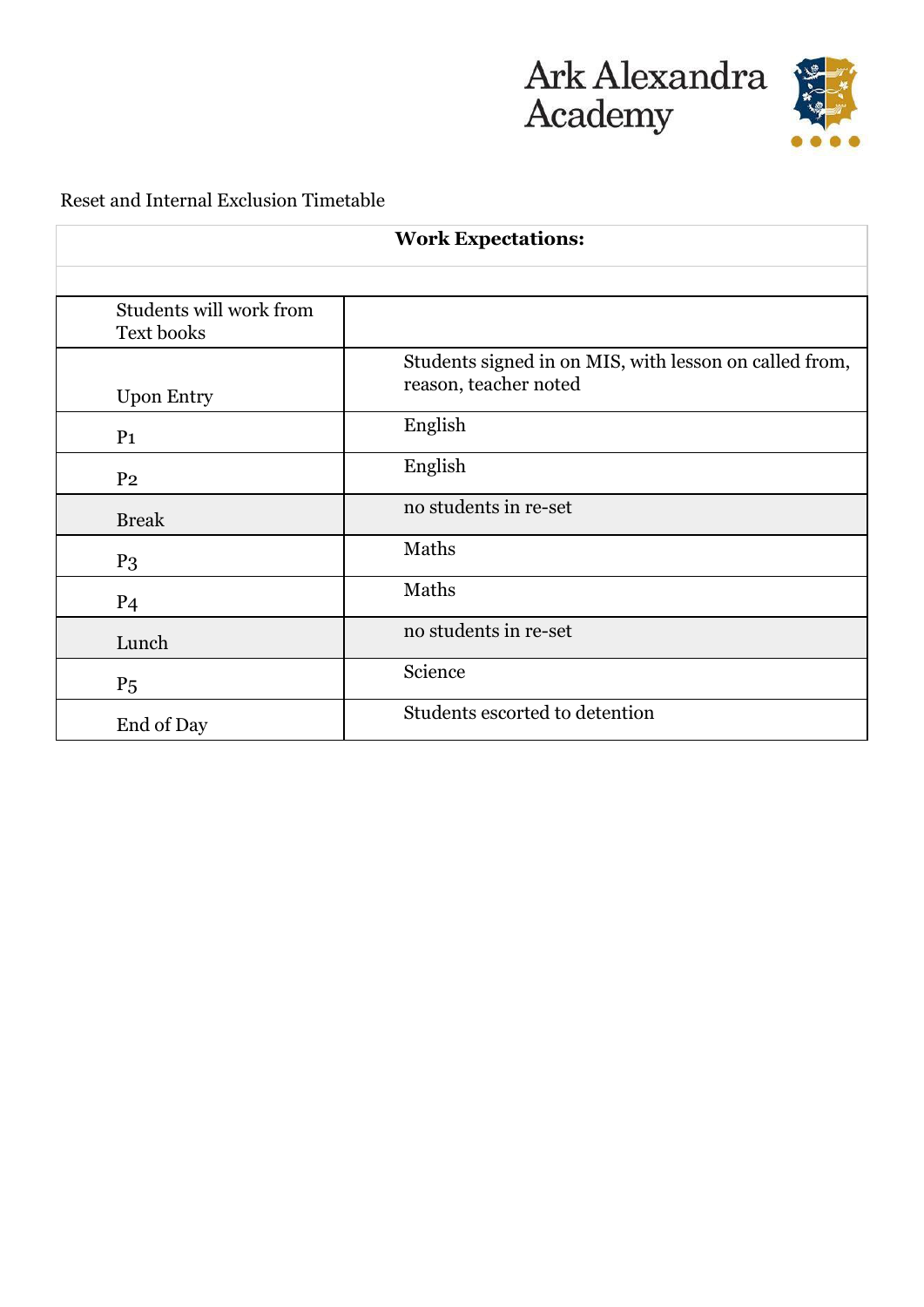



#### **Appendix 2 - Dealing with knives and offensive weapons**

It is illegal to carry knives or other offensive weapons both outside of the school or on and around school premises. The Governing Body and Ark Alexandra Academy recognises that the presence of weapons or items which could potentially be offensive weapons, in the school would not only create unacceptable risks of bullying, injury or death, but also create a climate that undermines the educational purposes of the Academy.

Accordingly, it is school policy to **forbid** the possession, custody and use of weapons by unauthorised persons in, on or around the school premises and during school activities.

These rules apply at all times except where an item, which could potentially be an offensive weapon, is issued to a student by a member of staff at the school or is required by the school for the purposes of teaching and learning, as necessary, for the delivery of the curriculum. Misuse of such items will be dealt with as though possession was not authorized.

For the purpose of this policy a 'weapon' is:

- A firearm of any description, including starting pistols, air guns and any type of replica or toygun;
- Knives, including all variations of bladed objects i.e: pocket knives, craft knives, scissors, mathematical sharp objects like a compass etc.
- Explosives, including fireworks, aerosol sprays, lighters, matches and smoke bombs (also known as pryo)
- Laser pens or other objects, even if manufactured for a non-violent purpose but has a potentially violent use i.e the purpose of keeping or carrying the object is for use, or threat of use, as a weapon
- This list is not exhaustive and does not include legitimate equipment brought into the school for learning. Misuse of such items will be dealt with as though possession was not authorised.

Any student found to be in breach of the policy shall be subject to action under Ark Alexandra's Rewards and Consequences Policy.

The **permanent exclusion** of any student in possession of an implement which the school believes is intended for use as a weapon, possession of a weapon or use of an implement as a weapon is most likely, though the Principal maintains the right to make the final decision. In the circumstance involving a weapon the police will be contacted.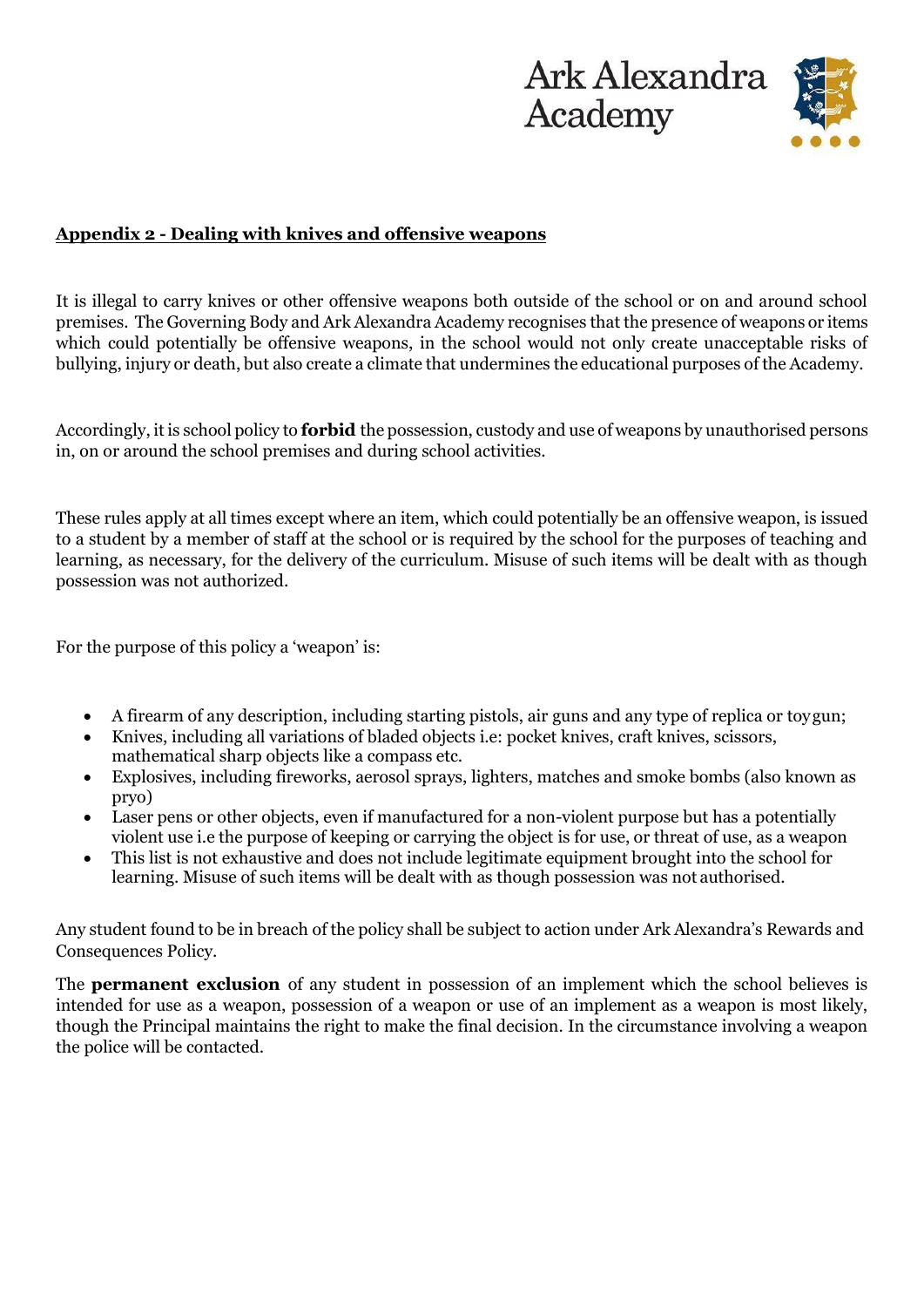

#### **Staff involvement were a weapon is suspected**

Under most circumstances, the police should be informed of any incident believed to involve a weapon. However, where, in the judgement of the staff, the circumstances are *wholly innocent* and there is *no*  suggestion of the use of the article as a weapon, the matter may be dealt with internally on a disciplinary basis.

#### **Right to search students**

Ark Alexandra will follow the Department for Education's guidance found [here,](https://assets.publishing.service.gov.uk/government/uploads/system/uploads/attachment_data/file/674416/Searching_screening_and_confiscation.pdf) if any member of staff suspects that a student is carrying a weapon. Refusal to volunteer to that search will result in the police being called.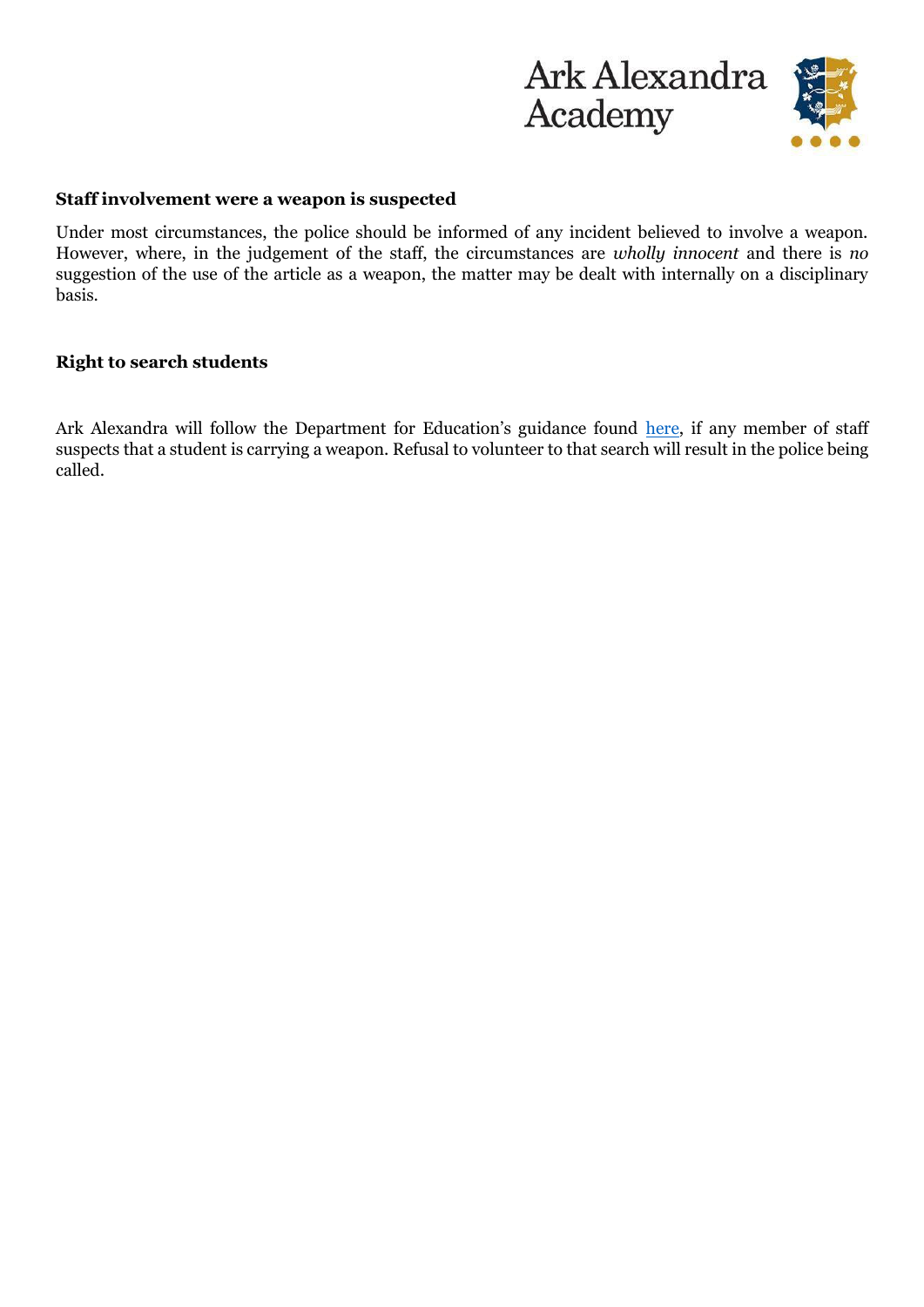

## **Appendix 3- Procedure for a Fixed Term Exclusion**